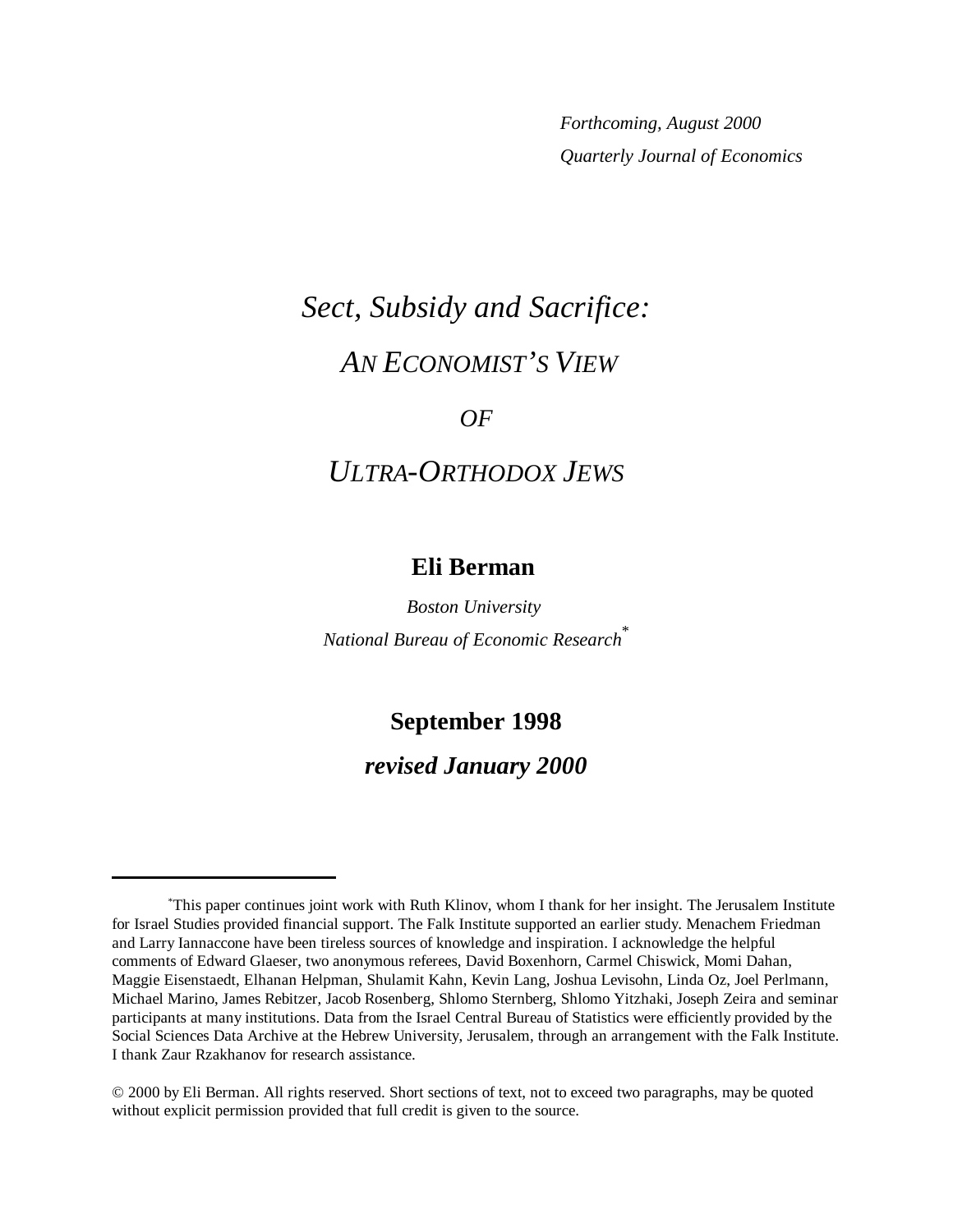#### **ABSTRACT**

Israeli Ultra-Orthodox men study full-time in yeshiva till age 40 on average. Why do fathers with families in poverty choose yeshiva over work? Draft deferments subsidize yeshiva attendance, yet attendance typically continues long after exemption. Fertility rates are high (TFR=7.6) and rising. A social interaction approach explains these anomalies. Yeshiva attendance signals commitment to the community, which provides mutual insurance to members. Prohibitions effectively tax real wages, inducing high fertility. Historically, the incursion of markets into traditional communities produces Ultra-Orthodoxy. Subsidies and rising alternative wages induce dramatic reductions in labor supply and unparalleled increases in fertility, illustrating extreme responses social groups may have to interventions.

Eli Berman Department of Economics, Boston University eli@bu.edu http://econ.bu.edu/eli

*Twelfth century philosopher Rav Moses Maimonides explaining circumcision..*

"It gives to all members of the same faith, i.e., to all believers in the Unity of God, a common bodily sign, so that it is impossible for any one that is a stranger, to say that he belongs to them. *For sometimes people say so for the purpose of obtaining some advantage* ... ....It is also a fact that there is much *mutual love and assistance* among people that are united by the same sign when they consider it as [the symbol of] a covenant.

*[The Guide for the Perplexed, late 12th century, translated 1904. Chapter XLIX. Brackets are those of the translator. Italics are my own.]*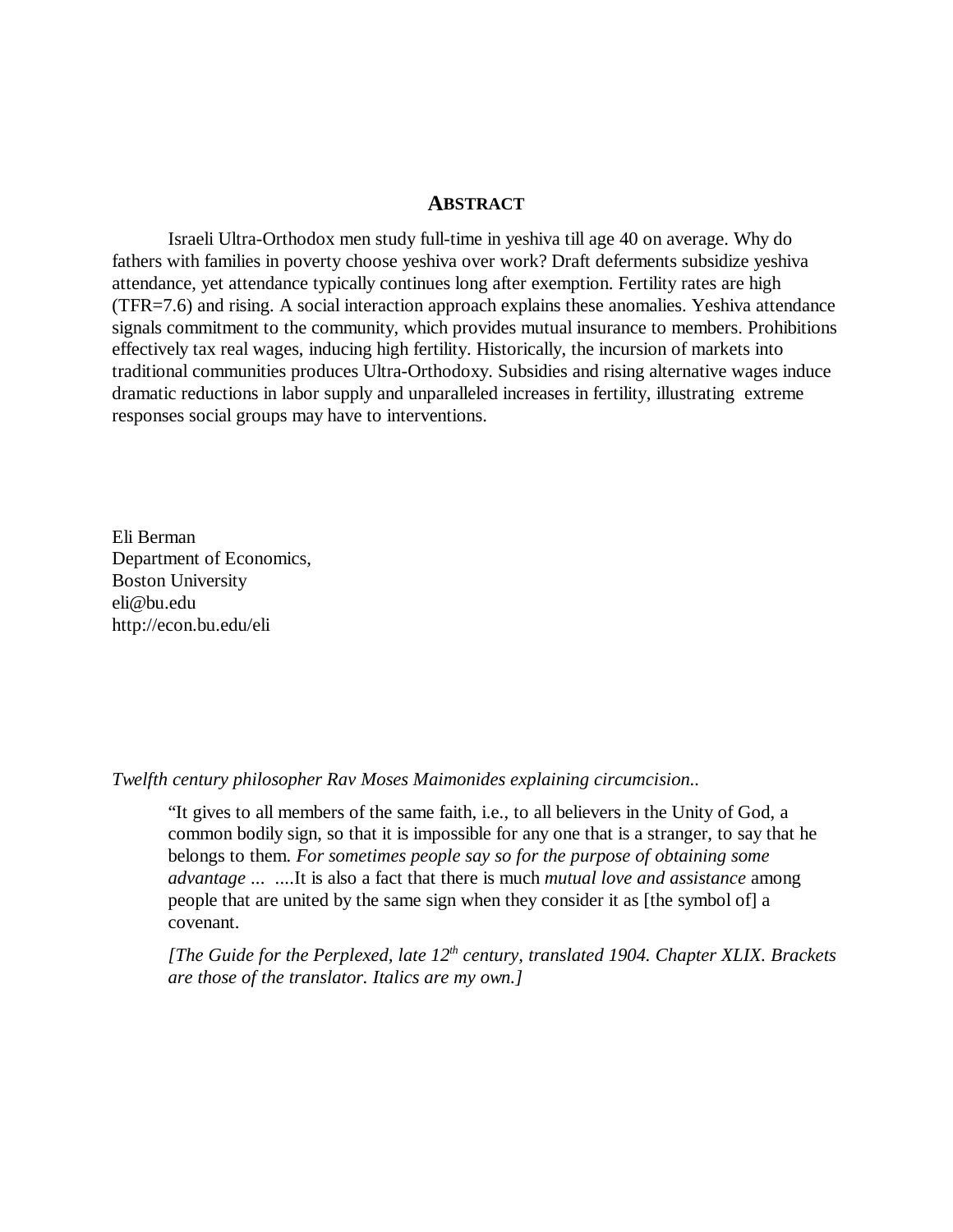#### **I. INTRODUCTION**

Economists have recently gained significant insights into social behavior, extending traditional rational choice models into the realm of "social interaction," by including the actions of other agents directly in the objective function of individuals. These methods have allowed economists to make progress in the analysis of interactions in fields traditionally reserved for sociologists.<sup>1</sup>

Religious sects pose a unique challenge to this agenda. Religious groups stubbornly defy price theory, persisting in time-intensive activities like communal worship, sabbath observance and dietary restrictions despite the increased shadow price of time. Yet, such groups show no sign of disappearing and those with the most demanding practices seem to be growing fastest.<sup>2</sup> Ultra-Orthodox<sup>3</sup> Jewry, the modern Anabaptist traditions (such as the Amish, Mennonites and Hutterites) and Radical Islam are thriving, despite a multitude of time intensive requirements.

Ultra-Orthodoxy was born as a rejection of the Western Liberal tradition, the intellectual background of rational choice theory. Its world view often stresses divine inspiration and sometimes mysticism as criteria for making choices. It often judges actions by their intent, in contrast to the consequentialist approach of rational choice theory. The *choices* made by Ultra-Orthodox Jews pose a challenge for economists,<sup>4</sup> as religious activity often involves voluntarily limiting options and destroying resources. Following Iannaccone [1992], I rationalize this behavior, applying a particular form of social interaction models to this problem, the club good<sup>5</sup> approach. In clubs the actions of other members appear in each-others' objective functions but externalities flowing from those actions are excludable, applying only to club members. This is an accurate description of religious communities, as members benefit from the religious and social activity of other club members through a process not mediated by prices. Those benefits have a price, though, as an efficient club seeks to influence the activities of members by requiring them to submit to prohibitions and sacrifices. This approach to religious behavior as a social activity does

<sup>&</sup>lt;sup>1</sup> Examples include segregation [Schelling 1971; Becker and Murphy 2000], discrimination [Loury 1977], peer pressure in firms [Kandel and Lazear 1992], ethnic trading groups [Greif 1994] and criminal gangs [Glaeser, Sacerdote and Scheinkman 1996]. For a survey of the social interaction literature and its relationship with Sociology, see Weber [1978], Akerlof [1997] or Becker and Murphy [2000].

<sup>&</sup>lt;sup>2</sup> Iannaccone [1998] describes the growth of conservative sects including the rise of radical Islam (p. 1471).

<sup>&</sup>lt;sup>3</sup> Members prefer the term Orthodox, which is also claimed by the less traditional "Modern" Orthodox, or the Hebrew term *Haredi*, which means trembling, or (God)-fearing. They also refer to themselves simply as *Yidn*. See Heilman [1992, pp. 11-14] for a discussion.

<sup>&</sup>lt;sup>4</sup> Smith [1776] discusses religion using an approach based on individual incentives. Azzi and Ehrenberg [1975] revived that approach introducing a return in the hereafter as a rationalization for time spent in religious activity. For a survey see Iannaccone [1998].

<sup>&</sup>lt;sup>5</sup> See Cornes and Sandler [1986] for a clear explication of club good theory.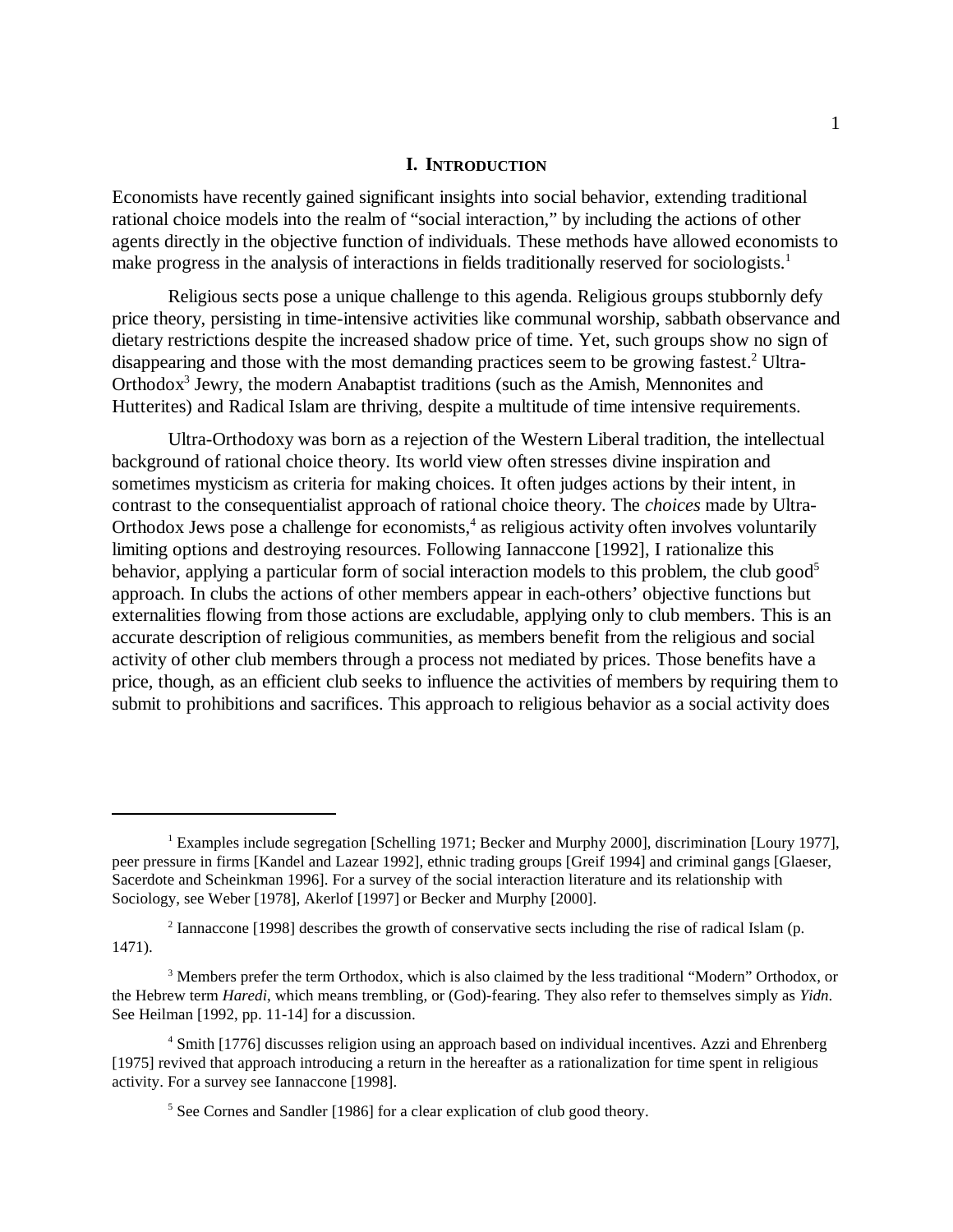not deny the importance of faith but attempts to provide a positive theory emphasizing the social aspects of religious groups.6

This paper has one major theme: The conventional rational choice model, augmented with social interactions and excludability, can produce extremely large behavioral responses to interventions. Some of these responses are opposite to the predictions of conventional microeconomics (in which only one's own actions and market prices are arguments in an objective function). Understanding the intensity and direction of these responses provides a resolution to several puzzling behaviors among Ultra-Orthodox Jews.

Israel's Ultra-Orthodox Jews are a fascinating and fast-growing sect which has held virtual veto power over public policy in Israel for more than two decades. They represent a unique research opportunity, since unlike gangs, cliques, and other groups defined by social interactions, Israeli Ultra-Orthodox Jews are easily observable in standard survey data.

The Ultra-Orthodox pose three puzzles for a social scientist. First, their historical increase in the stringency of religious practice represents a paradox. Ultra-Orthodoxy developed and thrived in the  $19<sup>th</sup>$  century, during the economic emancipation of European Jews. While most Jews responded to the accompanying increase in real wages by reducing their adherence to timeintensive traditional practices, the Ultra-Orthodox developed a more stringent and *more timeintensive* form of Judaism. That trend is currently being repeated, as religious practice is increasingly stringent and time-consuming from generation to generation.

Ultra-Orthodox fertility rates are the second, startling, puzzle. Fertility is high, at 6.5 children per Israeli Ultra-Orthodox woman in the early 1980s. It is also *rising*, reaching 7.6 children per woman by the mid 1990s. This community is dramatically reversing the fertility transition, a rarity in modern demographics.

Finally, the labor supply of Ultra-Orthodox men is low and falling. By the mid 1990s labor force participation among Israeli Ultra-Orthodox men had dropped to one-third. These men remained out of the labor force on average till age 40 in order to study full time in Yeshiva, a religious seminary which provides no practical training.

In the face of poverty among their families, why do men remain in yeshiva so long? Part of the explanation must be draft deferments, which effectively subsidize yeshiva attendance. Yet, yeshiva attendance typically continues long after the deferment subsidy has run out, a finding inconsistent with price theory. Nor can the explanation simply be a pious devotion to studying holy texts. Ultra-Orthodox men outside of Israel, even followers of the same streams, are rarely in full time yeshiva attendance beyond age 25.

I offer an explanation for all three puzzles based on a club good model. Club members benefit from access to a remarkably generous mutual insurance network based on religiously motivated charitable acts. Mutual acts of charity provide the social interaction nature of the

<sup>6</sup> Glaeser and Glendon [1997] provide evidence supporting this approach, showing that church attendance in the U.S. is predicted by the local attendance of people with similar educational levels.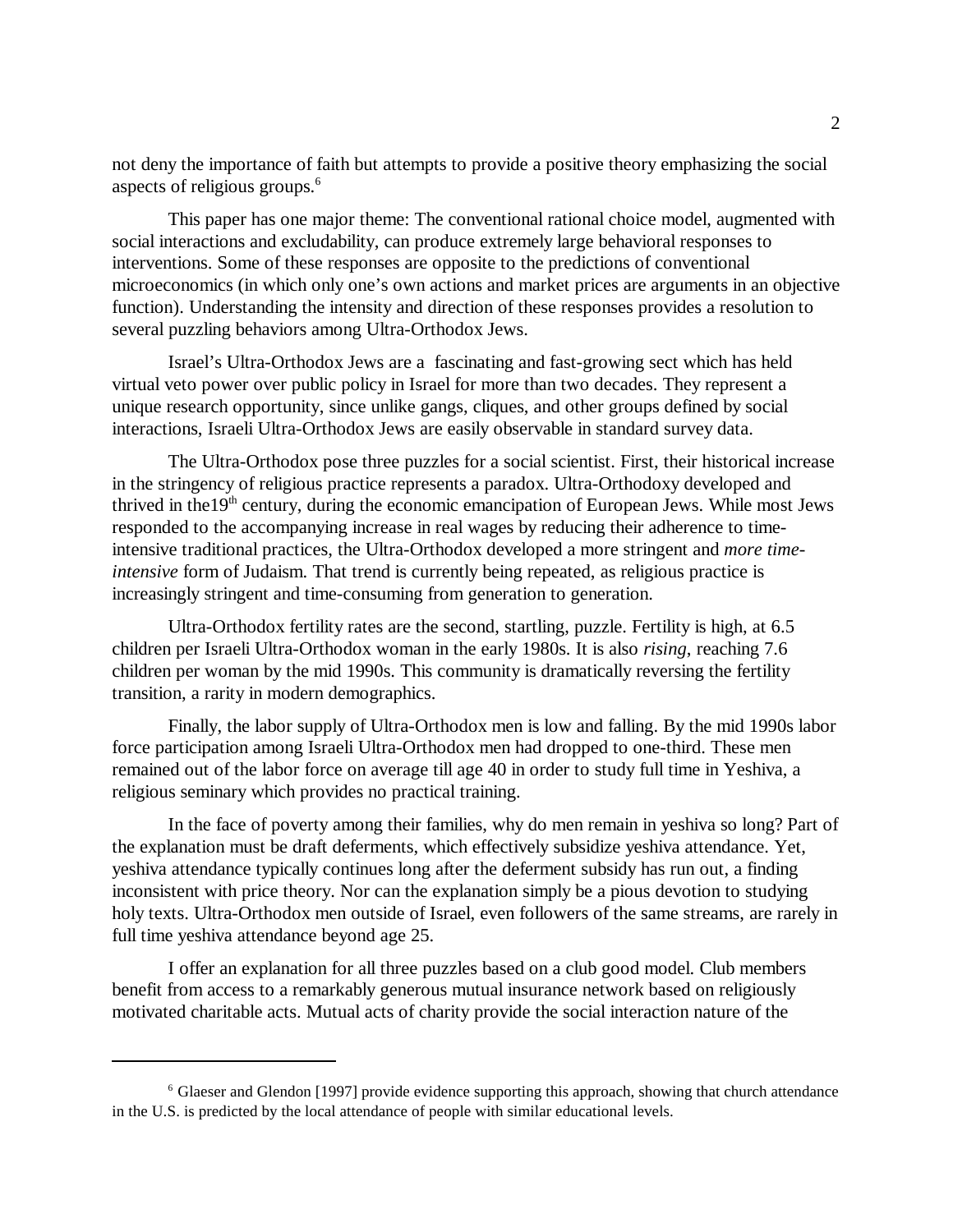model. Access to mutual insurance is excludable, making it a club good. Religious prohibitions can be understood as an extreme tax on secular activity outside the club which substitutes for charitable activity within the club. A religious community lacking tax authority or unable to subsidize this activity may choose prohibitions to increase charitable activity among members. Sabbath observance and dietary restrictions, for instance, can be rationalized with that approach. In this context the increased stringency of religious practice is an efficient communal response to rising real wages and to increased external subsidies.

Increased fertility can be explained as an interaction of efficient prohibitions and increased subsidies. As subsidies increase the value of community services offered to members, a club concerned with attrition can afford to impose higher effective taxes through prohibitions. Thus subsidies reduce real wages, causing women to reduce market activity in favor of household activity, particularly childbearing. This "subsidized prohibition" mechanism runs Becker's fertility transition argument in reverse. I test this explanation using Sephardi/Ashkenazi variation in subsidies over time, revealing a remarkable differential increase in fertility. *Sephardi Ultra-Orthodox women, who enjoy a larger increase in subsidies, increase their fertility by fully two and a half children, over the 15-year sample period*, while Ashkenazi Ultra-Orthodox women increase their fertility by (only) one child.

Rationalizing yeshiva attendance till age forty requires a rationalization of sacrifices, since years spent in yeshiva could be spent accumulating valuable human capital. For that the model requires heterogeneous agents who signal their commitment to the religious club by incurring costs or "sacrificing," allowing the club to exclude free-riders, choosing only the most committed among potential entrants. Yeshiva attendance signals commitment to the Ultra-Orthodox community, or club. This approach explains how labor supply is drastically distorted by subsidies to community members, since subsidies induce larger, more wasteful signals of commitment. This mechanism is termed a "subsidized sacrifice."

I argue that the club good approach offers a unified explanation for all three puzzles, while conventional price theory cannot, even when amplified by "social multipliers" [Becker and Murphy 2000]. As a prelude to that discussion consider two striking findings: First, yeshiva attendance typically persists till age 40, five years after the draft deferment subsidy typically expires. Second, religious observance becomes more time-demanding even as the shadow value of time rises. In the first case price theory predicts a sharp decline in yeshiva attendance once the subsidy disappears at age 35. In the second, price theory predicts exactly the opposite response of efficient religious observance to real wages. Other explanations are considered and largely rejected in the discussion below.

Public policy toward clubs may have severe welfare implications. The sharp increases in both nonemployment and fertility illustrate that subsidized sacrifices and prohibitions can yield extreme responses. Intuitively, subsidizing a signal is inherently wasteful as it erodes signaling value, inducing a more costly signal. More generally, subsidizing any aspect of membership in a club with a costly signal as an entry requirement induces a more expensive signal which dissipates the initial subsidy. Equitable policy is efficient in the sense that public policy induces an inefficient increase in the costly signal only when it favors club members over nonmembers. The fertility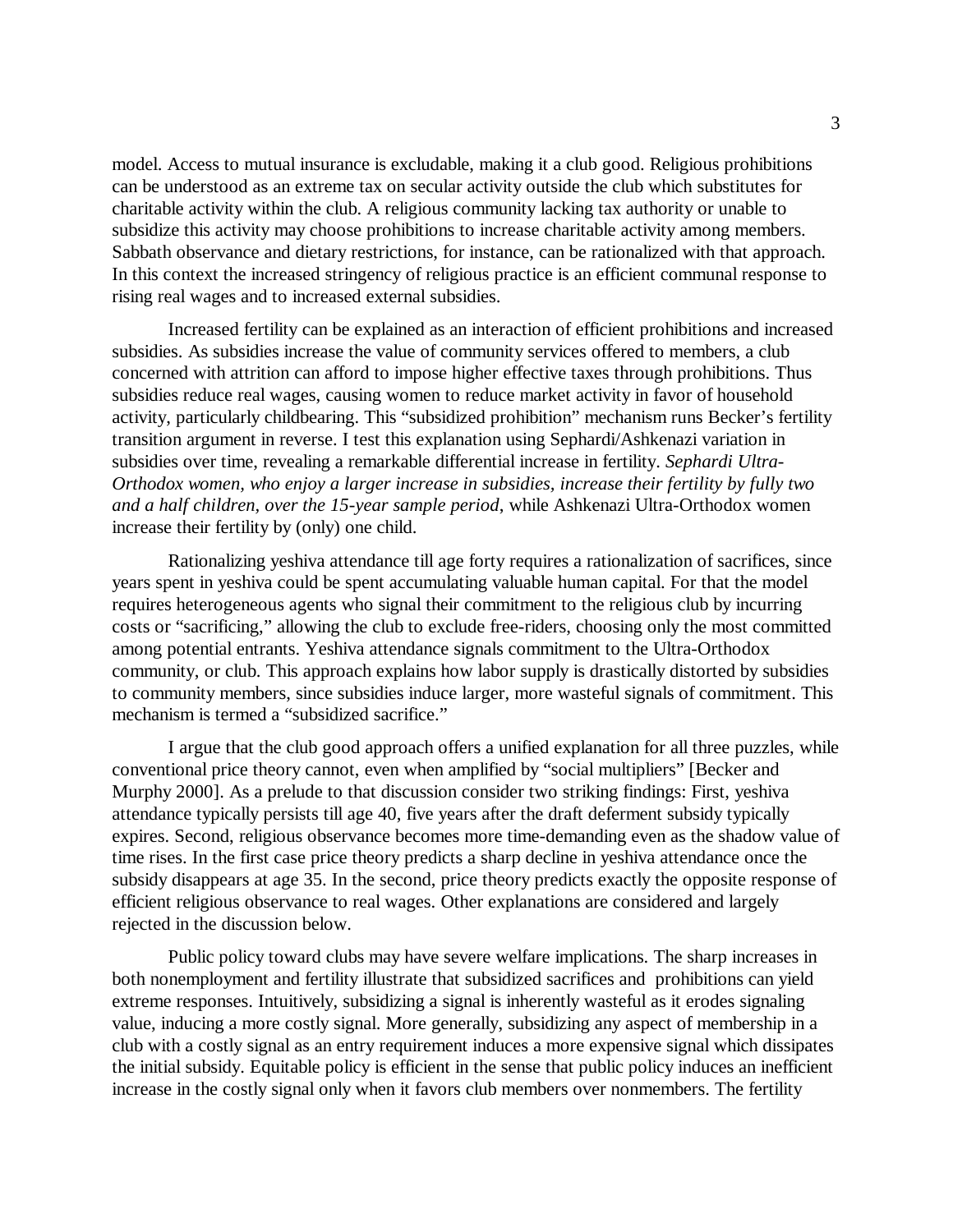increase is the result of a second mechanism by which subsidies allow clubs to increase the stringency of distorting prohibitions, or norms. Here as well, public policy is distortionary because it is discriminatory.

Section II provides background on the Israeli Ultra-Orthodox, describes the puzzle of low employment rates and discusses several alternative explanations for that puzzle. Section III develops an explanation based on a club good approach. Section IV applies the same analysis to the explanation to two additional puzzles, the paradoxical birth of Ultra-Orthodoxy, and rising fertility. Section V discusses the implications of these trends for welfare dependence among Israeli Ultra-Orthodox Jews. Section VI concludes, discussing possible generalizations to other ethnic and religious groups and the potential for extreme responses to intervention among gangs, cliques and other social groups.

#### **II. BACKGROUND: ULTRA-ORTHODOXY AND YESHIVA STUDY**

Ultra-Orthodox Judaism is a highly ritualistic form of observance about two centuries old.<sup>7</sup> Its spread dates back to the beginnings of European Jewish assimilation into secular society, in the late eighteenth century. Ultra-Orthodox Jews today practice a tradition which preserves to a remarkable degree the lifestyle of their villages or *shtettls* of central and eastern Europe in the 19th century. The men are bearded, wearing long black formal overcoats and black wide-brimmed hats. The women dress modestly, with only faces and hands visible, the hair of married women covered by wigs. Prohibitions which Jews have traditionally observed, such as dietary restrictions, sabbath observance and sexual propriety are augmented by the Ultra-Orthodox. For example, unlike Orthodox Jews, some Ultra-Orthodox refuse to use a delineated area (*Eruv*) which allows one to carry objects on the sabbath, geographically limiting the size of a synagogue-based community. Moreover, many traditions in use of language, diet, clothing and synagogue practice are elevated to the status of religious imperatives among the Ultra-Orthodox, and deviations can result in social ostracism. Thus, the customs of 19<sup>th</sup> century eastern European Jewry are currently preserved quite precisely in New York and Israel. Yet despite the conservative appearance of the culture, Jewish Ultra-Orthodoxy is radically more stringent in its demands than traditional European Jewry and less tolerant of deviation.<sup>8</sup> One aspect of this increased stringency is the segregationist nature of Ultra-Orthodoxy, which broke a longstanding tradition of unity within

<sup>8</sup> "Of all the branches of modern-day Judaism, ultra-Orthodoxy is undoubtedly the most tradition-

<sup>&</sup>lt;sup>7</sup> The origins of Jewish Ultra-Orthodoxy are well described in Friedman [1991], Heilman [1992], Katz [1961] and Silber [1992].

oriented. Its rallying cry is "All innovation is prohibited by the Torah!" a clever wordplay on a Talmudic ruling first coined by Rabbi Moses Sofer in the early nineteenth century that captures the essence of its conservative ideology. And yet, like other antimodern conservative movements, ultra-Orthodoxy is clearly a recent phenomenon. Belying the conventional wisdom of both its adherents and its opponents, it is in fact not an unchanged and unchanging remnant of premodern, traditional Jewish society, but as much a child of modernity as any of its "modern" rivals." Silber [1992, p. 23].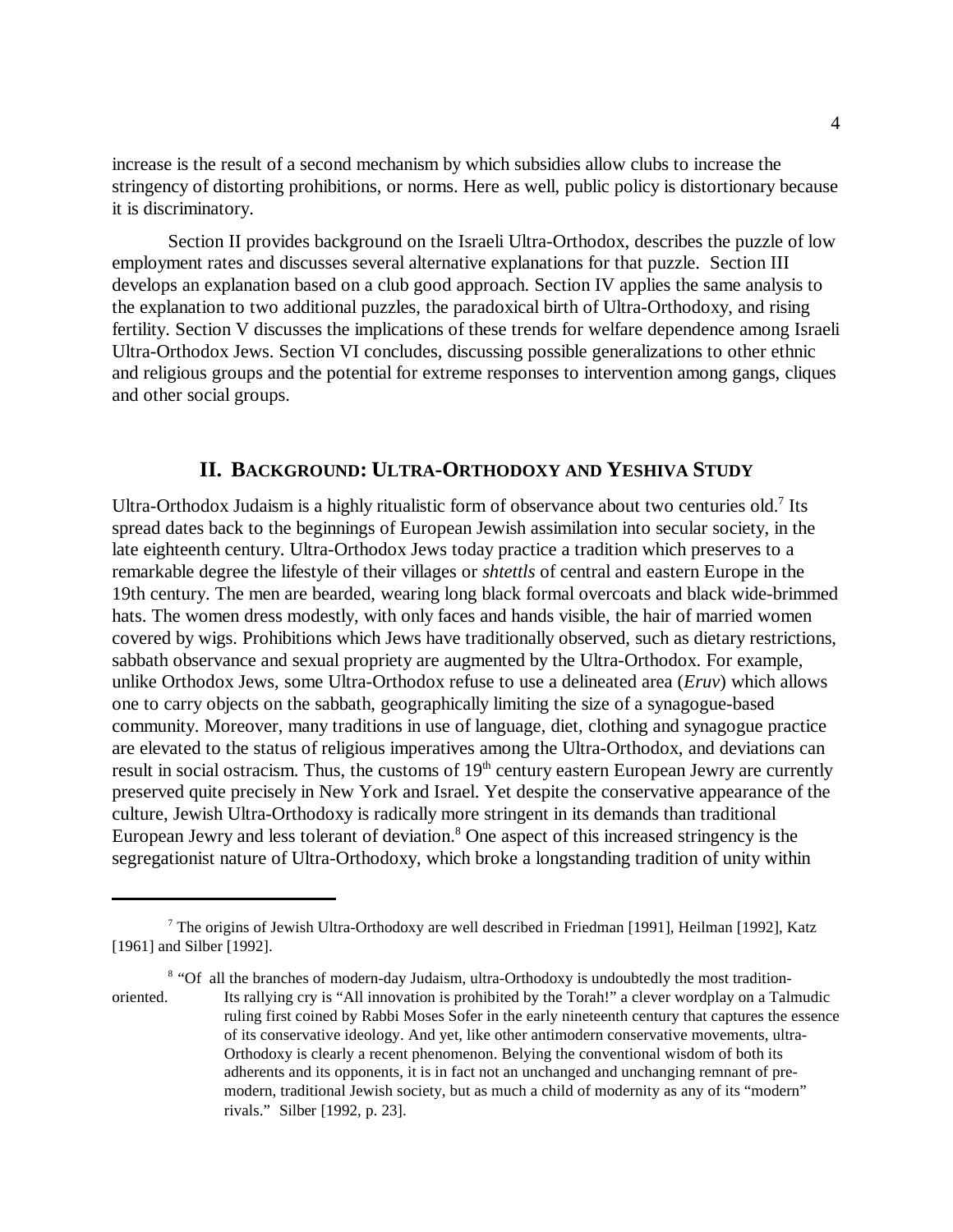Jewish communities. By making it difficult to eat with, and unacceptable to worship with Reform or even Orthodox Jews, including relatives, the Ultra-Orthodox consciously reduce social contact between themselves and the rest of the Jewish community.

Ultra-Orthodoxy contains numerous subcommunities with a wide array of practice and belief. For instance, *Lubavitch* Hassidim are openly messianic (some believed their last leader to be the Messiah), while other Hassidim and *Misnagdim* (or "Lithuanians") are not. Most are hierarchical communities that seek the advice of their leader, either Rebbe or *Rosh yeshiva*, on any decision, religious or secular. Like other sects, such as Mennonites, Amish, and radical Islam, Ultra-Orthodox Jews reject almost all of modern culture, which they view as corrupt and corrupting. That rejection includes modern literature, sport, music, film and television.

#### *Mutual Insurance*

The degree of mutual insurance practiced within these communities today probably surpasses that of a traditional Indian village [Townsend 1994], and is believed to be unprecedented in Jewish history.<sup>9</sup> No sick member is without visitors and no single member is without an arranged match. For example, Landau [1993] reports on tens of in-kind free loans advertised in a flyer written by neighborhood rabbis in the *Bayit Vegan* neighborhood of Jerusalem, ranging from Torah scrolls to wedding gowns to playpens. The same flyers list free services available, including visits to the sick, logistic support and advice for mourners, and frozen meals for the sick, the elderly and for mothers after childbirth. The flyer ends with a request to donate time and money, but also to identify anyone needing help. Most recipients and all volunteers and contributors are Ultra-Orthodox. Landau [1993] also describes a well organized system of money-raising for emergency medical expenses not covered by regular medical insurance, as well as a decentralized system of voluntary donation and solicitation for individual hardship cases. All these charities, including individual hardship cases, are endorsed by a leading rabbi.. "The Rabbis' signatures attest to the veracity of the information." [Landau 1993, p.262].

Charity is ubiquitous and interest-free loans abound, both in money and in kind: "..just as `Torah' is not a select or elitist pursuit, but embraces the entire community, so too `Charity' does not merely, or even mainly, follow the classical pattern of rich-to-poor assistance. Almost everyone in the Israeli *haredi* [Ultra-Orthodox] world is a recipient of charity, in one form or another. Yet at the same time the *haredim* give charity too, participating in cash or kindness in the cost of this universal Torah-learning." [Landau 1993, p. 255] "But the most important money-saver for the *haredim* is money itself: the availability of countless free-loan [funds].. .. where one can borrow hundreds, and in some cases thousands of dollars without interest. ..the administrators are all volunteers; there are no office expenses since there are no offices; and hence the only overheads are bad debts - of which there are remarkably few." [Landau 1993, p. 259]

How can a community solve the principal-agent problems associated with such generous mutual insurance? I return to that question in Section III.

<sup>9</sup> Menachem Friedman, quoted in Landau [1993], p. 255.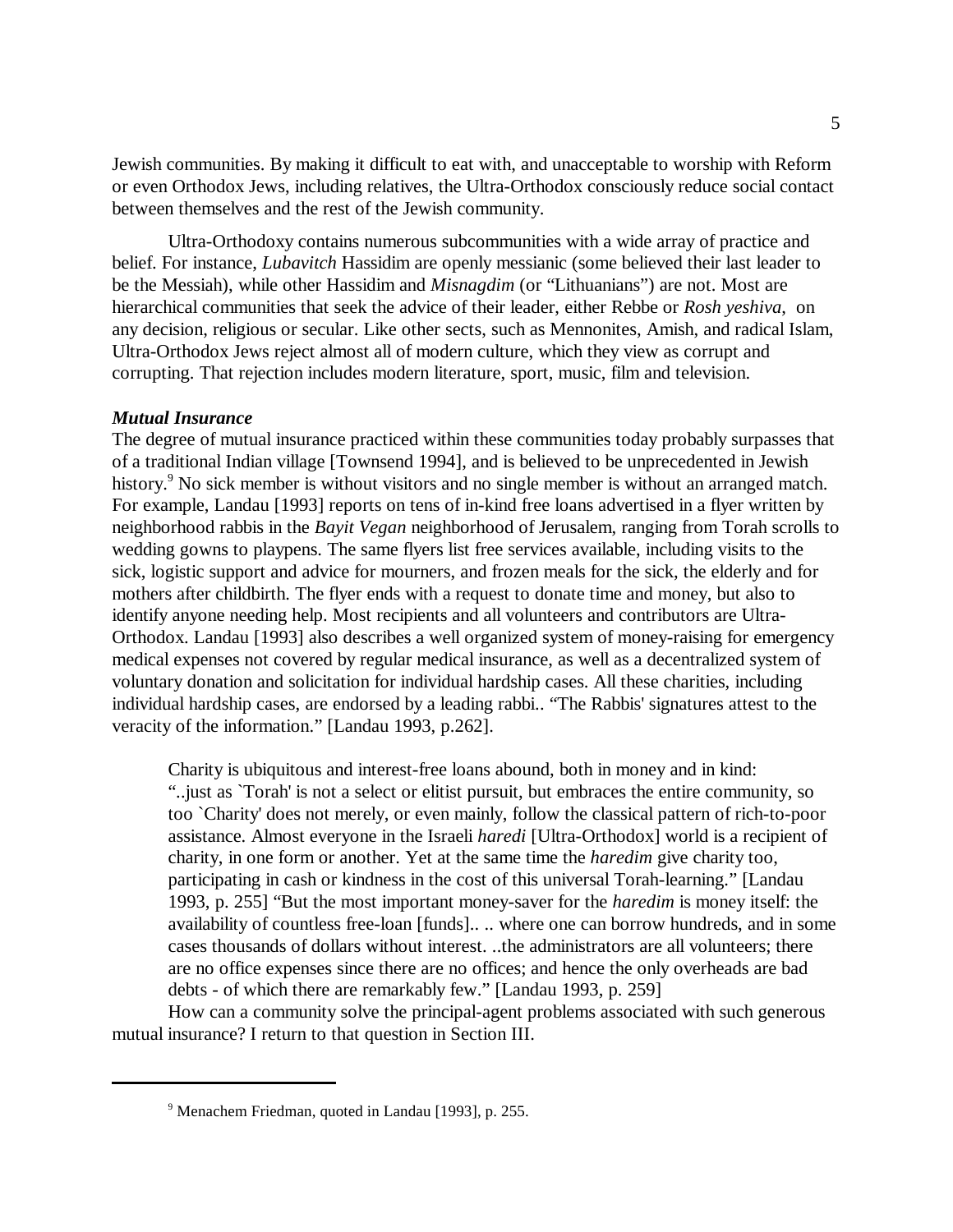#### *Subsidy*

This paper focuses on the response of the Israeli Ultra-Orthodox to subsidies. Understanding the subsidies directed at the Israeli community requires a capsule survey of their role in Israeli politics. Much of the political influence of the Ultra-Orthodox is derived from their status as a swing voting block in the parliament. Ultra-orthodox politicians have been able to credibly threaten to vote with either large block, the right or left, on foreign policy.<sup>10</sup> This status has allowed disproportionate influence in every government since the first right-center coalition was formed in 1977. Influence was translated into a sharp increase in government support to the Ultra-Orthodox community in 1977. Support includes stipends for married men in yeshiva, direct funding of yeshivas, reduced tuition in preschool, elementary school and boarding schools, reduced property taxes and reduced health insurance premiums. Ultra-Orthodox pressure has also helped increase the generosity of various general support systems from which they benefit disproportionately, most notably child allowances, which have become increasingly convex in the number of children.<sup>11</sup> The Ultra-Orthodox have pursued a contentious political agenda, attempting to impose religious restrictions in the form of secular law in such areas as dietary restrictions (*kashrut)*, sabbath observance and abortion. They have also insisted on an Orthodox interpretation of conversion law in the legal definition of Judaism in Israeli civil law. This constitutes an important and emotional issue in Israel and among Jews abroad since Israel's *"Law of Return"* grants any (recognized) Jew citizenship upon arrival.

In 1984 a Sephardi Ultra-Orthodox party organized nationally, partially in reaction to preferential treatment given to Ashkenazi (European) Ultra-Orthodox by the Ashkenazidominated institutions and political party.12 It immediately became the largest Ultra-Orthodox party, drawing votes from traditional Sephardi Jews who had supported non-Ultra-Orthodox parties. It became the fulcrum of Israeli politics and rapidly translated its political leverage into sharp increases in funding of its own system of schools and social welfare institutions.<sup>13</sup>

The most controversial point of contact between the Ultra-Orthodox and secular society in Israel is draft deferments and exemptions granted to full time yeshiva students. Deferment of regular service (three years) and reserve duty (about 30 days annually in the 1980s) can be extended and eventually converted to an exemption by remaining in yeshiva till age 41, or till age 35 with five children [Ilan 1998c]. A cap on the number of exemptions was lifted by the government in 1977. By 1988 the number of deferments reached 7.5 percent of males newly

 $10$  Ilan [1988a] summarizes a number of studies indicating that the Ultra-Orthodox hold uniformly rightwing views on foreign policy. This did not prevent coalition with the left wing Labour party in the early 1990s and support of the Oslo accords, apparently because foreign policy is considered secondary to domestic religious issues.

<sup>&</sup>lt;sup>11</sup> Ilan [1998b] estimates that an Ultra-Orthodox family with six children is eligible for 6,500 NIS (\$1850) per month in government support from all sources.

<sup>&</sup>lt;sup>12</sup> Sephardi, which literally means "Spanish," is a common misnomer for Jews from Arab countries.

 $<sup>13</sup>$  Friedman [1991, chapter 11] provides a detailed description of the rise of this political movement.</sup>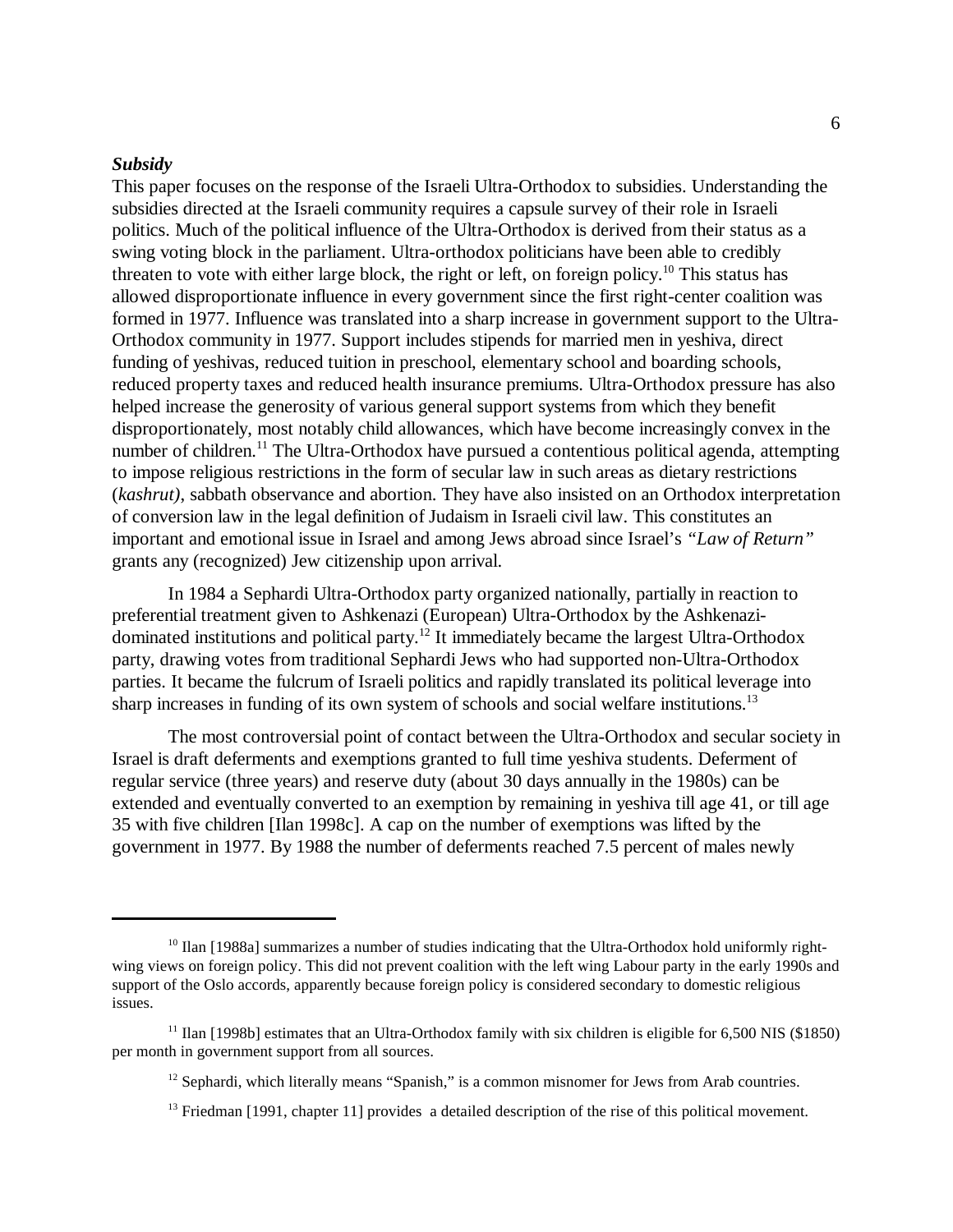eligible for the draft. These deferments and exemptions are granted only to full time yeshiva students, who are liable to be drafted if they work even part time.

As subsidies to the community increased, durations of yeshiva attendance lengthened, deepening a serious social welfare problem. Figure I illustrates increased labor force nonparticipation due to yeshiva attendance. The proportion of prime-aged Ultra-Orthodox men (aged 25-54) not working because of full time yeshiva attendance rose from 41 percent in 1980 to 60 percent by 1996.<sup>14</sup> These levels are *unprecedented* among Jews<sup>15</sup> and far exceed yeshiva attendance abroad, where young men rarely remain past age 25. The combination of increased yeshiva attendance and rapid population growth has resulted in a sharp increase in the number of Israeli children not supported by their father's earnings. The Figure reports that the proportion of Israeli children with a (labor force nonparticipant) father in yeshiva more than doubled between 1980 and 1996, from 2.7 percent to 5.9 percent.

Families with fathers in yeshiva have very low incomes. Table I reports income by source for households with a father (aged 25-54) in yeshiva in the mid 1990s. The average family in this category is large, with 4.5 children at home. Their monthly income in 1995 averaged about \$1150 (US) or 3,463 NIS, only 42 percent of the income of the average two-parent Israeli family<sup>16</sup> (which supports 2.1 children). Measured income does not include imputed rent for a population that generally owns its own housing. It's worth stressing, though, that the common practice of conditioning marriage on the provision of an apartment by parents exists precisely because young Ultra-Orthodox couples cannot afford to pay rent. The second to last row of panel A reports that the Israeli poverty line in 1995 for a household with 6.6 members was 3,777 NIS. Thus the average family with a prime-aged father in yeshiva lives in poverty.17

Families with fathers in yeshiva are extremely dependent on government support. Only 18 percent of family income is earned, almost all of that coming from the wife's earnings. Transfers from institutions (other than the National Insurance Institute) account for 39 percent of income. This is almost entirely stipends granted to yeshiva attendants. Child allowances make up another 32 percent. These transfers, mostly from government, account for at least 70 percent of the income of these families, not including pensions, disability and other National Insurance programs. Comparing panels A and B reveals that, (even if the mysterious residual term in panel B is treated

 $14$  Yeshiva attendance may be somewhat, but not grossly, exaggerated. A government commission reported on yeshiva students suspected of violating the deferment agreement. 40 percent of these were found to be in violation, either by working or by simply being in a different yeshiva. The army claims that figure to be 20 percent [Ilan 1998c]. The violation rate in a random sample of yeshiva students is presumably lower.

<sup>&</sup>lt;sup>15</sup> Friedman  $[1991]$  describes the history of yeshiva attendance in central and eastern Europe.

 $16$  Under-reporting of income would bias estimates downwards. Yeshiva nonparticipants may be more likely to under-report income since, in principle, they face larger potential penalties than do most taxpayers: they could lose both their stipends and draft deferments as well as having to pay taxes. In practice there is evidence that these sanctions are not strictly enforced [Ilan 1998d].

 $17$  The poverty line is meant to be compared with income net of income taxes, which is even lower than the reported figure.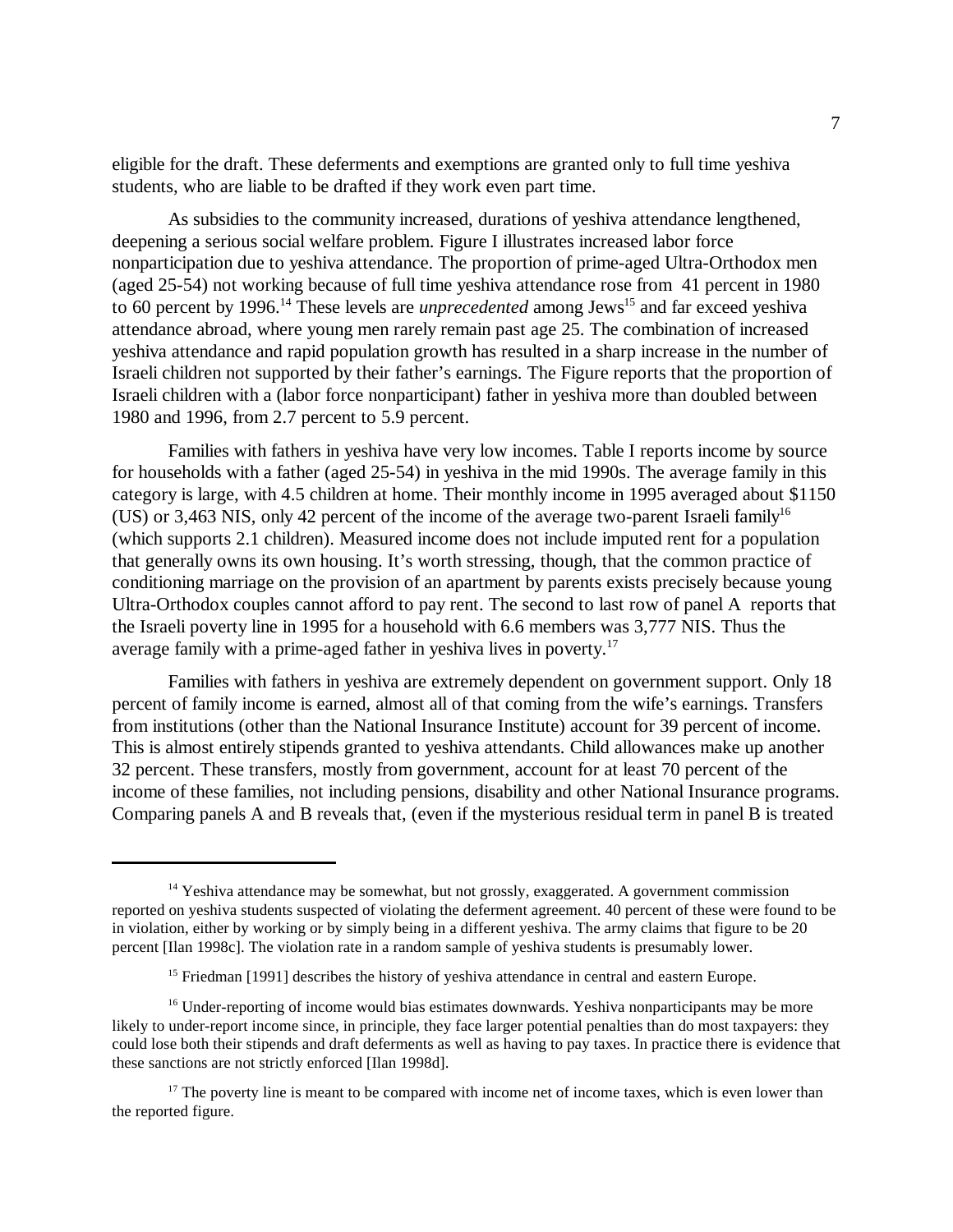as government support - which is quite likely,) the level of public support per family more than doubled between the early 1980s and the mid 1990s.

#### *Puzzle #1: Why remain in yeshiva so long?*

Why do men chose yeshiva over work when their families are in poverty? Consider some conventional explanations, as a prelude to the "club good" approach.

An analysis of *yeshiva as a human capital investment* only amplifies the question. Table II reports estimates of a human capital wage regression in 1979-1982 and 1993-1996. The second column in each panel reports separate coefficients measuring the (market) return to schooling for secular and *yeshiva* education. While the return to secular schooling rose in Israel over the 1980s and early 1990s from 7.8 to 9.4 percent, the return to yeshiva education was low and possibly decreasing, from 2.3 to 1.8 percent. Relative to secular education, which is a remarkably good investment in Israel, yeshiva has become an increasingly poor choice.<sup>18</sup> Yet Ultra-Orthodox men are choosing it in increasing numbers and for longer durations of study. Not only is the choice of yeshiva over work puzzling, so too is the choice of yeshiva over secular education.

The first guess of most Israelis is that high rates of yeshiva attendance are due to *draft deferment* rules, which tax the first hour of work for a yeshiva student with months (if not years) of military service.19 Yet the data contradict this explanation. If a father's extends yeshiva attendance merely to exploit a draft deferral, once an exemption is granted he would leave yeshiva for the labor force. Exemptions are achieved at age 35 for men with at least five children and at age 41 regardless of the number of children. Those critical ages are marked with vertical lines in Figure II, which plots Labor Force nonparticipation due to yeshiva attendance against age. *Not only does yeshiva attendance not disappear at age 41, there is no sharp decline of yeshiva attendance rates at age 35 or 41.* Table III reports that in the early 1990s, fully *46 percent of Ultra-Orthodox men aged 41-45, and 65.5 percent of those aged 35-40 with 5 children, chose yeshiva over work (or workseeking) despite having a draft exemption.* 

The choice of studies over work is especially puzzling considering the high *marginal utility of income* in a large family.<sup>20</sup> A calculation of predicted wages based on estimates from Table II predicts that, at age 35, a yeshiva student could earn more than twice his monthly stipend by working. That ratio would rise to about 250 percent by age 45 with 10 years labor market

<sup>&</sup>lt;sup>18</sup> The standard caveat about causal interpretation of regression coefficients applies. For instance, if years of *yeshiva* schooling proxy for an unobserved preference for work which allows study during work hours, low wages may reflect a compensating differential and bias the estimated coefficient downward. It seems unlikely that the entire 7.6 percentage point gap between the returns to secular and yeshiva education can be due to such biases.

<sup>&</sup>lt;sup>19</sup> This was the view of Berman and Klinov [1997], who recommended a change in draft deferment rules for yeshiva study, arguing that the deferment be decoupled from the requirement not to work, either by giving an unconditional exemption to Ultra-Orthodox Jews or by abolishing the exemption. This paper overturns our previous logic, arguing (in Section V below) that an unconditional exemption would lead to increased distortions.

 $20$  Households headed by yeshiva attendants aged 41-45 average 6.4 children at home. Average income for households headed by yeshiva attendants aged 41-45 is 4,536 NIS/month (at 1995 prices) as compared to a poverty line of 5,196 NIS (1993-1996 pooled sample).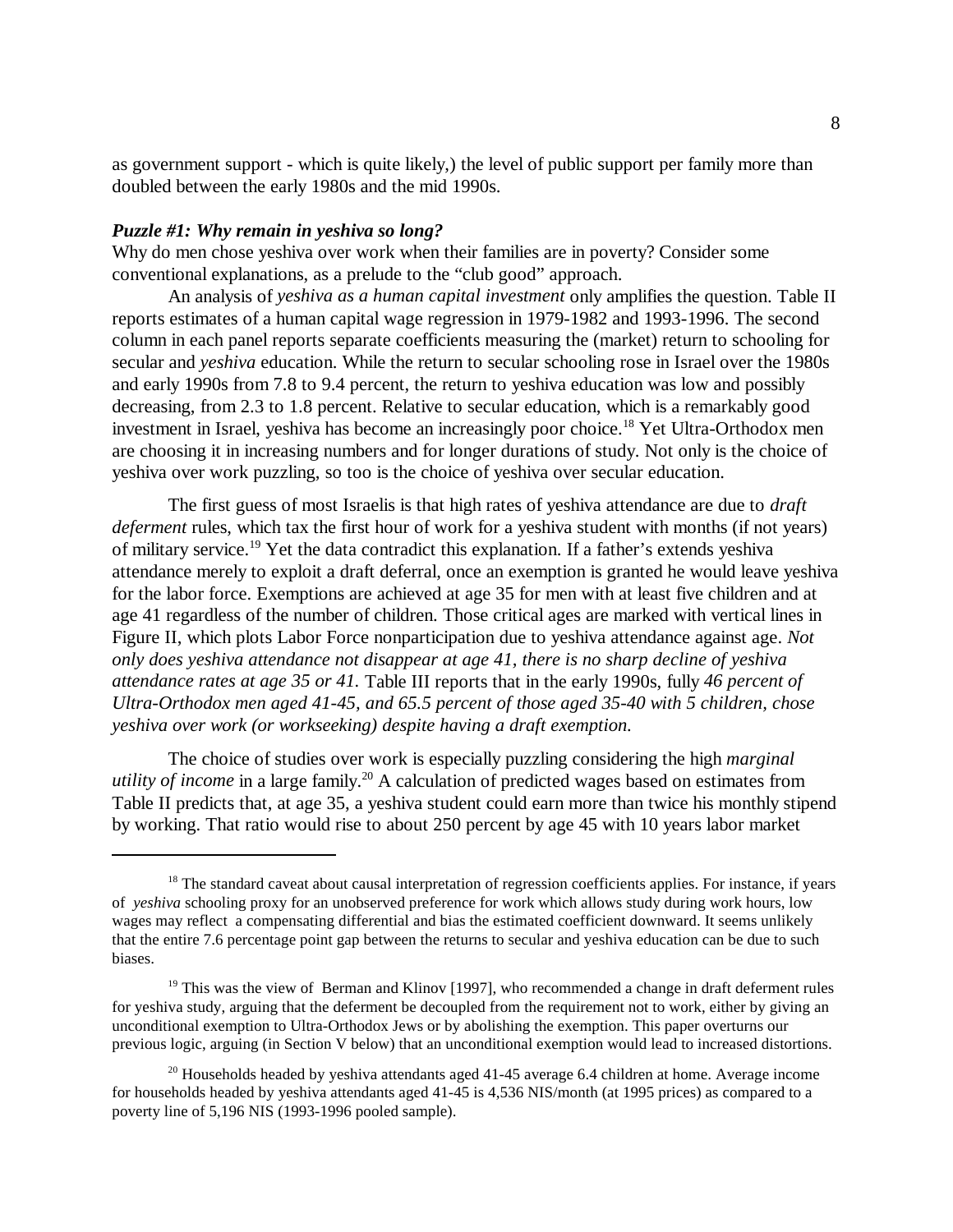experience. A 25 year old yeshiva student could earn twice the stipend by working, would incur perhaps a month a year of reserve duty till his exemption (generally at age 35), and would gain returns to experience which would increase future earnings. Compounding the puzzle, beginning in their late thirties, a typical Ultra-Orthodox couple will have children marrying. That rarely occurs without the parents guaranteeing minimal financial security by purchasing an apartment for the young couple, since the groom will be in yeshiva and the couple will be too poor to pay rent. Since the two sets of parents typically split the cost of apartments, an Ultra-Orthodox man at age 40 faces the prospect of buying 7 or 8 half-apartments, (at a minimum of \$50,000 per child) over the next two decades.

Could extended yeshiva attendance be due to *preferences,* which is to say the sheer love of learning, or to the unique norms<sup>21</sup> of the Ultra-Orthodox community? That explanation is inconsistent with the behavior of Ultra-Orthodox in much wealthier communities abroad. In those communities, who are often followers of the same rebbe, men seldom attend yeshiva past their mid-twenties. For example, in the Montreal Hasidic community only 6 percent of men aged 25 or older attend yeshiva full time [Shahar et al 1997]. A taste- or norms-based explanation would require rapidly changing tastes, as durations of yeshiva study are currently years longer in Israel than they were as recently as the early 1980s (see Figure II) and even those durations were unprecedented among the Ultra-Orthodox in central and eastern Europe [Friedman 1991].<sup>22</sup>

Perhaps the puzzle can be solved with a hybrid explanation, involving offer wages and norms? Granted, offer wages for Ultra-Orthodox are probably higher abroad than in Israel, but could they be high enough to explain entry into the labor force 15-20 years earlier? Introducing the subsidy inherent in draft deferments still leaves a puzzle: A thirty six year old Ultra-Orthodox man in Israel already exempt from the draft and soon facing the prospect of raising \$350,000 to pay for apartments chooses to remain in Yeshiva for 5 more years on a \$400 a month stipend, rather earning over twice that amount by working. In contrast, a twenty five year old Ultra-Orthodox man in Montreal, with much smaller obligations, chooses to work. Casual empiricism, combined with a reasonable marginal utility of income, suggest that the difference in wages between Ultra-Orthodox men in Montreal or Brooklyn and those in Israel is not of the right order of magnitude to explain the difference in employment rates.

The empirical failure of conventional labor supply theory motivates the club good approach, drawn from the Economics of Religion, in the following section. I then examine its testable implications for the birth of Ultra-Orthodoxy and for fertility in Section IV.

 $21$  See Akerlof and Kranton [2000] for an economist's view of social norms and identity.

 $22$  Another possibility is that Ultra-Orthodox men from abroad come to Israel for yeshiva, biasing the comparison. This was important in the early 1980s, when about one quarter of Israeli yeshiva nonparticipants were North American. That proportion dropped to 7 percent by 1995/96, which is too small to significantly bias the comparison. Thus, the increase in yeshiva nonparticipation among Israeli natives is actually understated in Figure I.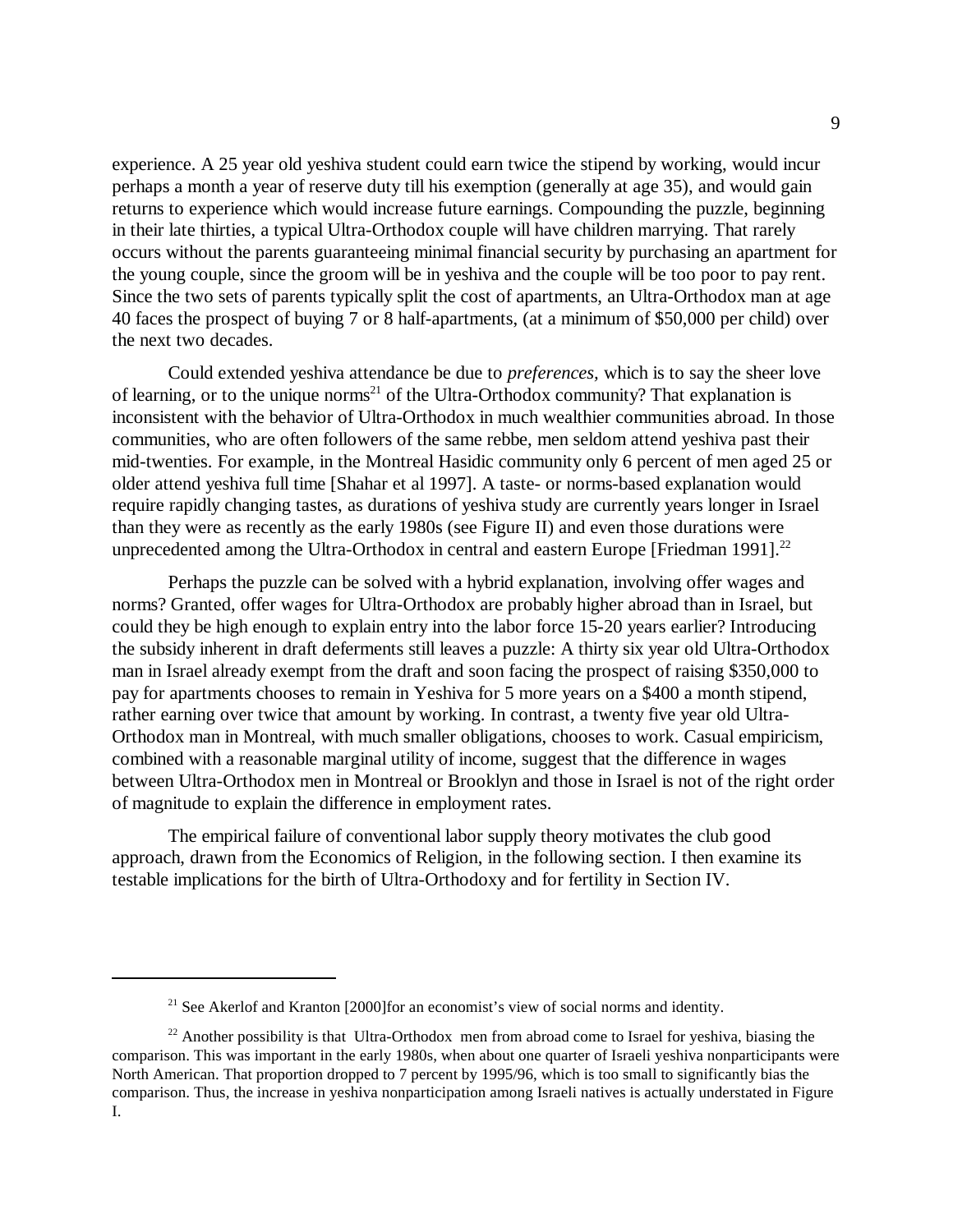#### **III. EFFICIENT PROHIBITIONS AND SACRIFICES**

Solving the puzzle of Ultra-Orthodox labor supply requires revisiting another puzzling phenomenon: prohibitions and sacrifices among religious sects. This section reviews Iannaccone's [1992] model of efficient religious prohibitions and sacrifices, then extends it to explain the response of labor supply to subsidies.

Prohibitions and sacrifices are common among religious groups. Prohibitions refer to forbidden behaviors, such as dietary restrictions, sabbath observance, dress codes, head shaving, marital fidelity, restrictions on sexual behavior, or refusal of medical care. Sacrifices, in contrast, involve irreversible acts such as destruction of resources. In the biblical period, examples are burnt offerings and circumcision, surely a traumatic event in an era of high child mortality. In the history of European Jewry, a circumcision irreversibly labeled a child as Jewish, an act that might put his life at risk. A vow of fidelity or abstinence is a form of sacrifice, since it represents a permanent restriction of activities. Years of volunteer activity required of Mormons can be though of as a sacrifice of time, especially considering the foregone opportunity to accumulate human capital. Limiting choices and destroying or relinquishing resources is puzzling to an economist, yet people voluntarily join groups which enforce prohibitions and require sacrifices.

A social interaction model offers an explanation for these phenomena. Group members derive utility from time spent in religious activities, R, and from secular goods, S. They also gain utility from group "quality," Q, the average amount of time that other members spend doing R, which is an externality for other members. Formally,

(1) 
$$
U_i = U(S_p R_p Q)
$$
,  $U_1, U_2, U_3 > 0$ ,  
for  $i = 1$  to  $N$  members, where  $Q = \sum_{j \neq i} \frac{R_j}{N-1}$ .

N is exogenous, for now. For example, praying is much more satisfying the more participants there are, especially when the  $10<sup>th</sup>$  man arrives to make a prayer quorum (*minyan*). The same is true of studying,<sup>23</sup> observing the Sabbath and other time-intensive activities.<sup>24</sup> They are much more enjoyable if the neighbors do them as well.<sup>25</sup>

Perhaps the most important externalities to religious activity in the Ultra-Orthodox community are from religious acts of charity or mutual aid, which provide mutual insurance. We observe remarkable altruism in donation of both time and money to community charities, which

<sup>23</sup> Heilman [1983] stresses the camaraderie and fraternal aspects of informal study groups, or *lernen.*

<sup>&</sup>lt;sup>24</sup> On the time intensity of Jewish religious observances, see Chiswick [1995]. She discusses efforts by the Conservative, Reform and Reconstructionist movements in the U.S. to create time-efficient Jewish experiences to accomodate the increasing shadow price of time among Jews.

<sup>&</sup>lt;sup>25</sup> This interactive structure is common to many empirical applications. For example, Landers et al  $[1996]$ find evidence of signalling behavior through choice of hours in law firms with revenue sharing among partners.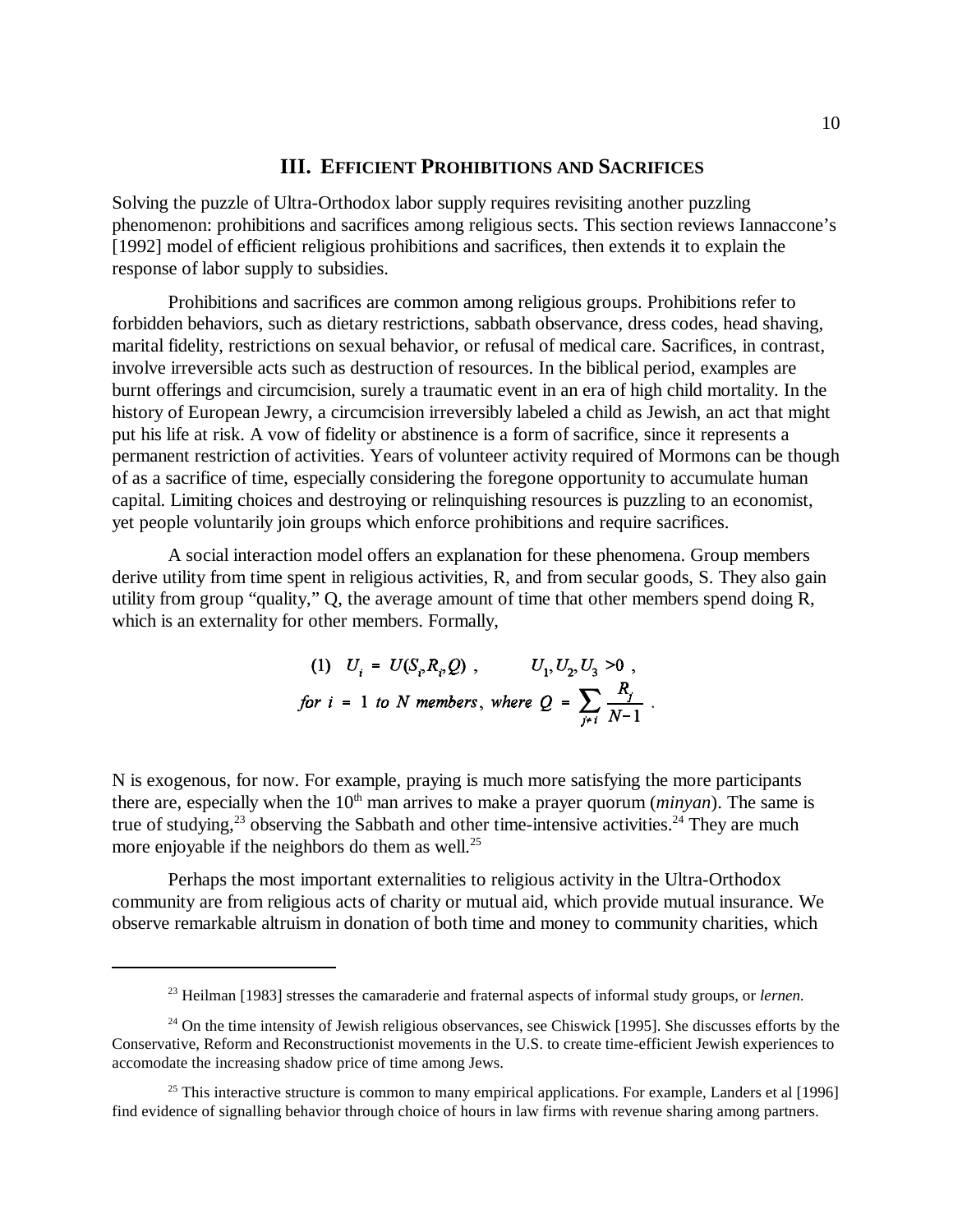provide insurance to community members in the form of job search, spouse search, and transfers of food, clothing, medical services and money. (Jewish law requires a minimum donation of 10% of income to charity, though the donation of time is probably more valuable for the Ultra-Orthodox. This analysis emphasizes the importance of time-intensive charity in group quality and omits charitable donations from Q for simplicity.)  $^{26}$ 

Communities members gain insurance from the charitable acts of others. These are nonmarket transactions, in the sense that they are not mediated by prices. Many of these acts are unobserved, which would frustrate the organization of market mechanism. (By tradition, anonymous charity is most esteemed.) This logic should be familiar to observers of other groups in which members benefit from the (sometimes unobservable) actions of others, such as families, workplaces, University departments, *kibbutzim*, teams in sport and military units.<sup>27</sup>

All these examples of externalities, particularly mutual insurance, are excludable. That is, they can be limited to club members. This property distinguishes a club good from a general social interaction model, a distinction that becomes important below.

Members maximize utility subject to time and budget constraints. An allocation of time, T, is split between religious activity, R, and work hours, H. Income is earned at wage rate w and entirely spent on consumption of the secular good S, at price p. In a competitive equilibrium religious activity will be inefficiently low, as individuals ignore the benefits of their activities to others, as illustrated in Figure III.28 The labor supply curve to the right indicates the competitive equilibrium choice of work hours, H=T-R, at the wage w/p. The curve to the left indicates the efficient labor supply schedule that a social planner would choose. She would prefer less work and more religious activity (at  $R^*$ ).<sup>29</sup>

#### *Efficient Prohibition*

Welfare of group members can be improved by increasing the average level of R, either by subsidizing it or by taxing the alternative use of time, H. Religious groups often encourage R with

<sup>28</sup> Formally, the full income budget constraint is  $wT = pS_i + wR_i$  and the social welfare optimum is given by  $\mathsf{R}^*$  in  $\frac{w}{p} = \frac{U_2}{U_1} + \frac{U_3}{U_1} = MRS_{RS}(R^*) + MRS_{QS}(R^*).$ 

where the two terms are the marginal rates of substitution between religious activity and consumption and between group quality and consumption, respectively. The competitive equilibrium choice of R ignores this last term.

<sup>29</sup>Group quality, Q, serves to amplify the labor supply elasticity in the upward sloping segment of the labor supply (Figure III) if R and Q are complements. A change in wages has both the conventional direct effect on leisure (hours worked) and an indirect effect in the same direction through its effect on Q (which is just R in a symmetric Nash equilibrium.). This is the "social multiplier" effect emphasized by Becker and Murphy [2000].

<sup>&</sup>lt;sup>26</sup> Mutual insurance may explain the attraction of sects more generally in an economy with growing inequities. In a sample of developed countries in the 1980s, Gottschalk and Joyce [1998] find income inequality in Israel to be second only to that in the United States.

<sup>&</sup>lt;sup>27</sup> Ben-Porath [1980] approaches Sociology with a similar broad definition of nonmarket exchange.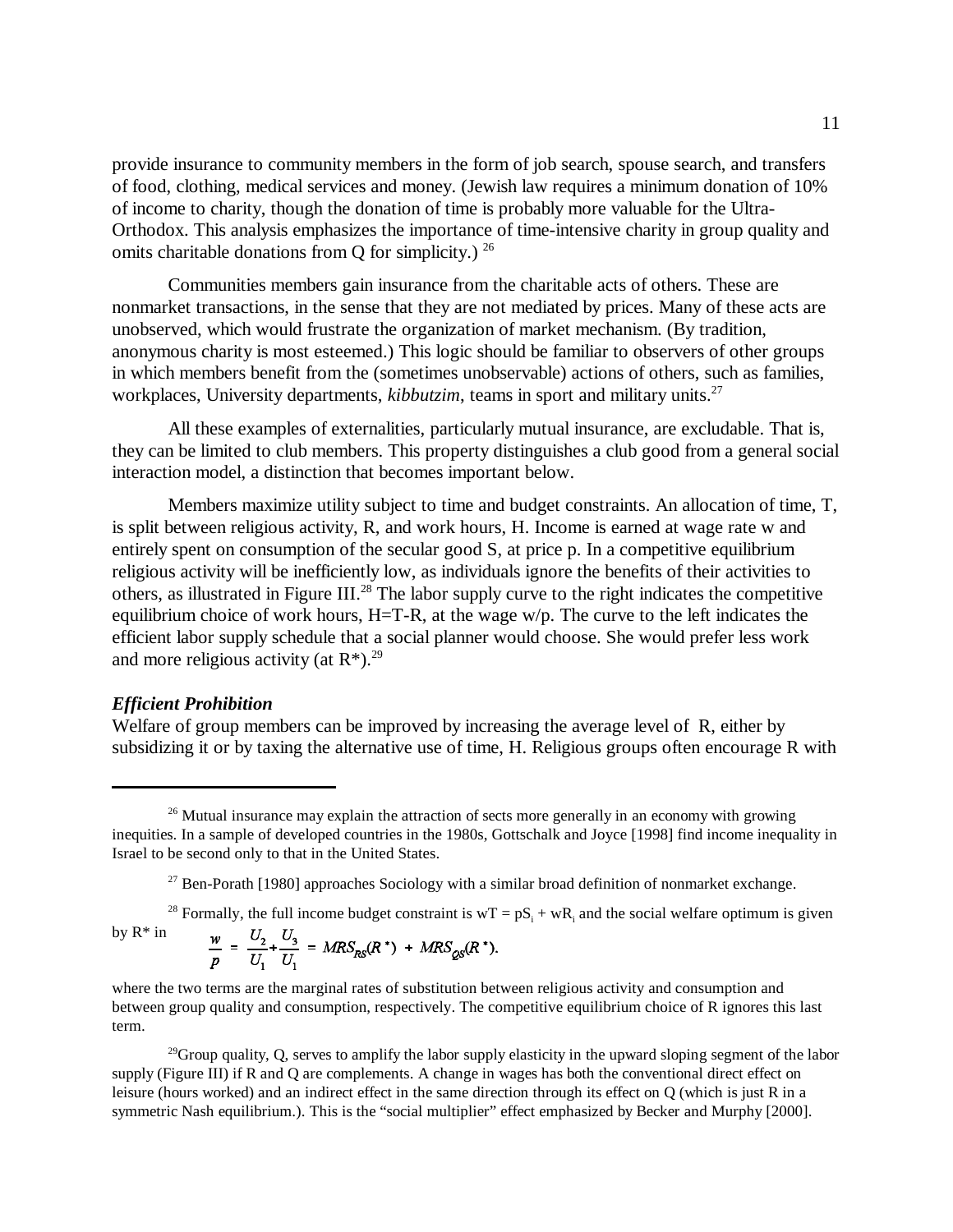eternal promises and the respect of one's peers. Yet R may be hard to subsidize if it is unobservable, like anonymous charity. Alternatively, consider a community that can literally control the price level faced by members through a tax. To achieve the social welfare optimum they would lower the real wage by imposing a tax  $\tau = p^* - p$ , which induces a choice of  $R^* > R$ .

A group without tax authority could impose and enforce *prohibitions* on types of secular consumption, thus inducing members to work less and spend more time at religious activities. Religious prohibitions can be understood as extreme but enforceable forms of taxation on secular goods. These may make all club members better off. More generally, contact with the secular world substitutes for club activities. Thus prohibitions that limit these contacts induce members to spend more time in religious and other club activities that have positive externalities. Exclusion from access to insurance or other club services is a viable form of enforcement.30

This logic provides a rationalization for many forms of religious prohibition. For example, Sabbath restrictions induce members to spend time together on the Sabbath, dietary restrictions decrease the ability of group members to socialize with nonmembers, $31$  and so forth. This also explains the use of dress codes, which aid enforcement by making community members readily identifiable. As in the military, being caught out of uniform triggers sanctions.

Groups that place many restrictions on secular activities are often termed "sects" by sociologists [Weber 1946]. Adam Smith [1776], in his chapter on Church and State, uses similar terminology to describe 18<sup>th</sup> century Christian sects. He proposes that secular "gaiety" be subsidized in order to undermine the influence of sects with "disagreeably strict" moral codes. Smith could just as well have been describing the birth of Ultra-Orthodox in the late  $18<sup>th</sup>$  century, as described in Section IV below.

This approach predicts that an efficient club will attempt to save enforcement costs by lobbying the government to apply the appropriate restrictions, even extending them to the entire population. For instance the Ultra-Orthodox in Israel have pursued legal methods to a) restrict retail trade and even travel on the Sabbath; b) enforce dietary restrictions; c) outlaw civil marriage and d) not recognize conversions conducted by other Jewish religious streams under the *Law of Return*. Of course, nonmembers (the non-Ultra Orthodox community) will object to taxes on S as they don't benefit from the induced increase in club quality.

The induced friction between club members and nonmembers resulting from a political agenda, for instance, may cause antagonism towards club members. An interesting implication is that *secular antagonism toward the Ultra-Orthodox could be desirable and efficient for that*

<sup>&</sup>lt;sup>30</sup> Kandel and Lazear [1992] analyze peer pressure as an enforcement mechanism in the context of a firm in which there are externalities to the effort of others.

 $31$  That insight is not new. Hyman [1992] cites a French review of a nostalgic book on Jewish village life published in 1852,

<sup>&</sup>quot;how [can we] combine together *prescriptions that had as their goal the prevention of and mixing of the races* with the sentiments of fraternity necessary vis-a-vis fellow countrymen and non-Jewish friends?" [Archive israélites 13 (1852): 228, italics my own.]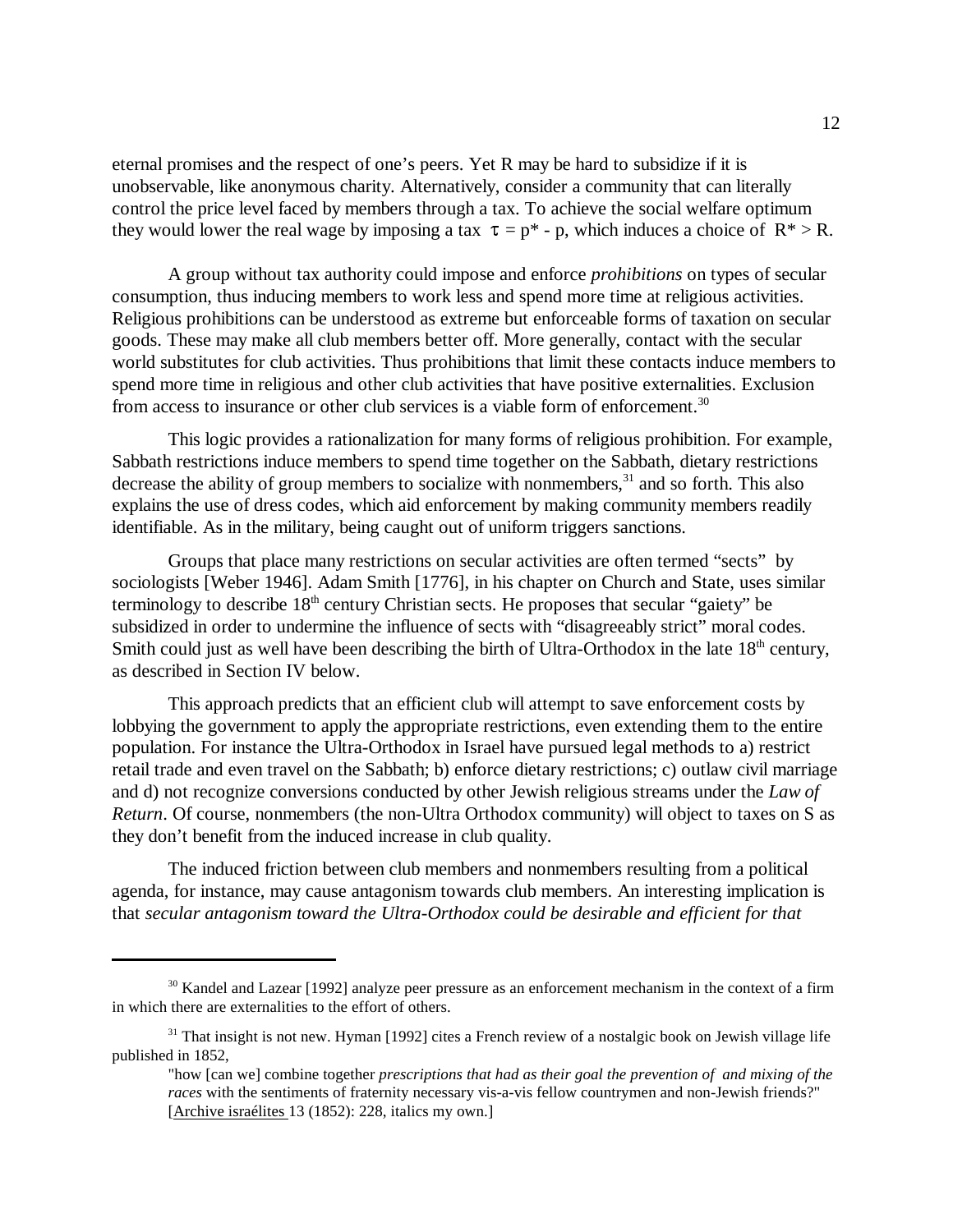*community* if it discourages secular activity by club members. Antagonism provides another mechanism by which higher levels of religious activity are induced by taxing secular alternatives. *In that sense this is a theory of efficient intolerance.* Efficient mutual antagonism between two clubs is an immediate extension.32

#### *Efficient Sacrifice*

Sacrifices (irreversible acts like circumcision, burnt offerings, and donation of time) cannot be explained as efficient prohibitions with the logic above, since they don't tax a secular good. They *can* be explained as a sort of initiation rite which signals unobserved type [Camerer 1988].

Applying a simplified form of Iannaccone's [1992] model, I introduce unobserved heterogeneity by having high wage (type 2) and low wage (type 1) individuals. High wage individuals choose less religious activity as it is relatively more expensive for them, i.e.,  $R^2 < R^1$ . (Heterogeneity could alternatively be in preference for religious activities at the margin. Heterogeneity in wages is chosen only to simplify the exposition.)

High wage - low R individuals would like to join the high R club and benefit from their high average level of religious activity  $(Q^1 = R^1)$ . Members of the high R (low wage) club would rather not admit the high wage types, as the reduction in the average level of religious activity will reduce club quality. Since access to the externality is excludable, the high R (low wage) group can solve this free rider problem by organizing a club with a costly initiation rite, or sacrifice, which will successfully exclude low R (high wage) individuals from joining, keeping  $Q<sup>1</sup>$  at its previous level. Unlike R, the sacrifice benefits no-one except through its role as a signal. Though type is unobserved, a well-designed initiation rite will force individuals to signal their type by their willingness to sacrifice time.

Figure IV illustrates the imposition of an efficient sacrifice of time and the resulting increase in utility for the low wage club.<sup>33</sup> (For a formal derivation see Appendix 1.) The horizontal axis shows the allocation of time between work hours, religious activity and sacrifice. The vertical axis measures utility. The two higher curves represent the utility of high wage types and the two lower curves the utility of low wage types. High wage types in a low  $Q(Q^2)$ environment choose point A2. Low wage types in a low  $Q(Q^2)$  environment choose A1 at a higher level of R than high wage types. Low wage types improve their outcome by establishing a club which admits only members who sacrifice an amount of time  $\kappa^*$ . By excluding high wage types they achieve the higher level of utility at B1, where the sacrifice of time is more than compensated by higher quality Q  $(Q<sup>1</sup>)$ . A sacrifice inducing only low wage types to sacrifice is a separating equilibrium. The efficient sacrifice is the smallest  $\kappa$  that induces separation, leaving high wage types indifferent between high Q and sacrifice (B2), and low Q without sacrifice (A2).

The low wage, high R group is better off with the institution of a sacrifice and will accept anyone who makes the sacrifice into the group, since a sacrifice reliably signals a high level of religious activity. This setup is analogous to other forms of costly sacrifices which signal type,

 $32$  Of course, mutual antagonism may not be desirable for unaffiliated bystanders.

<sup>&</sup>lt;sup>33</sup> Figures IV and V are constructed by simulation using the function  $U(S,R,Q) = [S^{\beta} + (R^{\alpha}Q^{(1-\alpha)})^{\beta}]^{(1/\beta)}$ .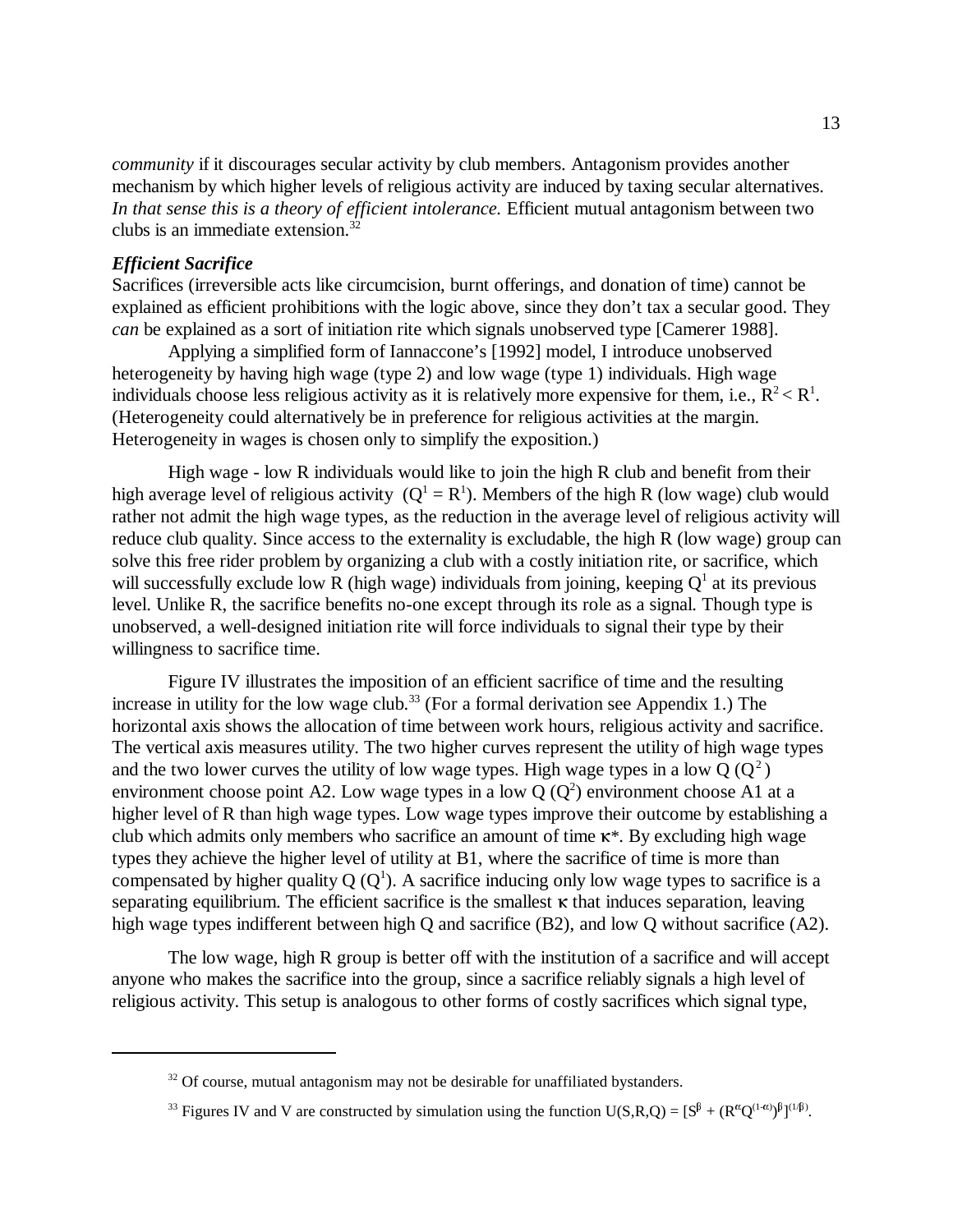such as initiation rites in the military, hazing in fraternities, Spence signaling in schooling, or frivolous engagement gifts [Camerer 1988].

#### *Subsidy and Sacrifice*

In the presence of sacrifice, a subsidy to the club is largely wasted as it induces a larger sacrifice, further distorting labor supply. Figure V illustrates this amplified distortion. The unsubsidized separating equilibrium is described by points A2 and B1 (as in Figure IV). A subsidy enhances the utility of club membership, which would shift the point B2 vertically upwards and destroy the separating equilibrium if K is unchanged. To protect the club from low R free-riders the efficient sacrifice  $\kappa^*$  is increased to  $\kappa^* = \kappa^* + \Delta \kappa$  which is just enough to keep high wage types from joining. ( They are indifferent between joining (at C2) and not joining (at A2)). That is, a subsidy induces a countervailing increase in the optimal sacrifice of  $\Delta \kappa$ , a tax on club members which further distorts labor supply.

To illustrate the extreme distortion due to subsidizing an exclusive club, consider a subsidy which potential entrants value more than club members. In that case the efficient countervailing increase in sacrifice,  $\Delta \kappa$ , will be exactly enough to dissuade entry of high wage types, but *makes club members worse off with the subsidy than they were without it*. (This is not the case illustrated in the Figure, in which club members have a net benefit from the subsidy. Their utility is higher at the new optimal choice  $(C1)$  than it was at the old  $(B1)$ .)

This modest insight is an innovation on Iannaccone [1992]. In the Ultra-Orthodox context, such a subsidy could come in the form of transfers or pro-Ultra-Orthodox legislation. Military service, a tax on nonmembers from which club members are exempt, has the same distortionary effect. It exacerbates the free-rider problem by making the club more attractive.

#### *Yeshiva Attendance as Sacrifice*

Now reconsider the labor supply puzzle of Section II. Could yeshiva attendance have an element of sacrifice in it? It is a time-intensive activity practiced by individuals with very low alternative labor market opportunities. That's the efficient way to separate high from low wage types, by asking them to forgo years of employment (or secular education). Furthermore, this explanation is consistent with the cross-national and historic pattern of yeshiva attendance. Simply put, in Brooklyn, perhaps 3-5 years of yeshiva after high school are sufficient to signal commitment to the community and solve the free-rider problem. In Israel, if a man leaves yeshiva "early," at age 35, it's unclear if he is really committed (i.e. a low wage type) or if he has remained in yeshiva up till now merely to avoid military service and collect other subsidies. So he must remain a few more years after his draft exemption, typically five more, to signal his commitment.<sup>34</sup> Comparing

<sup>&</sup>lt;sup>34</sup> Yoram Weiss raised a question associated with this explanation, namely that by age 40 the community is so familiar with an individual that there should be little left to signal. A possible answer comes from the attitudes of students: A typical older *kollel* (yeshiva) students' explanation for his yeshiva attendance is that it insulates him from the corrupting influences of the secular world. When asked if at the age of 40, with 6 children, he was still a candidate for defection or backsliding, he answered: "Of course, I haven't been tested till I leave."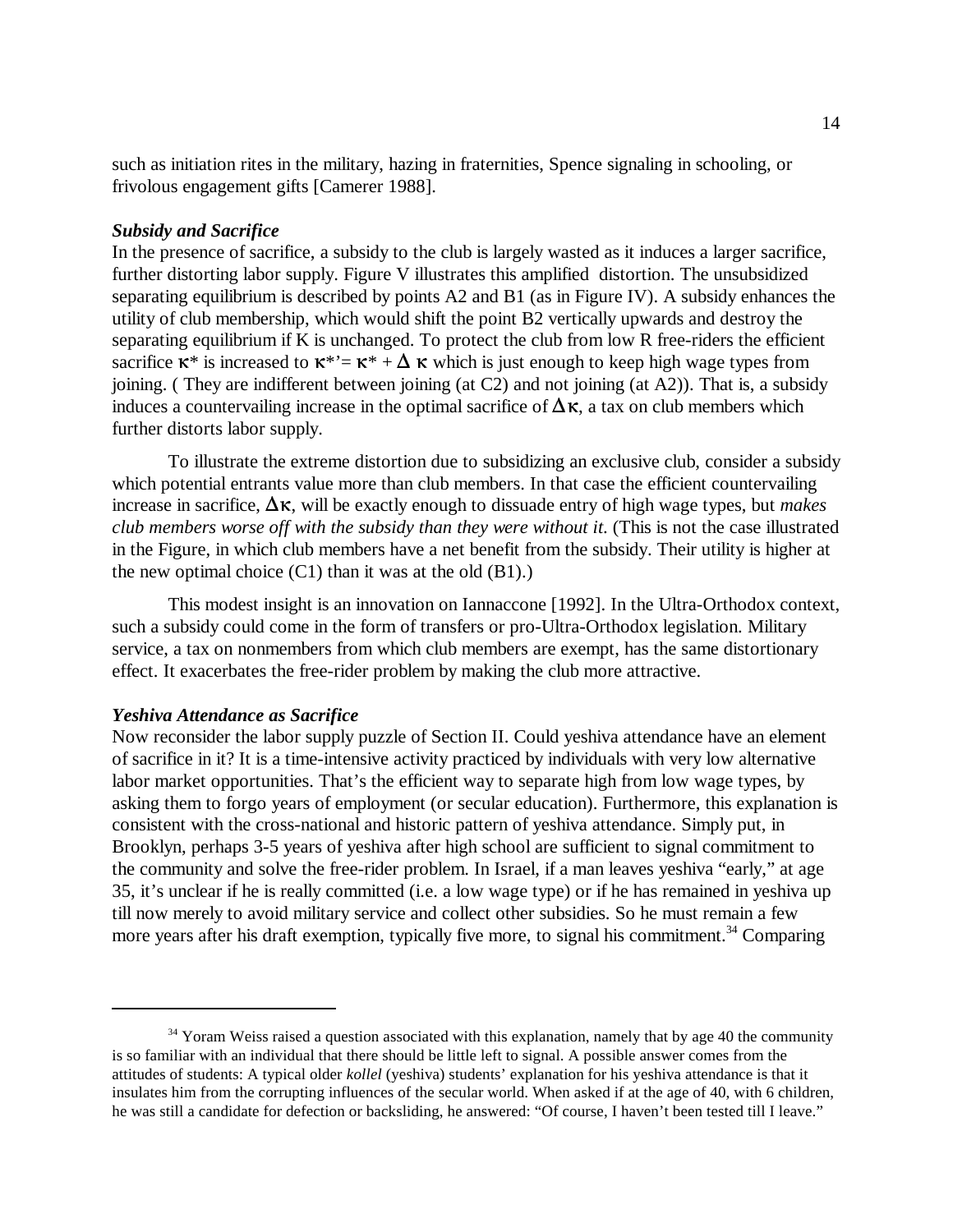the subsidized community in Israel to that in New York or Montreal, that argument implies that *the effect of subsidies has been to delay entry into the labor force by 15-20 years!* 

The yeshiva-as-sacrifice explanation is also consistent with the historical pattern of yeshiva attendance in Israel. Comparing panels A and B of Table I for families of yeshiva adult students indicates that the level of subsidy (the sum of transfers from institutions and the "residual") more than doubled between the early 1980s and the mid 1990s. As subsidies per capita increased,<sup>35</sup> yeshiva attendance increased by half (Figure I). The analysis described in Figure V shows exactly that pattern: Increased subsidy exacerbates the free-rider problem and induces increased sacrifice, raising the average age of yeshiva completion to 40.<sup>36</sup>

An alternative explanation for self-sacrifice expressed by the Ultra-Orthodox is that hardship builds character in preparation for later challenges in life.<sup>37</sup> This explanation suffers from an empirical difficulty. Why would the current, highly-subsidized Ultra-Orthodox community in Israel require more character-building than the less-subsidized community abroad or the same community when they were less subsidized two decades earlier in Israel?<sup>38</sup>

#### *Testable Implication: Differential Growth Rates of Yeshiva Attendance*

The hypothesis that increased nonparticipation due to yeshiva attendance is due to subsidized sacrifice has a testable implication. Recall that subsidies to Sephardi Ultra-Orthodox families increased beginning in 1984, with the arrival of their own political party, while support for Ashkenazi Ultra-Orthodox was already high by the late 1970s. Since the mid 1980s subsidies have increased for both groups but more quickly for the former. The subsidized sacrifice mechanism predicts that yeshiva attendance should increase faster for Sephardi Ultra-Orthodox than for Ashkenazi since the early 1980s.

Table IV reports yeshiva attendance by origin for Ultra-Orthodox Jews in the early 1980s and the mid 1990s. Sephardi Ultra-Orthodox Jews had lower yeshiva attendance rates in the early 1980s, than did the Ashkenazi, a pattern consistent with a lower rate of subsidy. They increased

37 This argument dates back at least as far as the *Musar* movement of the Lithuanian Yeshiva tradition. It was supported, with some qualification, by Rabbi Avraham Yeshaya Karelitz of Kossov, the *Hazon Ish*, the foremost leader of Ultra-Orthodoxy from the end of the Second World War till his death in 1953 [Kaplan 1992].

 $38$  Yet another candidate explanation is that yeshiva is a costly signal of status in a tournament where the prizes are good marriage partners. This approach is formalized in the "prestige-is-status" model of Cole et al [1992]. This may be a good explanation for the function of yeshiva in traditional Jewish communities up till the mid  $18<sup>th</sup>$  century, where either wealth or scholarship were necessary to be part of the elite [Katz 1961, p. 23]. Yet this approach cannot explain the current puzzle of why men would remain in yeshiva 20 years after marriage.

<sup>&</sup>lt;sup>35</sup> See Berman and Klinov [1997] for other evidence of increased subsidy.

<sup>&</sup>lt;sup>36</sup> Forty is also the age at which a signal of commitment may be the most valuable, as a father will soon depend on the community to raise funds for apartments to allow his children to marry. Friedman [1991] reports on articles in the Ultra-Orthodox press documenting the stress faced by middle-aged Yeshiva graduates who must finance their children's marriage. Landau [1993] reports on a massive philanthropic effort to provide fathers with such funds. Before their bankruptcy the Reichmann brothers reportedly provided thousands of dollars to Ultra-Orthodox newlyweds [Landau 1993]. In conversation, a number of sources estimated that a needy Ultra-Orthodox father could solicit about \$30,000 in a fund-raising tour of the diaspora, with the proper letter from a rebbe.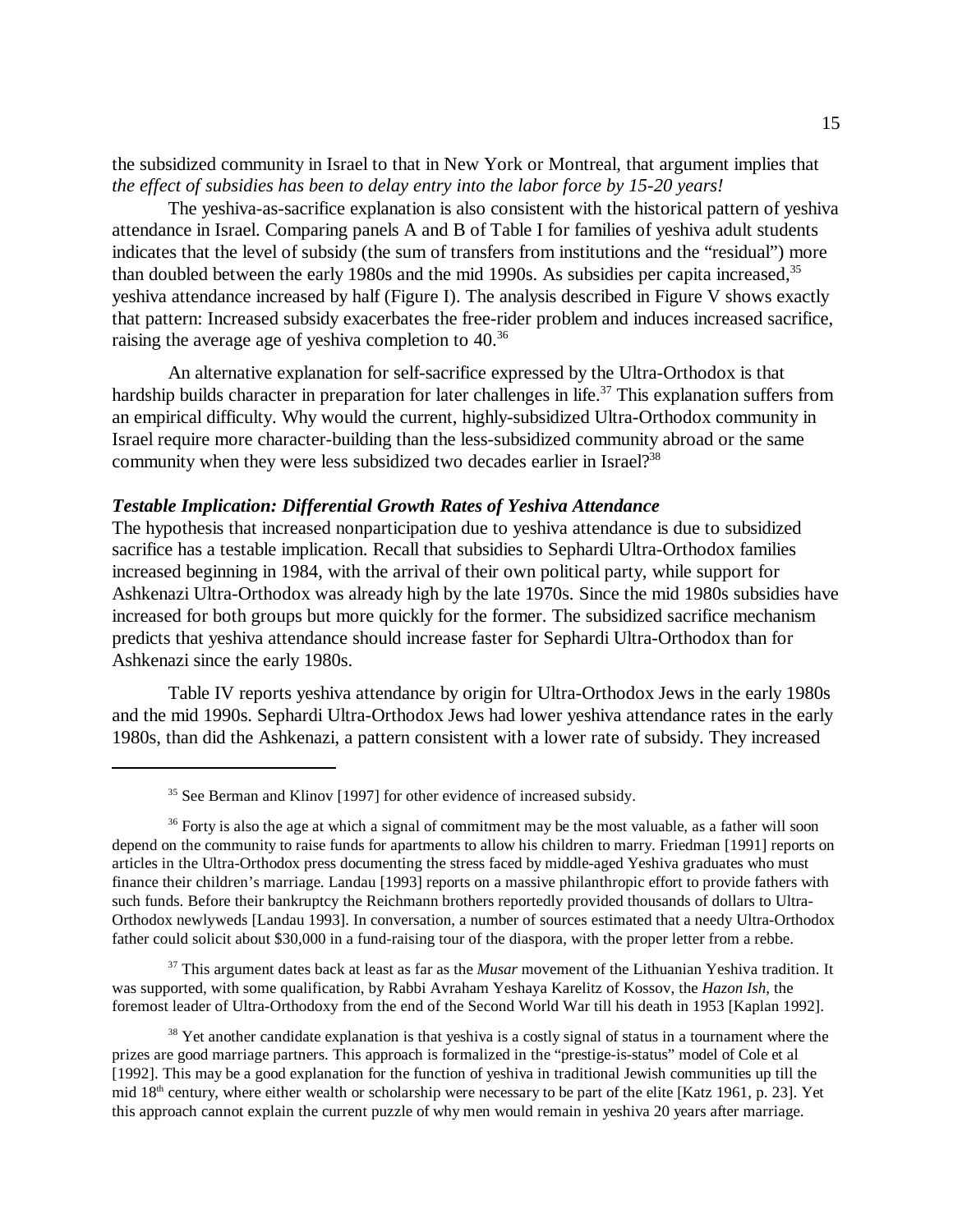their yeshiva attendance (and decreased labor force participation) by 17.9 percentage points over a little more than a decade! That increase is 10.3 percentage points faster than the increase in attendance by the Ashkenazi group and 7.5 percentage points faster than that of the Ashkenazi group combined with Ultra-Orthodox with native Israeli parents. These "difference in difference" estimates are shy of statistical significance but certainly consistent with the prediction that faster increases in subsidies induce massive additional distortions in labor supply.

Taking stock, the club good model is capable of rationalizing the puzzling drop in labor supply among Israeli Ultra-Orthodox men. The faster drop among Sephardi Ultra-Orthodox is consistent with its testable implication. Subsidies have sharply reduced labor supply. The model implies that any action that makes membership relatively more attractive induces an increase in sacrifice and will probably further reduce labor supply. For example, legal enforcement of prohibitions (for the entire population) such as Sabbath observance laws, dietary laws, marriage laws and conversion laws or restrictions on activities of competing religious traditions (modern-Orthodox, Conservative and Reform), will induce inefficient increases in sacrifice.<sup>39</sup>

#### **IV. TWO MORE PUZZLES: THE BIRTH OF ULTRA-ORTHODOXY AND RISING FERTILITY**

While the club-good approach was chosen to explain the labor supply puzzle, it can be extended to provides insight into two other puzzling aspects of Ultra-Orthodox behavior. This section first examines the parradoxical birth of Ultra-Orthodoxy: Why did a time-demanding form of religious practice develop during a period of rising wage opportunities? I then turn to the anomaly of high and *rising* fertility rates, in stark contrast to the fertility transition experienced by almost all other ethnic groups in the modern world.

#### *Puzzle #2: The Birth of Ultra-Orthodoxy*

Most of European Jewry reacted to the rising wage opportunities provided by secular emancipation in the  $18<sup>th</sup>$  and  $19<sup>th</sup>$  centuries by shifting to less time-demanding forms of religious practice, ranging from assimilation to Reform Judaism. In contrast, *Orthodoxy and Ultra-Orthodoxy increased the stringency of time-intensive religious practice*. The Ultra-Orthodox were not only conservative about rejecting new forms of consumption (footnote 8), but amplified existing restrictions (such as the dietary restrictions), changed existing customs (such as dress codes and the speaking of Yiddish) into religious acts, and isolated themselves from the larger

<sup>&</sup>lt;sup>39</sup> This essentially argues against state law favoring any religious group. It relates to Iannaccone's [1997] more general point that competition between religious groups reduces their ability to be prohibitive and intolerant. The question dates back to Smith's debate with Hume over the welfare effects of state-supported religions. "[Hume] argues that religious laissez-faire generates powerful negative externalities, as religious suppliers promote superstition and hostility toward the members of all competing religions, leading ultimately to civil strife and political instability..."[Iannacconne 1997 p. 112]. Smith argues that free entry induces competition, which forces entrants and incumbents to be tolerant of each other. The absence of religious strife in the U.S., which separates church and state, is interpreted as supporting evidence. Berman [2000] develops this point in the Israeli context.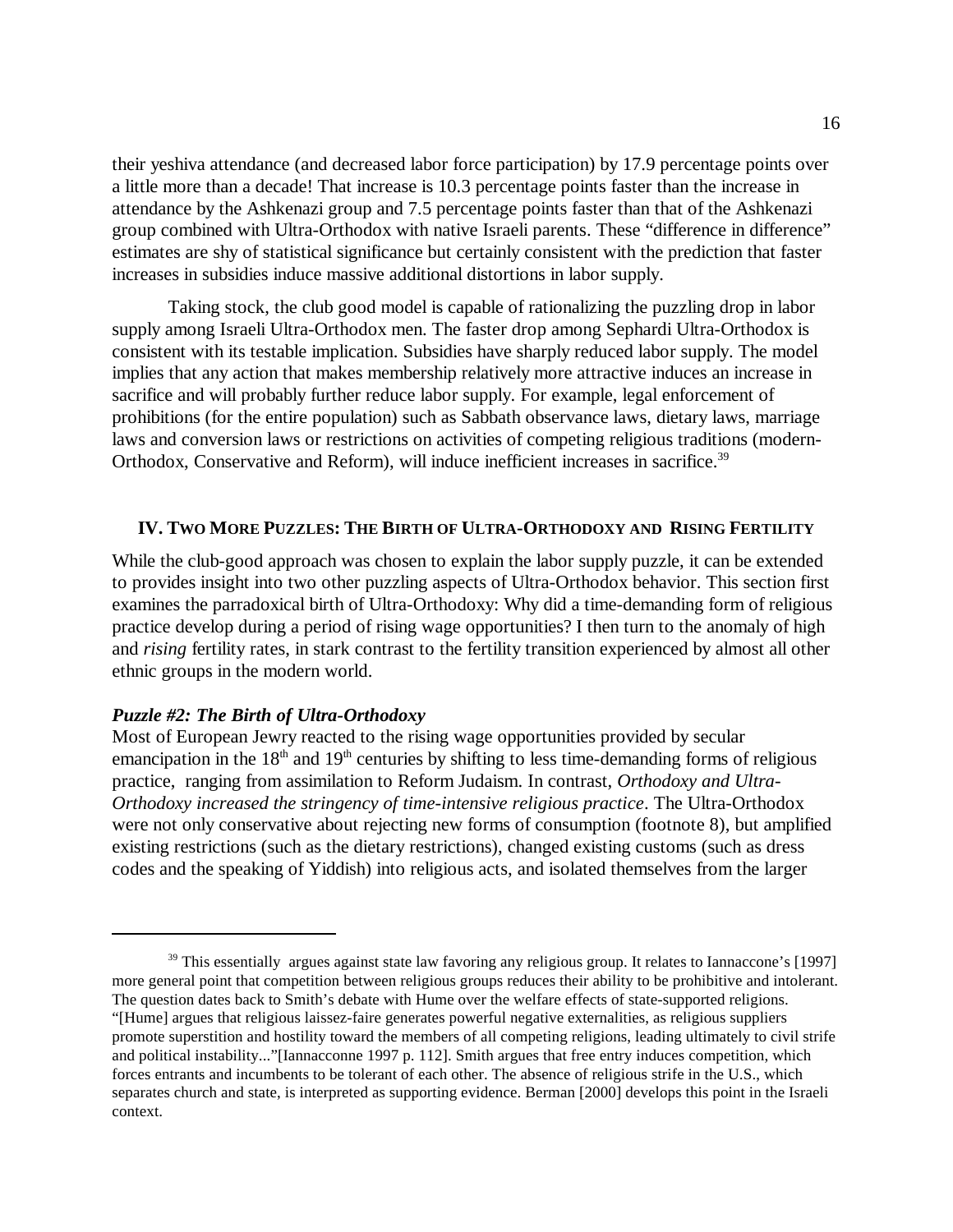Jewish community.40 The historian's interpretation is that increased stringency of practice was a protective reaction to emancipation.<sup>41,42</sup> That view is supported by the parallel history of Jews from the Muslim world. They did not develop Orthodoxy or Ultra-Orthodoxy until faced with the option of assimilation into secular Western culture upon arrival in Israel in the mid  $20<sup>th</sup>$  century.

Yet the historian's explanation is the economists' paradox. Political and economic emancipation arrived together for  $19<sup>th</sup>$  century European Jewry, offering higher wages thorugh access to the gentile world. After thousands of years of community solidarity and relatively stable and uniform religious practice in Europe, why would a subculture split off to adopt a more timeintensive form of practice precisely when the value of time increased? It would seem that this "retrenchment" would only encourage attrition.

The logic of prohibitions as efficient taxes can explain defensive "retrenchment." As wages rise, so does the optimal tax rate. In Figure III an increase in the wage w to w' implies an increase in the efficient tax from  $\tau = p-p^*$  to  $\tau' = p-p^{**}$ , because of the convexity of the labor supply curve.<sup>43</sup> In order to induce a given increase in R, larger taxes are necessary at higher wages as the income effect makes labor supply less responsive to wages.

Interpreting prohibitions as taxes, this mechanism provides an explanation for the puzzling birth of Ultra-Orthodoxy. Despite increased real wages, a movement called *Orthodoxy* increased the stringency of religious observance, demanding more time of their adherents than did traditional Judaism. Hassidism developed as a more time-intensive and spiritual form of Judaism. A radical group of Orthodox formed the *Misnagdim* (literally, the opponents - of Hassidism) or "Lithuanians," who demanded even greater stringency. Hassidim and Misnagdim together form the current Ultra-Orthodox, who are distinguished from the rest of Judaism by the stringency of time-intensive prohibitions and sacrifices demanded of members. The argument above suggests that these increases in the time-demands of religious practice can be interpreted as an efficient mechanism for defending the quality of communities against the increasing shadow price of members' time.

<sup>42</sup> Haim Sofer writes "Faith is endangered on all sides.." [so].. "Rabbis should find ways to cling to even the most inconsequential traditions." in Silber [1992], p. 48. This process is also well described in Katz [1995].

<sup>40</sup> For example, a religious pronouncement called the *"Pesach Din,"* (Hungary 1865) by a group of Ultra-Orthodox leaders forbade their followers from entering a synagogue which included any of a number of innovations typical of German Orthodoxy (for example, German spoken during the service, a stage at the front of the hall rather than in the center, male choirs, a structure resembling a steeple.)

<sup>41</sup> See, for example, Friedman [1991], Heilman [1992], Katz [1961] and Silber [1992]. As evidence, Heilman presents quotations from various Ultra-Orthodox leaders of the time. Katz [1961], Ellenson [1992] and Silber [1992] make the same claim about Orthodoxy. German Orthodoxy and especially Hungarian Orthodoxy certainly had elements of increased segregation in them and increased stringency of religious prohibitions. Silber [1992] interprets early Ultra-Orthodoxy as an extreme offshoot of Hungarian Orthodoxy.

<sup>&</sup>lt;sup>43</sup> In the diagram the horizontal distance between the labor supply curves also contributes to the size of the optimal consumption tax. The gap between the curves does not always increases monotonically in H, as drawn.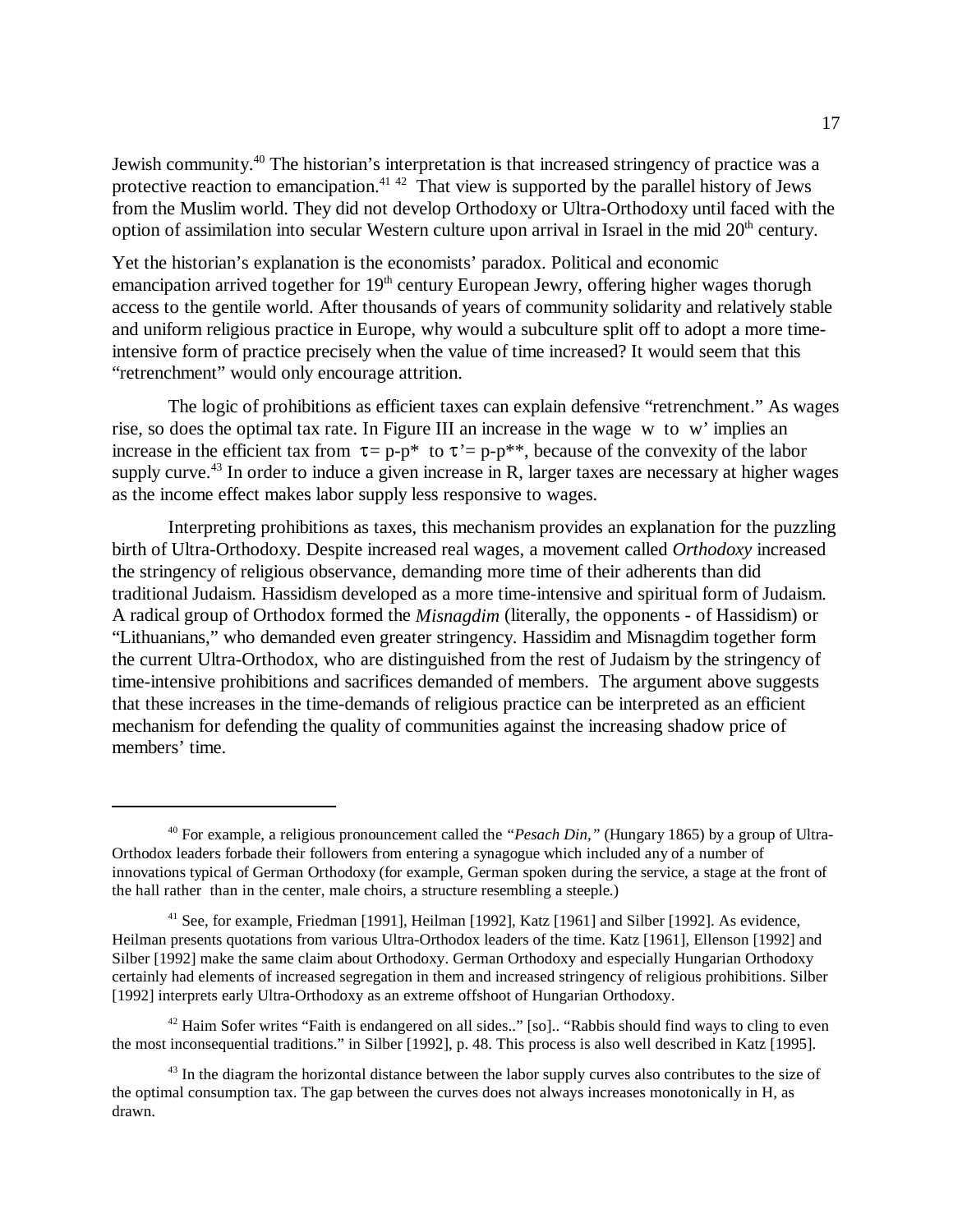The model also provides some insight into the speed at which religious practice diffused in response to increases in real wages. Imagine heterogeneity in wages and a club which expels individuals who fail to comply with the prohibitions. As wages rise, the proportion of individuals who prefer untaxed wages to club affiliation is likely to also increase. High wage individuals would choose to self-insure through savings and find market alternatives for services formerly provided by the club. *Attrition is accelerated* by increased stringency of prohibitions. This attrition may take the form of assimilation, with associated migration to cities,  $44$  or of joining a less stringent club (with a lower level of externalities or "social cohesion"). $45$  Thus, this mechanism of simultaneous attrition and retrenchment rationalizes the development of all four cultural movements, assimilation, Reform, Orthodoxy and Ultra-Orthodoxy<sup>46</sup> as diffuse reactions to an (ideologically neutral) increase in real wages.

Are there alternative explanations for the birth of Ultra-Orthodoxy? Unlike the official histories of other sects, the Ultra-Orthodox do not attribute their origin to an epiphany. They describe their movement as a reaction to the birth of Reform Judaism and the accompanying danger of assimilation. This explanation differs from that of the historians only in that it has protagonists, namely the insidious Reformers and Assimilationists.

That idea that prohibitions increase in wages is consistent with the widespread belief that the stringency of religious practice continues to increase among the Ultra-Orthodox. Many observers have remarked that the current generation is more stringent than their parents. The description of Ultra-Orthodoxy as the protective reaction of a traditional community against the incursion of markets is common to other religious sects, a theme I return to in the conclusions.

The other line of defense Ultra-Orthodoxy adopted against the incursion of markets was the expansion of yeshiva study, first among Lithuanians and later among *Hassidim*. The prototype was the Volzhin *yeshiva* in Lithuania, established in 1802 as a boarding school and supported by donations from outside the community. Teenage boys studied the holy texts and commentaries in an effort to protect themselves from corrupting secular influences.<sup>47</sup> In contrast, secular studies beyond literacy and numeracy at a junior high school level are viewed as a necessary evil. The fact that widespread Yeshiva study is contemporaneous with emancipation is consistent with the idea that signals of commitment were not necessary until emancipation allowed heterogeneity in earning power to express itself through selective attrition.

<sup>44</sup> Migration to cities among central European Jews was indeed concentrated among the wealthy and more secular [Herman Schwab Jewish Rural Communities in Germany (London: Cooper, 1956), cited in Hyman 1993].

 $45$  The prediction of this model that wage opportunities are intrinsically lower for the more observant is only true in this simple version of the model. More generally (an in Iannaccone [1992]) all that's necessary is that the observant have a greater preference for religious activity over consumption at the margin.

<sup>&</sup>lt;sup>46</sup> Conservative Judaism would eventually evolve as a middle ground between Reform and Orthodoxy.

 $47$  Friedman [1991] p. 11. This study of religious law "became an absolute prerequisite for religious behavior throughout the traditionalist world." [Heilman 1992, p. 20.]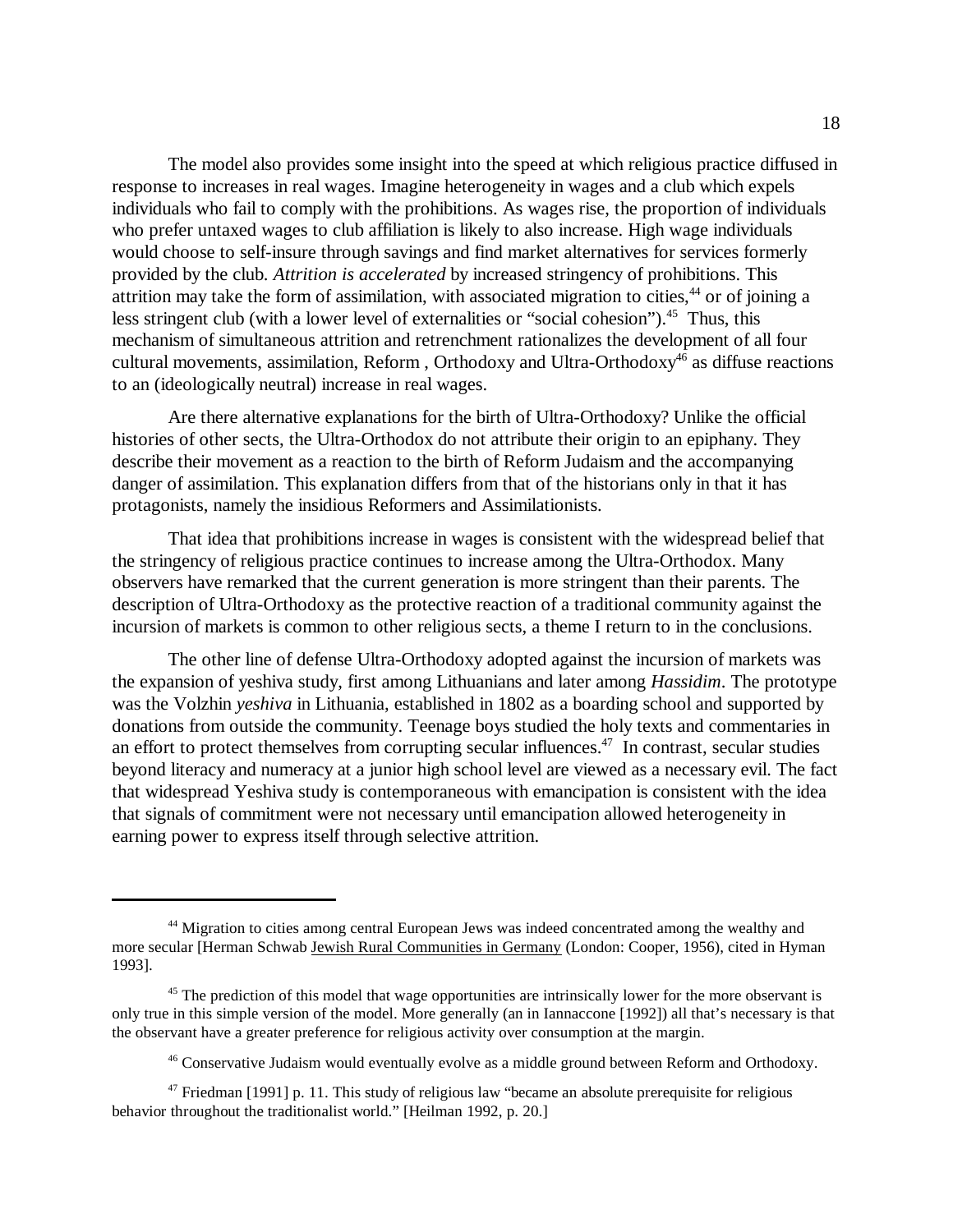#### *Destruction*

In hindsight, the community's agenda of preserving a traditional way of life had tragic consequences. Unlike millions of European Jews, the Ultra-Orthodox rejected the option of emigration (mostly to America) in the beginning of this century, stating explicitly that America was too attractive a secular culture. Likewise, the Ultra-Orthodox declined to join the (generally) secular Zionist migration to Israel in the 1930s. As a consequence, more than any other segment of Judaism, the Ultra-Orthodox were trapped in Europe to be nearly annihilated by the Nazis.

In the aftermath of the Holocaust, Ultra-Orthodox Jews established communities of survivors, with centers in New York, Jerusalem, Bnei Brak (in metropolitan Tel Aviv), Amsterdam and London. These communities regard themselves as a pious elite, charged with the sacred duty of perpetuating the correct form of devotion by reestablishing their shattered European cultural tradition. Simon [1978] compares their view of other Jews to the view Black Muslims hold of other blacks: they pity those who lack the moral strength to preserve a sacred tradition against the forces of secular assimilation.<sup>48</sup>

#### *Puzzle #3: Increasing Fertility*

Subsequently, Ultra-Orthodox Jews have enjoyed a cultural and demographic renaissance. Of all the cultures of central and eastern European Jewry, that of the Ultra-Orthodox is undoubtedly the most faithfully preserved. Their demographic success is due to extremely high birth rates. Table V reports *the total fertility rate49 of Israeli Ultra-Orthodox women, which reached approximately seven and a half children per woman* in the mid 1990s.50 Moreover, while fertility declined between 1980 and 1995 for other Jews, Muslims and Christians in Israel, *the fertility of Ultra-Orthodox women rose by about a child per woman*. This increase is statistically significant and consistent with conventional wisdom within the Israeli Ultra-Orthodox community. In contrast to the fertility transition experienced by almost every other demographic group in the world, the Israeli Ultra-Orthodox not only maintain high fertility rates, but are increasing them.

How can we explain the fact that Israeli Ultra-Orthodox are bucking both the local and the international trend of fertility decline? The standard explanation of economists' [Becker 1960,1991], is that fertility decreases with women's wages because of the increased shadow cost of raising children (including the cost of child quality). Yet real wage offers probably rose for Ultra-Orthodox women between 1980 and 1996. Real wages increased by about half over this period in Israel, so decreased fertility among other Jews, Christians and Muslims is consistent with the standard theory, while the increased fertility of Ultra-Orthodox women is not.

<sup>&</sup>lt;sup>48</sup> This fervent desire for cultural preservation was acknowledged by the first Israeli government in an agreement to allow about 400 yeshiva students, many of them refugees from destroyed European yeshivas, exemption from military service so that the study of the *Talmud* could be nurtured [Friedman 1991, Landau 1993].

 $49T$ otal fertility is the sum of current age-specific fertility rates. It is the predicted number of lifetime births a woman would have if she experienced current age-specific fertility rates over her lifetime.

 $50$  Fertility is calculated from LFS data by estimating births using the category "woman's own children aged 0-1" divided by two. In principle this category may also contain adopted children, though the comparison with Population Registry birth figures in Table V indicates only a tiny discrepancy.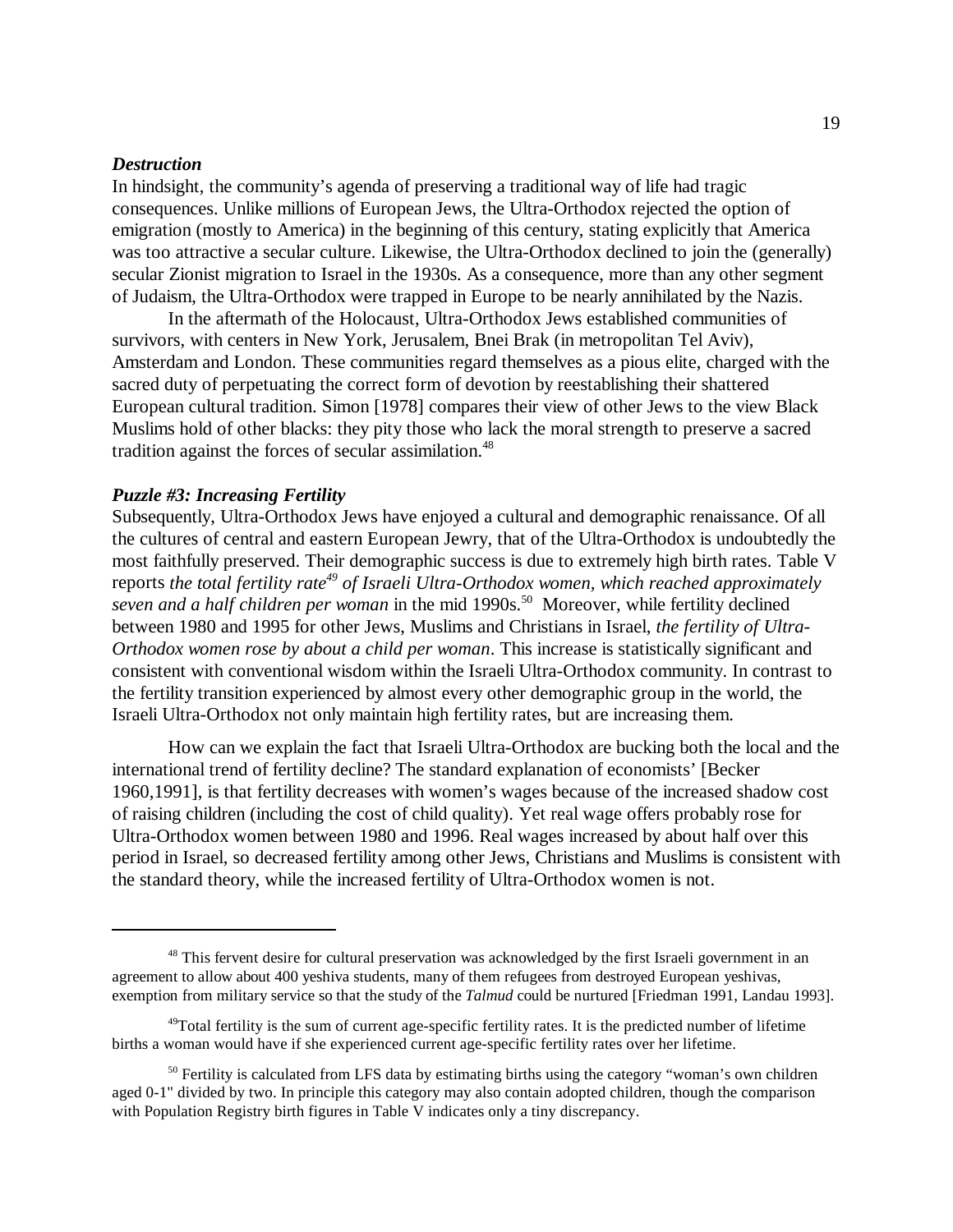The club good approach, with efficient prohibitions, *can* explain increased real wages reduce fertility less for Ultra-Orthodox women than they for others. As in the analysis of increased stringency of religious practice above, the efficient consumption tax,  $\tau = p^*$ -p, increases in real wages because of the convexity of the labor supply curve in Figure III. Interpreting prohibitions as a tax, increased prohibitions partially mute increased wages, possibly leaving the value of an Ultra-Orthodox woman's time largely unchanged. That explanation is consistent with the conventional wisdom that stringency of practice increased over this period.

A muted substitution effect can explain why fertility did not decline for Ultra-Orthodox women as it did for others. To explain *increased* fertility requires more work. A possible mechanism is one in which transfers allow an efficient increase in prohibitions by easing an attrition constraint. If a club is concerned about attrition, its efficient level of prohibition will be influenced by the effect of prohibitions on club size. Attrition is a natural concern if it involves family members or if there are returns to scale in club activities, such as mutual insurance. Since transfers allow a club to augment the quality of its services, they also reduce the possibility of attrition, allowing prohibitions to be (efficiently) increased in order to induce more substitution of religious activity for work hours. Thus, increased transfers may have a positive substitution effect on fertility through increased prohibitions.<sup>51</sup> Section II reported on increased transfers to the Ultra-Orthodox community as their political power grew in the 1980s, so that the timing of subsidies is consistent with this explanation.

#### *Testable Implication: Differential Subsidy and Fertility Growth*

The differential increase in subsidy within the Ultra-Orthodox community provides an opportunity to test this explanation. Transfers to Ashkenazi Ultra-Orthodox Jews increased sharply in 1977, while transfers to the Sephardi Ultra-Orthodox lagged behind till 1984, when they increased discretely as well. The theory predicts that fertility will increase faster among the Sephardi Ultra-Orthodox over the 1980s and 1990s when their subsidies increased more quickly.

Table VI reports fertility rates of Ultra-Orthodox Jews by ethnic origin (adding a few intermediate years to the sample of Table V in order to gain precision.) The total fertility rate of Sephardi Ultra-Orthodox women was 4.57 in the early 1980s. It *rose by more than two and a half children* by the mid 1990s to reach 7.24 children per woman! The velocity of this remarkable increase in fertility may be unparalleled in current demography. It dwarfs even the 0.89 child increase in total fertility experienced by Ashkenazi Ultra-Orthodox women over the same period.

 and subject to the no-attrition constraint  $V(\tau, \theta, w, p) \ge V([0, 0, w, p))$ , expressed in indirect utility. Then  $\frac{d\tau}{d\tau} > 0$  if the attrition constraint binds (and the

<sup>&</sup>lt;sup>51</sup> Formally, the attrition constraint is incorporated into the optimal taxation problem illustrated in Figure III as follows. Let  $\theta$  be the transfer from government to the club and N be the number of members. The club's social welfare maximizer chooses the efficient tax  $\tau$  to maximize U(S,R,Q) for members where  $p^* = p+\tau$ ;

complementarity between Q and S doesn't far exceed that between Q and R). Interpreting prohibitions as consumption taxes, subsidies induce clubs to increase their efficient levels of prohibition.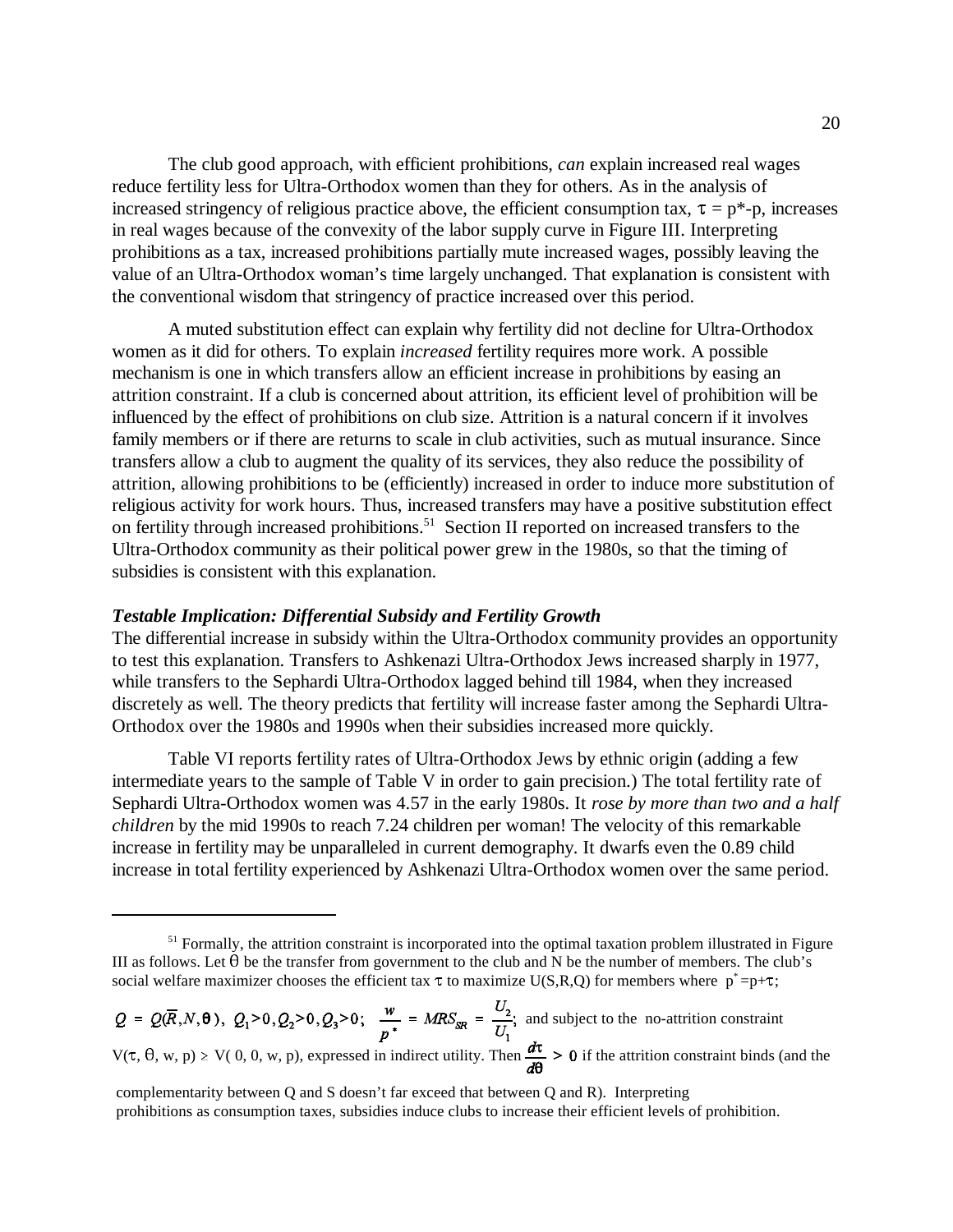The difference between the Sephardi and Ashkenazi fertility increase is 1.78 children per woman and is statistically significant, indicating that fertility increases sharply with subsidies among Ultra-Orthodox Jews.

#### *Alternative Explanations*

A number of alternative explanations for rising fertility are plausible, a priori. The Ultra-Orthodox often raise the most poignant of these, that communities and families are attempting to compensate for the losses of the Holocaust, a kind of extension of the custom of naming a child for deceased relatives. That sentiment cannot be refuted. Yet it cannot explain the even larger increases in fertility among Sephardi Jews, who did not directly experience the Holocaust.

Some commentators have speculated that the increased generosity of child allowances or improved fertility technology may account for increased fertility among the Ultra-Orthodox. Yet these effects would apply to all Israeli women, and Table V demonstrates that other Israeli women experienced declining fertility during this period. Muslim women, like the Ultra-Orthodox, have relatively low income and have traditionally had large families. The gap between Muslim and Ultra-Orthodox total fertility rates was only half a child in 1980, yet it grew to 3 children by 1995/96.

An alternative explanation for increased fertility which is consistent with faster fertility growth among the Sephardi Ultra-Orthodox is that increased subsidies had an income effect, which is generally assumed to be positive [Becker 1991]. Moreover, the community also used government funds to expand access to low cost child care facilities, further reducing the price of child-rearing. How much of the differential fertility growth between Ultra-Orthodox and other women in Israel can be accounted for by transfers? Precise accounting would require knowledge of income and substitution elasticities as well as information on a myraid of well-concealed subsidies and transfers.<sup>52</sup> Yet an economists' interpretation of the modern fertility transition stresses that substitution effects though wages dominate income effects on fertility. Thus, it's hard to see how we can avoid looking for a substitution effect to explain the sharp increase in fertilility, especially considering the exceptional increase among Sephardi Ultra-Orthodox women. The club good approach provides that mechanism, through increased prohibitions as an effective tax on wages, both in response to rising wages and through the effect of transfers in easing an attrition constraint on the level of prohibitions.

Alternatively, fertility may be subject to large positive social-multiplier effects of withingroup interactions in fertility [Becker and Murphy 2000], which might be stronger for the tightknit Ultra-Orthodox community than for other groups. The role of social interactions in accelerating fertility transition has been emphasized by demographers [Bongaarts and Watkins, 1996]. While that argument is inherently hard to refute empirically, the other evidence for club-

 $52$  A related possibility is that transfers aimed at children induced traditional Sephardi families with many children to join the Ultra-Orthodox. Sagi and Weinstein [1999] report anecdotal evidence from social workers of conversion to Ultra-Orthodoxy among Sephardi families. New converts can account for at most 1/3 of the Sephardi Ultra-Orthodox in the second period, which would require the unrealistic projected fertility rate of at least 12 children per woman to generate the apparent fertility growth in Table VI through composition effects alone.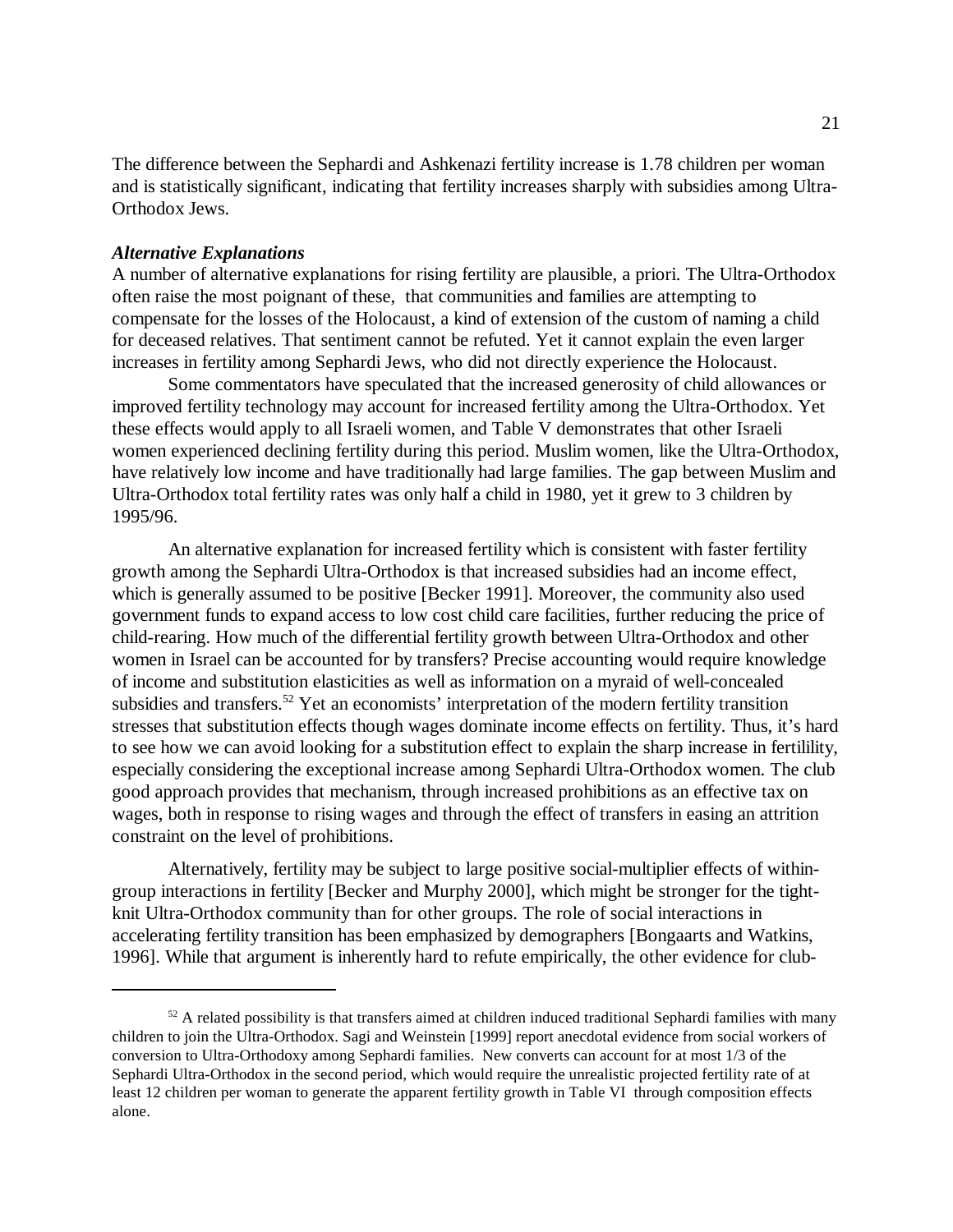like behavior among the Ultra-Orthodox invites emphasis on the role of subsidies in amplifying prohibition and inducing increased fertility.

Finally, what about explanations in which individuals have no choice? Perhaps an authoritarian community leader maximizes an objective function in which fertility and religious practice have large weights, subject to a budget constraint which is relaxed by subsidies. That view is inconsistent with the comparison of the Israeli and Diaspora communities. The latter have more resources (they transfer funds to the former), yet have much lower levels of yeshiva study. History also provides evidence of individuals *exercising* choice. Abandonment of Ultra-Orthodoxy was widespread during the economic crisis at the end of the last century [Friedman 1991]. That argues for an approach which is incentive compatible at the individual level.

In summary, both of the additional puzzles presented in this section, increased stringency of practice and increased fertility; can be rationalized as the efficient response of a club to a changes in wages and transfers. This approach provides a unified explanation for both puzzles.

#### **V. DEMOGRAPHIC AND ECONOMIC IMPLICATIONS**

Consider the implications of Ultra-Orthodox population growth and economic dependency. Figure VI reports population growth from 1979 through 1995 and uses a simulation to project population growth through 2025. (For details see Appendix 2.) The Israeli Ultra-Orthodox population doubled from about 140,000 in 1979 to about 290,000 in 1995.<sup>53</sup> At current fertility rates it will reach a half million by the year 2010 and a million by  $2025$ .<sup>54</sup>

Table VII reports the Ultra-Orthodox population share, which is projected to increase from 5.2 percent in 1995 to 12.4 percent in 2025, by which time 22.5 percent of Israeli children will be Ultra-Orthodox. Those proportions probably *underestimate* the future Ultra-Orthodox population share as they do not take into account: a) the trend decrease in the fertility among other segments of the population; and b) migration to Israel of Ultra-Orthodox Jews, which accounted for about 10 percent of the community's population growth between 1979 and 1995.

When combined with nonemployment and low human capital accumulation, this rate of population increase implies a future of welfare dependence for the Israeli Ultra-Orthodox community. That condition cannot be quickly remedied by current yeshiva students entering the work force. As reported in Table II, the wages of yeshiva graduates are quite low, for lack of human capital accumulation. In order to maintain even the modest standard of living described in Table I, at current levels of yeshiva attendance and fertility, outside support of the community

<sup>&</sup>lt;sup>53</sup> These estimates do not include Ultra-Orthodox living in boarding schools, who are not sampled in the LFS. Those accounted for an additional 9000 individuals in 1983 (about 5 percent of the Ultra-Orthodox).

<sup>&</sup>lt;sup>54</sup> These projections take into account only natural population increase, without considering net migration and net conversion. Population increase is slightly faster in the measured period (1979-1995) than in the projection, despite a lower fertility rate, suggesting that migration and conversion made a net positive contribution to Ultra-Orthodox population growth, though the data do not allow a precise calculation. What is clear from the Figure is that natural increase is the dominant force in Ultra-Orthodox population growth..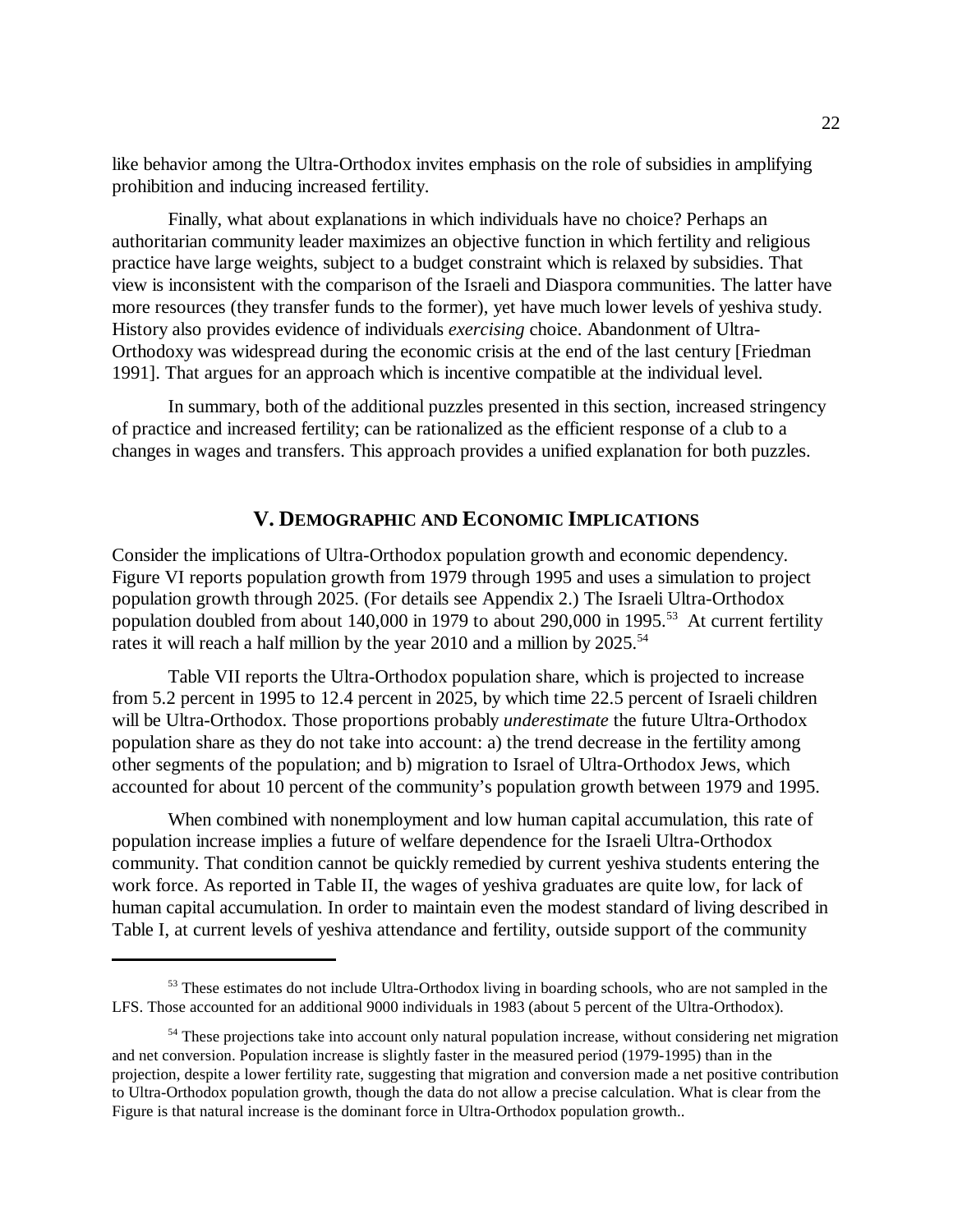would have to continue to increase at 4-5 percent annually, or double each 16-18 years, a growth rate much higher than Israel's rate of per capita output growth. At current levels of transfers and taxes the Ultra-Orthodox population growth rate will render Israel's welfare system insolvent and bankrupt municipalities with large Ultra-Orthodox populations.<sup>55</sup> The status quo is not sustainable without transferring an increased proportion of output to welfare programs or increasing donations from abroad at a geometric rate. Berman and Klinov [1997] and Berman [2000] argue that neither support from Jews abroad nor transfers from the government are likely to increase fast enough. Over the next decade the Ultra-Orthodox mutual insurance system faces collapse, as it did in the great abandonment of the faith in the late  $19<sup>th</sup>$  century [Friedman 1991].

It is worth stressing that approximately 120,000 children live in households headed by a yeshiva attending father. These are households are on average, in poverty. How then to transfer funds to these families, without exaccerbating existing distortions through subsidized sacrifices and subsidized prohibitions? Berman and Klinov [1997] point out that conditioning draft deferment and stipends on not working is an enormous tax on the first hour of work. Yet, easing the conditions of deferment and exemption, (such as the reduction in exemption age to 25 proposed in the coalition agreement of June 1999) would increase the already inequitable subsidy to the Ultra-Orthodox. That implies an *increase* in the compensating sacrifice, probably not in the form of increased yeshiva attendance but in some other inherently distortionary form.

An efficient reform would increase equity, in the sense that it improves the utility of nonmembers as much as it improves the utility that they could gain by joining. A subsidy which increases the return to joining for a nonmember will be canceled and wasted by a counteracting increase in the optimal sacrifice. In this case *equity and efficiency dictate the same policy reform*. Pareto-improving subsidies are possible by replacing the current distortionary subsidies with compensating, equitable support policies for all low income individuals and an equitable allocation of military service. With large enough equitable transfers the short term welfare fo the Ultra-Orthodox community would increase. More importantly, the resultant return to self-sufficiency by the Ultra-Orthodox could prevent a medium term collapse of the mutual insurance system that sustains this tradition.

#### **VI. CONCLUSIONS**

In describing a phenomenon as central to economics as labor supply and fertility, conventional microeconomic theory cannot explain the behavior of Ultra-Orthodox Jews. The club good approach succeeds. In the presence of positive social interactions with excludable access to their associated externalities, subsidies can induce extreme responses in labor supply and in fertility. It explains prolonged yeshiva attendance as an efficient sacrifice distorted by subsidy, and explains increased fertility as the result of consumption taxes through prohibitions, amplified by subsidies.

The logic of mutual insurance clubs suggests a novel economic interpretation of  $19<sup>th</sup>$ century European Jewish history. In the absence of insurance markets, or government to

<sup>55</sup> Dahan [1997] analyzes the effect of *Ultra-Orthodox* demographics on Jerusalem's municipal finances.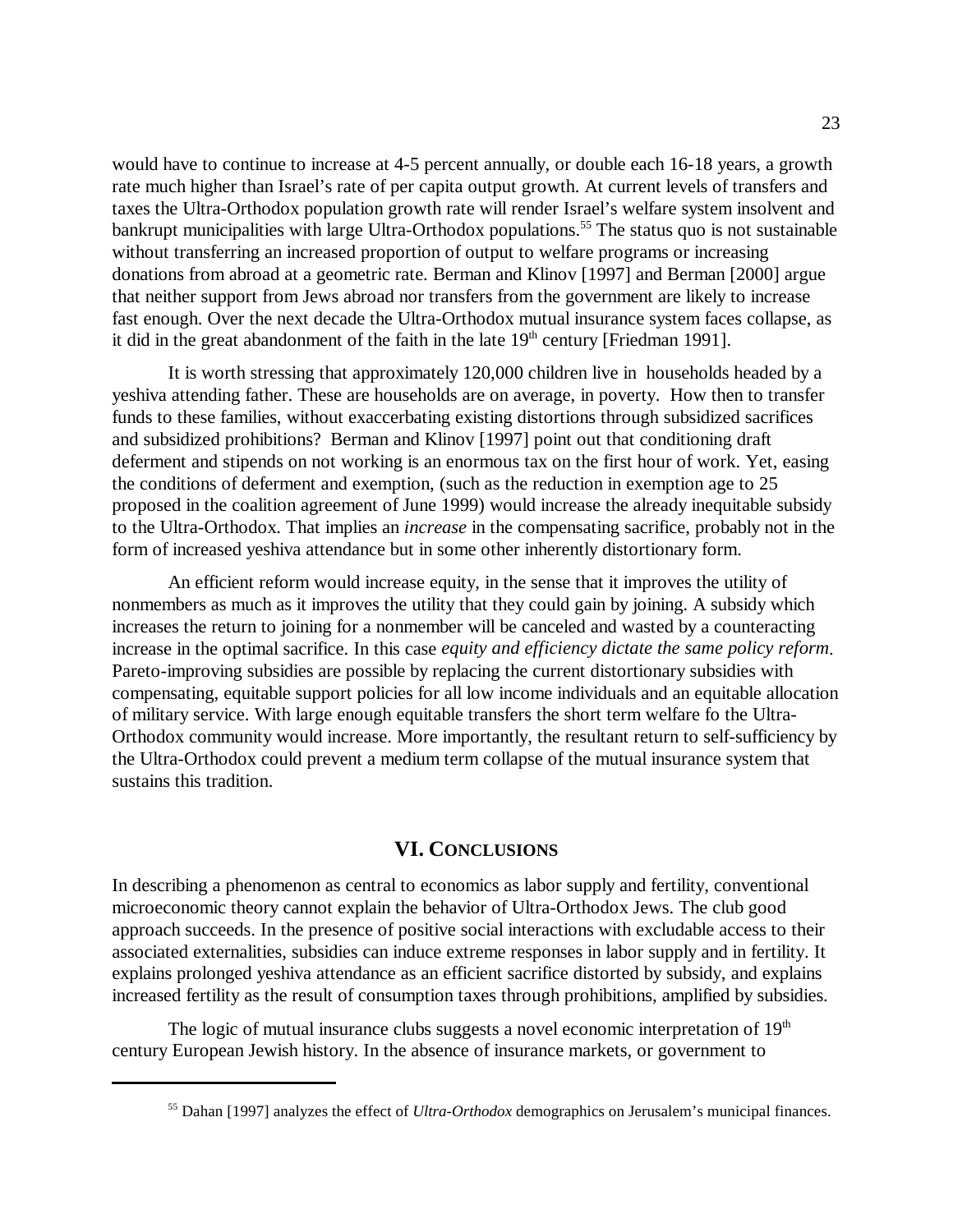safeguard their rights, Jews relied heavily on their village communities<sup>56</sup> for mutual insurance, a practice facilitated by traditional religious law. Emancipation brought the incursion of markets into these communities, increasing wages and making time-intensive mutual insurance system less attractive. Most Jews eventually reacted by assimilating or by adopting a less time-consuming form of religious practice. Emancipation also allowed the option of defection, either by replacing mutual insurance with self-insurance through savings or by migrating to towns and cities. That created a "lemons" problem of selective attrition for the mutual insurance club. In reaction an augmented form of religious mutual insurance club, Ultra-Orthodoxy, developed. It demanded costly signals of commitment, isolating itself from the general community. It also augmented prohibitions to compensate for the increased distractions that secular consumption provided from charitable activities that benefitted the club. By lucky accident of history and supportive government policy, that 19<sup>th</sup> century drama continues to play itself out in Israel under the light of  $20<sup>th</sup>$  century data collection.

Is this merely an intriguing result, like potatoes as a Giffen good, particular to a specific group in an unusual historic setting? I think not. The incursion of markets into traditional societies in the form of high real wages is a universal experience, spanning history and continuing into the present. Kuran [1999] describes an analogous transition from communalist to individualist social structures in  $19<sup>th</sup>$  and  $20<sup>th</sup>$  century Islam.<sup>57</sup> Ultra-Orthodoxy is a backlash to that transition. Traditional Jewish communities may have been unusual in the extent of externalities to community activity, such as mutual insurance, but not in their existence. For example, Weber [1946] traces mutual support among U.S. Protestant "Sects" such as Baptists and Quakers to the historical roots of those communities in  $17<sup>th</sup>$  century Europe. The anabaptist sects, such as the Amish, Mennonites and Hutterites are even more isolationist, with much stronger systems of mutual insurance. Nor is mutual insurance always tied to religious groups. Beito [1993] reports in 1920, before the "New Deal," over 16 percent of adult Americans belonged to secular fraternal insurance societies, most of which dispensed mutual aid.

In the 19th century, in the face of emancipation and attraction of a market-oriented culture, Jewish religious practice diffused into assimilation and Reform at one extreme and Ultra-Orthodoxy at the other. In the 20th century the same forces met Islam, leading to assimilation, Islamic modernism (*Salafiyya*) and radical Islam.58 Like Jewish Ultra-Orthodoxy, both Sunni and Shi'ite Islamic fundamentalism are more stringent than traditional Islam. They too regard secular influence as dangerous and corrupting. I intend to pursue that analogy in future research, especially in countries where religious groups are subsidized.

<sup>&</sup>lt;sup>56</sup> Ninety percent of Jews in German-speaking central Europe and the majority in central and western Europe lived in villages with less than 200 inhabitants or small towns in the early 19<sup>th</sup> century. [Hyman 1992]

 $57$  Greif [1994] contrasts the communalist (he uses the term "collectivist") legal institutions of the Magrheb traders to individualist institutions of the Genoese.

<sup>&</sup>lt;sup>58</sup> See, for example, the description of Mawdudi's Orthodoxy in India in Aziz [1967, pp. 208-213], or the description of the Muslim Brotherhood throughout Islam in Dekmejian [1995, p. 19] and in Faksh [1997, pp. 8- 10].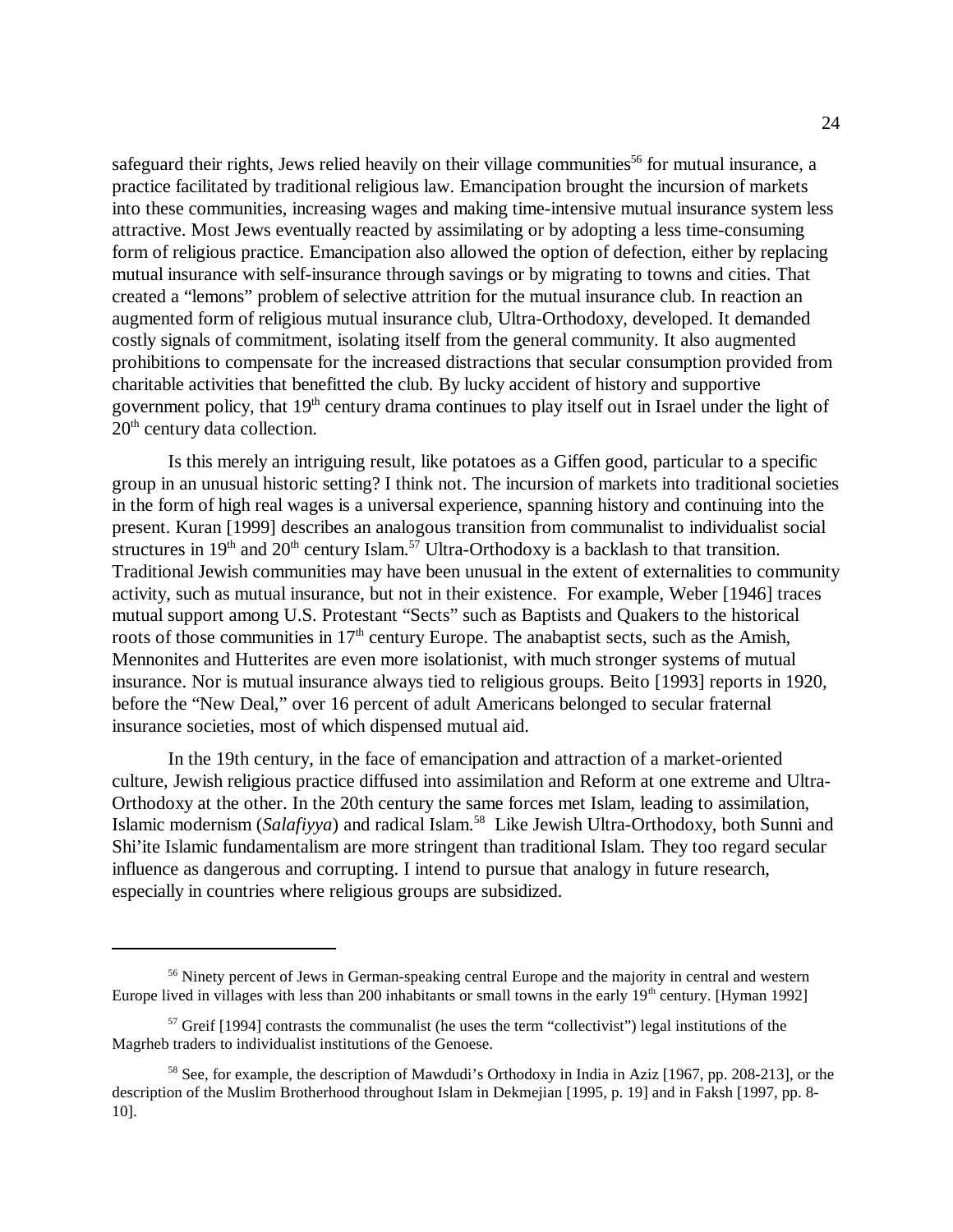Particularly intriguing is the connection of fundamentalism to fertility. Much of the strength of fundamentalism is derived from increasing population shares, not only in Israel but throughout the Muslim world. An economic explanation of fertility transition is that increased wages of women lower fertility by raising the shadow price of child-raising. Do other fundamentalist groups forestall demographic transition by using prohibitions to tax real wages? Does radical Islam dramatically increase fertility by augmenting prohibitions when subsidies are extracted from government, as the Israeli Ultra-Orthodox have done? The contribution of these induced fertility effects to political instability throughout the Islamic world is intriguing.

Besides religious sects, many social groups have internal externalities with access excluded to nonmembers. These groups might usefully be thought of as clubs, perhaps as mutual insurance clubs. Akerlof's [1997] work on "social distance" recounts poignant tales from the classics of ethnography: A capable working class youth conforms to a norm of low education to avoid being perceived as disloyal to the "corner boys." A pregnant teenager who had aspired to a good secretarial job chooses "between lonely ambition and poverty among friends" and has the baby.<sup>59</sup> In both cases the implicit sanction faced is *exclusion* from a relationship of loyalty or friendship. Workplaces with peer pressure, criminal gangs, clubs of welfare mothers, families, communes, collectives and academic departments are just a few examples of social groups in which access to the benefits of interaction is excludable so that norms involving efficient prohibitions and costly but socially efficient signals are to be expected.

Subsidies to the Ultra-Orthodox club exacerbated distortionary sacrifices and prohibitions, causing reductions in labor supply and increases in fertility possibly unmatched in the labor and demographics literatures. Other clubs may also have extreme reactions to interventions and to changes in outside conditions. For example, gangs have prohibited behaviors, dress codes and sacrifices in the form of violent initiation rites.<sup>60</sup> An intervention increasing the self-esteem of teenagers or decreasing their need for protection, could reduce the attractiveness of gangs (which offer esteem and protection). That would reduce the costly prohibitions on achievement and costly sacrifices of personal development that gangs can afford to impose on their membership. Alternatively, changes which reinforce mutual support clubs in which members have an interest in the achievement of fellow members, such as families, may induce extreme increases in student achievement.

#### **APPENDIX 1: SUBSIDIZED SACRIFICE**

This appendix presents a formal version of the discussion of efficient sacrifice and subsidized sacrifice in Section III. As before,

(1) 
$$
U_i = U(S_i, R_i, Q)
$$
,  $U_1, U_2, U_3 > 0$ ,  
for  $i = 1$  to *N* members, where  $Q = \sum_{j \neq i} \frac{R_j}{N-1}$ ,

<sup>59</sup> Examples are from Whyte [1955] and Rainwater's [1970], respectively.

<sup>60</sup> Akerlof and Yellen [1994], page 177.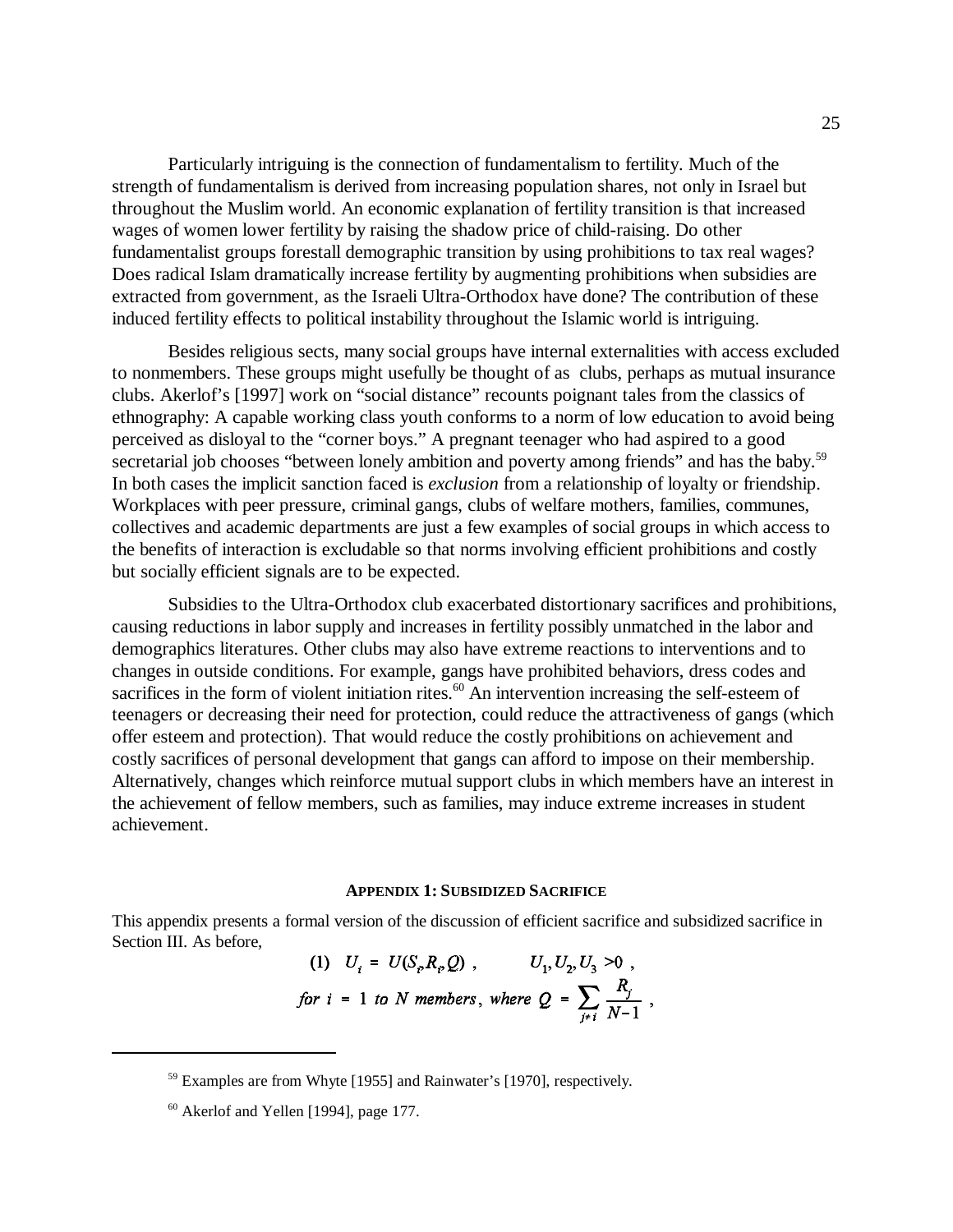but there are no prohibitions and N is decided by the entry and exit decisions of individuals.

The time constraint is

$$
(2) \qquad T = H + R + K,
$$

where  $K \in (0, \kappa)$  is a voluntary sacrifice. Individuals who choose  $K=\kappa$  can join the high R club and enjoy  $\mathbf{Q}^1.$ 

An efficient sacrifice,  $\kappa$ , must be small enough to ensure that low wage types prefer to sacrifice and remain in their own, high R group. Expressed in an indirect utility function, that condition is

(3) 
$$
V(p, w^1, Q^1, K=k) \ge V(p, w^1, Q^2, K=0).
$$

It must also be large enough that high wage types prefer not to sacrifice and remain in the low R group,

(4) 
$$
V(p, w^1, Q^2, K=0) > V(p, w^1, Q^1, K=k).
$$

With enough type 2 (high wage) people, a  $\kappa$  will exist that separates the types into low and high R groups as long as for a given Q, a)  $R^2(.,Q) < R^1(.,Q)$  and b) type 2 people have a lower shadow price of Q than do type 1 people [Iannaccone 1992, Proposition 2]. The optimal  $\kappa$  imposes the smallest cost on the low wage - high R group while providing separation. The smallest possible  $\kappa$  which keeps the low R people out of the high R group is  $\kappa^*$  such that (assuming that high wage types choose not to join when indifferent)

(5) 
$$
V(p, w^2, Q^2, K=0) = V(p, w^2, Q^1, K=k^*)
$$
.

Consider a model with an income subsidy in it, where the budget constraint is

$$
(6) \qquad I + wH_i = pS
$$

Let income be composed of initial income and a subsidy  $\theta$  received only by club members

$$
(7) \qquad I = I_0 + \theta .
$$

Now the condition defining the lowest possible sacrifice required to exclude high wage types is

(8) 
$$
V(p, I_0, w^2, Q^2, K=0) = V(p, I_0, w^2, Q^1, K=k^*)
$$
.

For a subsidy  $\theta > 0$  this condition becomes

(9) 
$$
V(p, I_0, w^2, Q^2, K=0) = V(p, I_0 + \theta, w^2, Q^1, K = \kappa^* + \Delta \kappa)
$$
.

That is, any subsidy  $\theta$  induces a countervailing increase in the optimal sacrifice of  $\Delta \kappa$ , a tax on group members which further distorts labor supply.

#### **APPENDIX 2: DEMOGRAPHIC CALCULATIONS**

Ultra-Orthodox families are identified as families in which at least one male reports his last school attended as yeshiva. This classification implies Ultra-Orthodox, as opposed to Modern Orthodox yeshiva, which is a separate educational stream.

Fertility calculations in Tables V, VI, and VII and in Figure VI count births using the Israel Labour Force Survey (LFS) question "own children aged 0-1 at home." These may include a small number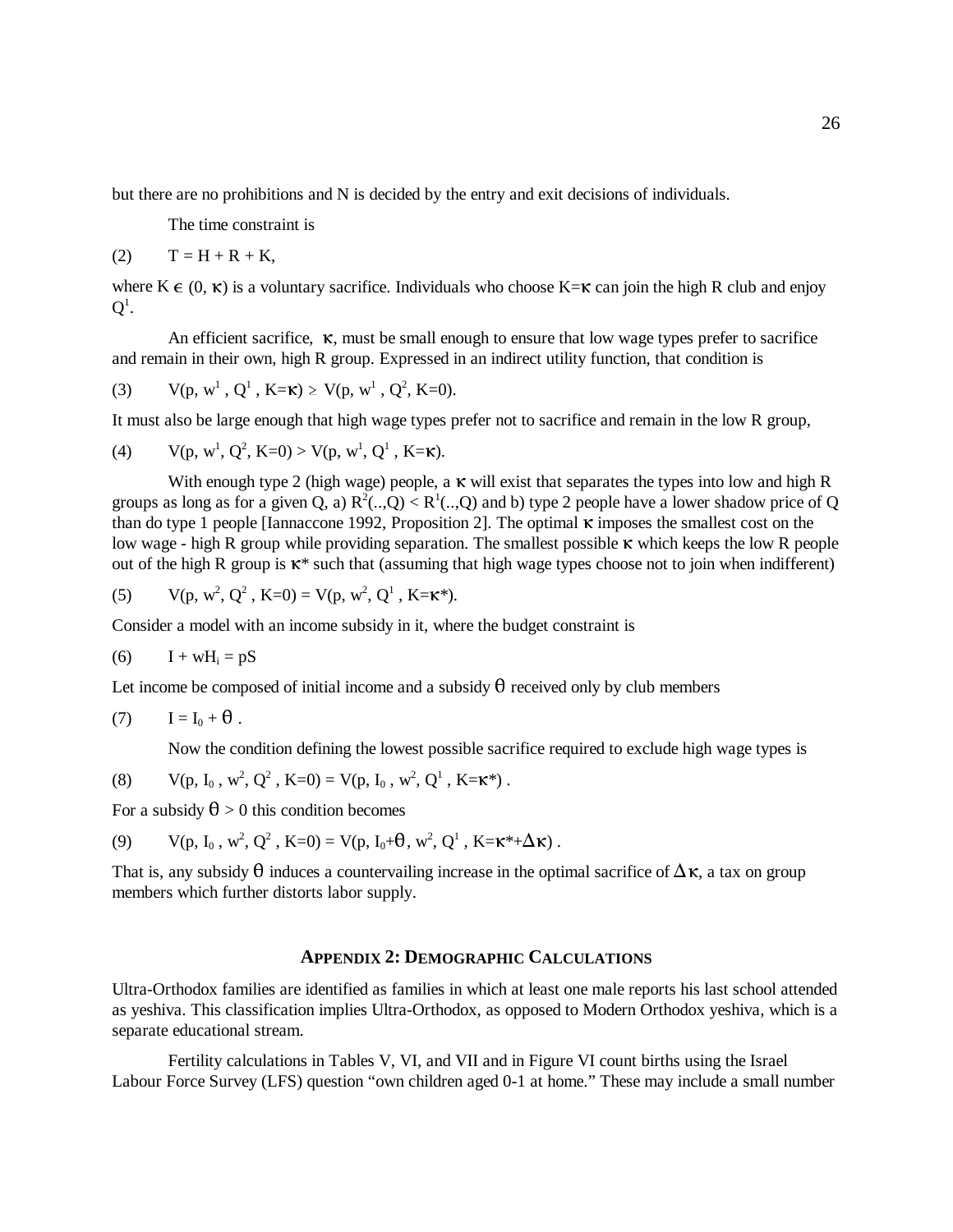of adopted children, though the comparison with fertility rates for Jewish women as recorded in the population registry (Table VI) indicates only tiny discrepancies.

The total fertility rates in Table A1 are calculated using six age-specific fertility rates for women aged 18 through 54. These age-specific fertility rates are reported in panel A of Table A1 and in Figure VII. They indicate that the increase in fertility among Ultra-Orthodox women occurred mostly for women over thirty, while Ultra-Orthodox have higher fertility than other women at all relevant ages.

The LFS has a rotating panel of families. They are sampled for two adjacent quarters, left out for two quarters and then resampled for two quarters. My samples include all rotation groups in the first quarter of the year and only incoming rotations in the other four quarters. When years are combined to generate a sample, all rotation groups are included in the first quarter of the first year and only incoming rotations are included in subsequent quarters.

Demographic projections in Figure VI and Table VII are calculated using age-specific predicted fertility rates and mortality rates. Predicted fertility rates are calculated using the estimated coefficients in Table A1, Panel B, which reports regression of births (as defined above) on a quartic in age. (Beginning in 1995 the LFS reports age for adults of all ages, including the previously suppressed 18-24 category.) The quartic is a more precise predictor than seven age categories. Mortality figures are from the Population Registry, as reported in the 1993 Statistical Abstract of Israel. The base population for the projection is the 1995/96 sample. Projected population (1996-2025) is calculated by iteratively calculating age and gender specific cells using 1995/96 LFS figures as a base.

Upper and lower bounds for population projections are calculated using the upper and lower bounds of 95 percent confidence intervals for predicted age-specific fertility rates to predict births. While this is likely to be the major component in variance of a projection, these bounds understate the true 95 percent confidence interval as they do not reflect: sampling variance in age-specific populations for women of childbearing age in the base year; projection variance in age-specific populations of women of childbearing age; variance in actual mortality; and variance in actual fertility.

Measured population (1979-1995) is based on all individuals in families. The LFS provide sampling weights only for adults (aged 15 and over since 1986 or 14 and over previously). Children are weighted using their mother's sampling weights when available and that of the head of household when mother's sampling weight is not available for all children in the household. The same method is used to estimate age-gender specific cells in the 1995/96 base for the population projection.

#### BOSTON UNIVERSITY

AND NATIONAL BUREAU OF ECONOMIC RESEARCH

#### **REFERENCES**

Akerlof, George A. "Social Distance and Social Decisions," Econometrica, LXV (September, 1997), 1005- 1027.

\_\_\_\_\_\_\_\_, and Rachel E. Kranton "Economics and Identity,"Quarterly Journal of Economics, forthcoming.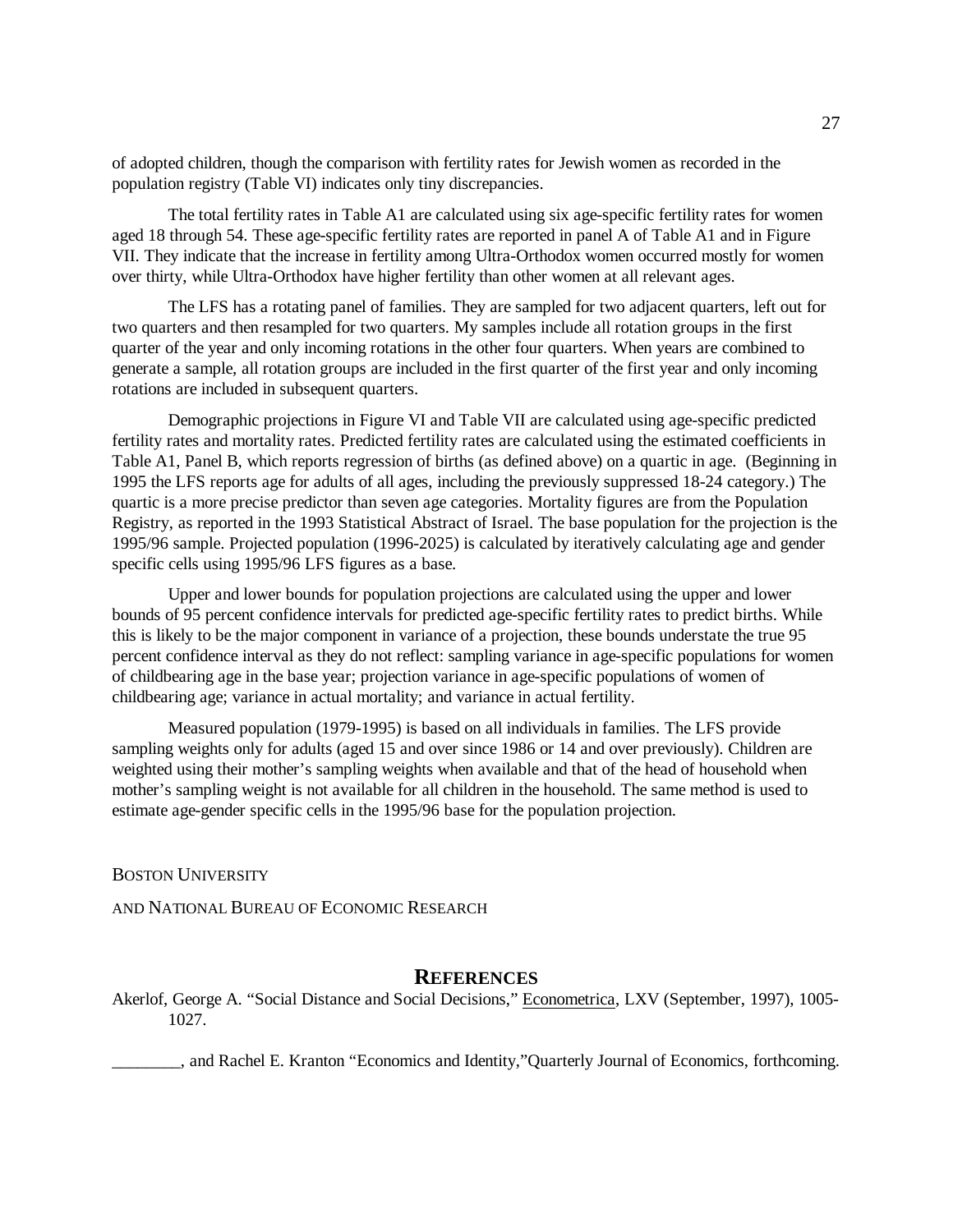\_\_\_\_\_\_\_\_, and Janet L. Yellen, "Gang Behavior, Law Enforcement and Community Values," in Values and Public Policy, Aaron, Mann and Taylor, eds. (Washington D.C.: Brookings Press, 1994).

- Aziz, Ahmad, Islamic Modernism in India and Pakistan, (London: Oxford University Press ,1967).
- Azzi, Corry and Ronald G. Ehrenberg, "Household Allocation of Time and Church Attendance," Journal of Political Economy, LXXXIII (1975), 27-56.
- Becker, G.S., "An Economic Analysis of Fertility," in A.J. Coale (ed.) Demographic and Economic Change in Developed Countries, Princeton N.J.: Princeton University Press, 1960.

A Treatise on the Family, (Cambridge: Harvard University Press 1991).

\_\_\_\_\_\_\_\_\_ and Kevin M. Murphy, "Social Forces, Preferences and Complementarity," in Social Markets and the Social Economy, (Cambridge: Harvard University Press, 2000).

\_\_\_\_\_\_\_\_\_\_\_\_\_\_\_\_\_, "Segregation and Integration in Neighborhoods," in Social Markets and the Social Economy, (Cambridge: Harvard University Press, 2000).

- Beito, David T, "Mutual Aid, State Welfare and Organized Charity: Fraternal Societies and the 'Deserving' and 'Undeserving' Poor, 1900-1930," Journal of Political History, V(1993), 419-434.
- Berman, Eli "Subsidized Sacrifice: State Support of Religion in Israel," Contemporary Jewry, XXI, (Winter, 2000).

\_\_\_\_\_\_\_ and Ruth Klinov, "Human Capital Investment and Nonparticipation: Evidence from a Sample with Infinite Horizons (Or: Mr. Jewish Father Stops Going to Work)," Jerusalem: The Maurice Falk Institute for Economic Research in Israel, Discussion Paper No. 97.05, 1997.

- Ben-Porath, Yoram (1980) "The F-Connection: Families, Friends and Firms and the Organization of Exchange," Population and Development Review 6, 1-29.
- Bongaarts, John and Susan Cotts Watkins (1996) "Social Interactions and Contemporary Fertility Transitions," Population and Development Review 22(4): 639-682 (December).

Central Bureau of Statistics, Statistical Abstract of Israel, Jerusalem (various years).

- Camerer, Colin, "Gifts as Economic Signals and Social Symbols," American Journal of Sociology XCIV (1988): S180-214.
- Chiswick, Carmel Ullman, "The Economics of American Judaism," Shofar, XIII (1995), 1-19.
- Cole, H.L. , G.J. Mailath and A. Postlewaite, "Social Norms, Savings Behavior and Growth," Journal of Political Economy, C(1992) 1092-1125.
- Cornes, Richard and Todd Sandler The Theory of Externalities, Public Goods and Club Goods, (New York: Cambridge University Press, 1986).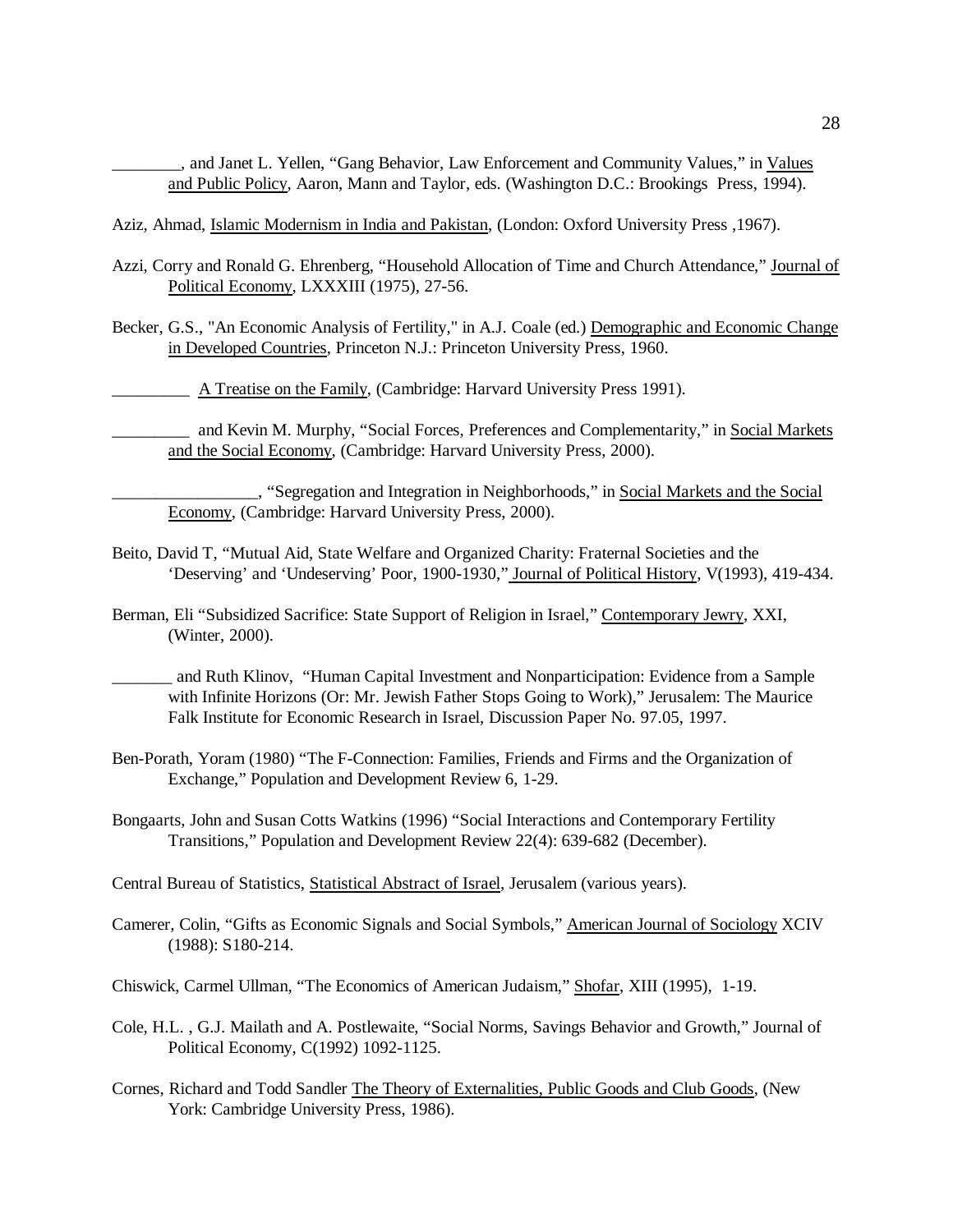Dekmejian, R. Hrair, Islam in Revolution, Fundamentalism in the Arab World (Syracuse: Syracuse University Press, 1995.)

Dahan, Momi, "Who are the Poor in Israel?" Jerusalem: Bank of Israel, mimeo, 1996.

\_\_\_\_\_\_\_\_\_\_\_,"The *Haredi* Population and Local Government, Part I - The Distribution of Income in Jerusalem," Jerusalem Institute for Israel Studies, Jerusalem, 1998.

- Ellenson, David, "German Jewish Orthodoxy: Tradition in the Context of Culture," in Jack Wertheimer (ed.) The Uses of Tradition (Cambridge: Harvard 1992).
- Faksh, Mahmud A., The Future of Islam in the Middle East, Fundamentalism in Egypt, Algeria and Saudi Arabia. Westport, Conneticut: Praeger, 1997.
- Friedman, Menahem, The Haredi (Ultra-Orthodox) Society Sources, Trends and Processes, Jerusalem: The Jerusalem Institute, Research Series #41, 1991.
- Glaeser, Edward L., Bruce Sacerdote and Jose A. Scheinkman, "Crime and Social Interactions," Quarterly Journal of Economics, CXI (2) (May 1996) 507-548.

\_\_\_\_\_\_\_\_\_\_ and Spencer Glendon, "The Demand for Religion," Harvard University mimeo, 1997.

- -Gottschalk, Peter and Mary Joyce, "Cross-national Differences in the Rise of Earnings Inequality–Market and Institutional Factors" Review of Economics and Statistics LXXX (1998), 489-502.
- Greif, Anver, "Cultural Beliefs and the Organization of Society: A Historical and Theoretical Reflection on Collectivist and Individualist Societies," Journal of Political Economy*,* CII (1994) 912-950.
- Heilman, Samuel C., The People of the Book: Drama, Fellowship and Religion, (Chicago: University of Chicago Press, 1983).

\_\_\_\_\_\_\_\_\_\_\_\_, Defenders of the faith: inside Ultra-Orthodox Jewry*,* (New York : Schocken Books, 1992).

Hyman, Paula E., "Traditionalism and Village Jews in 19<sup>th</sup> -Century Western and Central Europe: Local Persistence and Urban Nostalgia," in Jack Wertheimer (ed.), The Uses of Tradition, (Cambridge: Harvard 1992).

Ilan, Shachar, "To the Right of the Right" Ha'Aretz, March 11, 1998a (Hebrew).

\_\_\_\_\_\_\_\_ , "The yeshiva-Bocher Basket: 17 Thousand Shekel Gross" Ha'Aretz, March, 1998b, (Hebrew).

\_\_\_\_\_\_\_\_ , "Deceit" Ha'Aretz, May 19 (Hebrew), 1998c.

- The Rewards of Trespass" Ha'Aretz, May 2 (Hebrew), 1998d.
- Iannaccone, Laurence R. "Sacrifice and Stigma: Reducing Free-riding in Cults, Communes, and Other Collectives," Journal of Political Economy, C(1992), 271-291.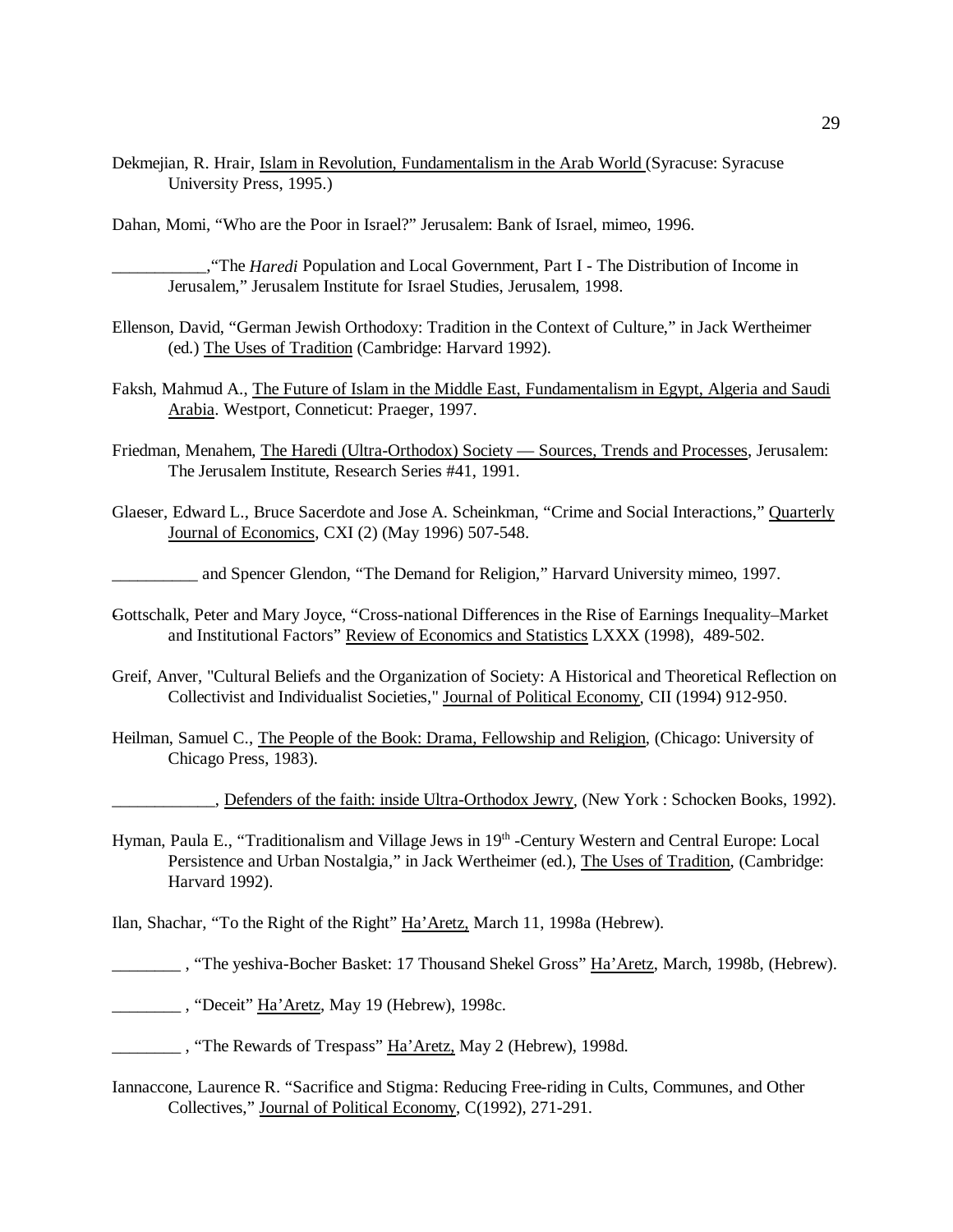\_\_\_\_\_\_\_\_\_ "Toward an Economic Theory of Fundamentalism," Journal of Institutional and Theoretical Economics, XV (1997), 100-116.

\_\_\_\_\_\_\_\_\_ "Introduction to the Economics of Religion," Journal of Economic Literature, XXXVI (1998), 1465-1496.

- Kaplan, Lawrence, "The *Hazon Ish*: Haredi Critic of Traditional Orthodoxy," in Jack Wertheimer (ed.), The Uses of Tradition, (Cambridge: Harvard 1992).
- Kandel, Eugene and Edward P. Lazear, "Peer Pressure and Partnerships," Journal of Political Economy, 100(4), (1992), pp 801-817.
- Katz, Jacob, Tradition and Crisis: Jewish Society at the End of the Middle Ages (New York: Free Press of Glencoe, 1961)
- Kuran, Timur, Islam and Economics*,* Chapters 3 and 4:"Islam and Underdevelopment," University of Southern California, unpublished manuscript, 1999.
- Landau, David, Piety and Power, The World of Jewish Fundamentalism*.* (New York: Hill and Wang,1993).
- Landers, Renee M., James B. Rebitzer and Lowell J. Taylor, "Rat Race Redux: Adverse Selection in the Determination of Work Hours in Law Firms," American Economic Review, LXXXVI (June 1996) 329-348.
- Maimonides, Moses, The Guide for the Perplexed, (1904 Translation from the  $12<sup>th</sup>$  century Arabic Dalalat al-Hairin by M. Friedländer, 2<sup>nd</sup> edition, New York: Dover, 1956).
- Sagi, Rahel and Zvi Weinstein "Peilut Proyekt Shikum Schunot baMigzar haHaredi," Israel Ministry of Construction and Housing, July 1999. .
- Shahar, Charles, Morton Weinfeld and Randal F. Schnoor, Survey of the Hassidic and Ultra-Orthodox Communities in Outremont and Surrounding Areas*,* (Outremont, Quebec: Coalition of Outremont Hassidic Organizations, 1997).
- Silber, Michael K., "The Emergence of Ultra-Orthodoxy: The Invention of a Tradition," in Jack Wertheimer (ed.), The Uses of Tradition, (Cambridge: Harvard 1992).
- Simon, Rita James, Continuity and Change: A study of two ethnic communities in Israel*,* (Cambridge University Press, Cambridge, 1978).
- Smith, Adam, An Inquiry into the Nature and Causes of the Wealth of Nations (Reprint of 1776 version) (New York: Modern Library, 1965).

Townsend, Robert M, "Risk and Insurance in Village India," Econometrica, LXII(1994), 539-91.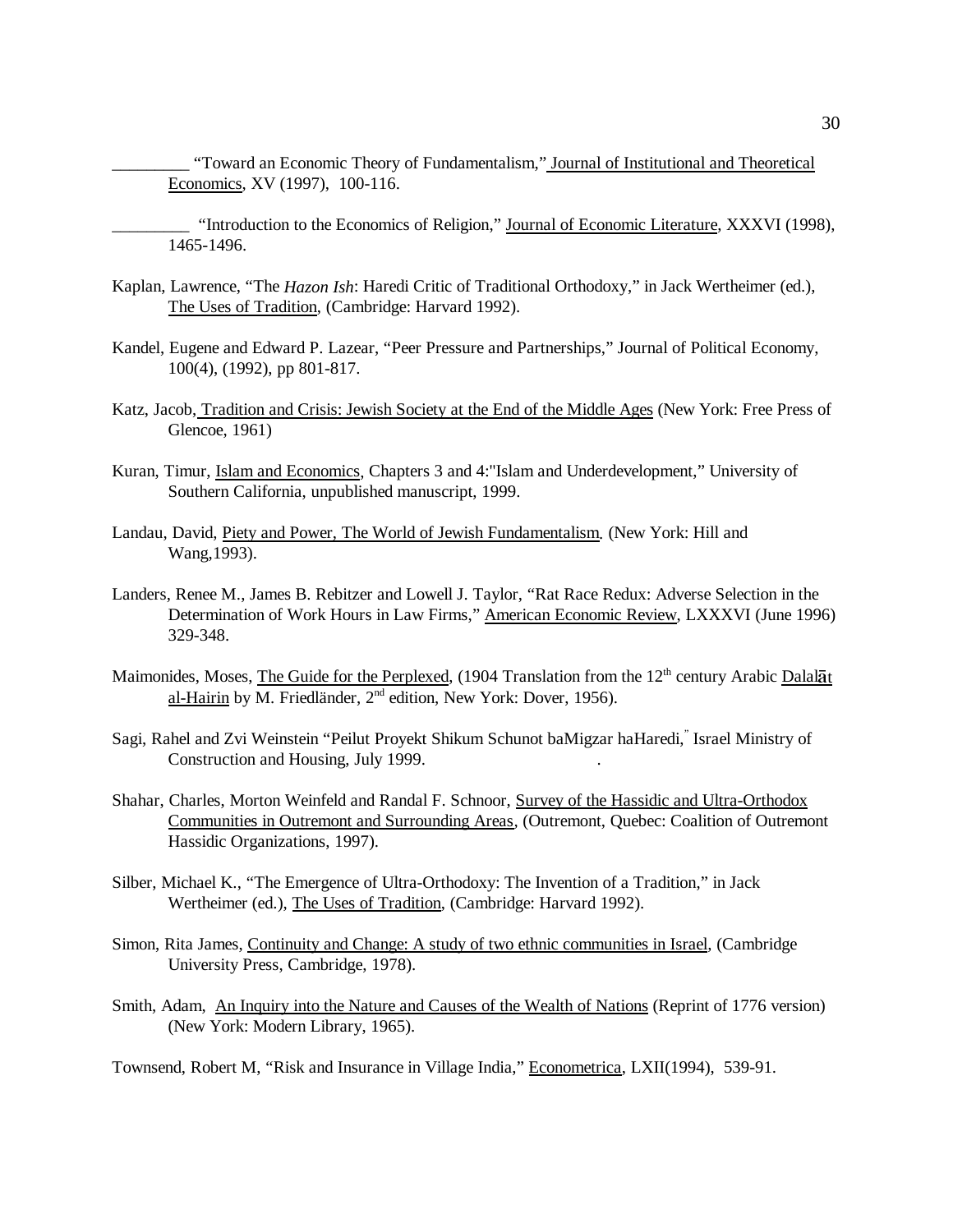Weber, Max, "The Protestant Sects and the Spirit of Capitalism," in H.H. Gerth and C. Wright Mills (translators and editors), From Max Weber: Essays in Sociology, (New York: Oxford, 1946).

\_\_\_\_\_\_\_\_\_\_, "Economy and Society (Berkeley, California: University of California Press, 1978).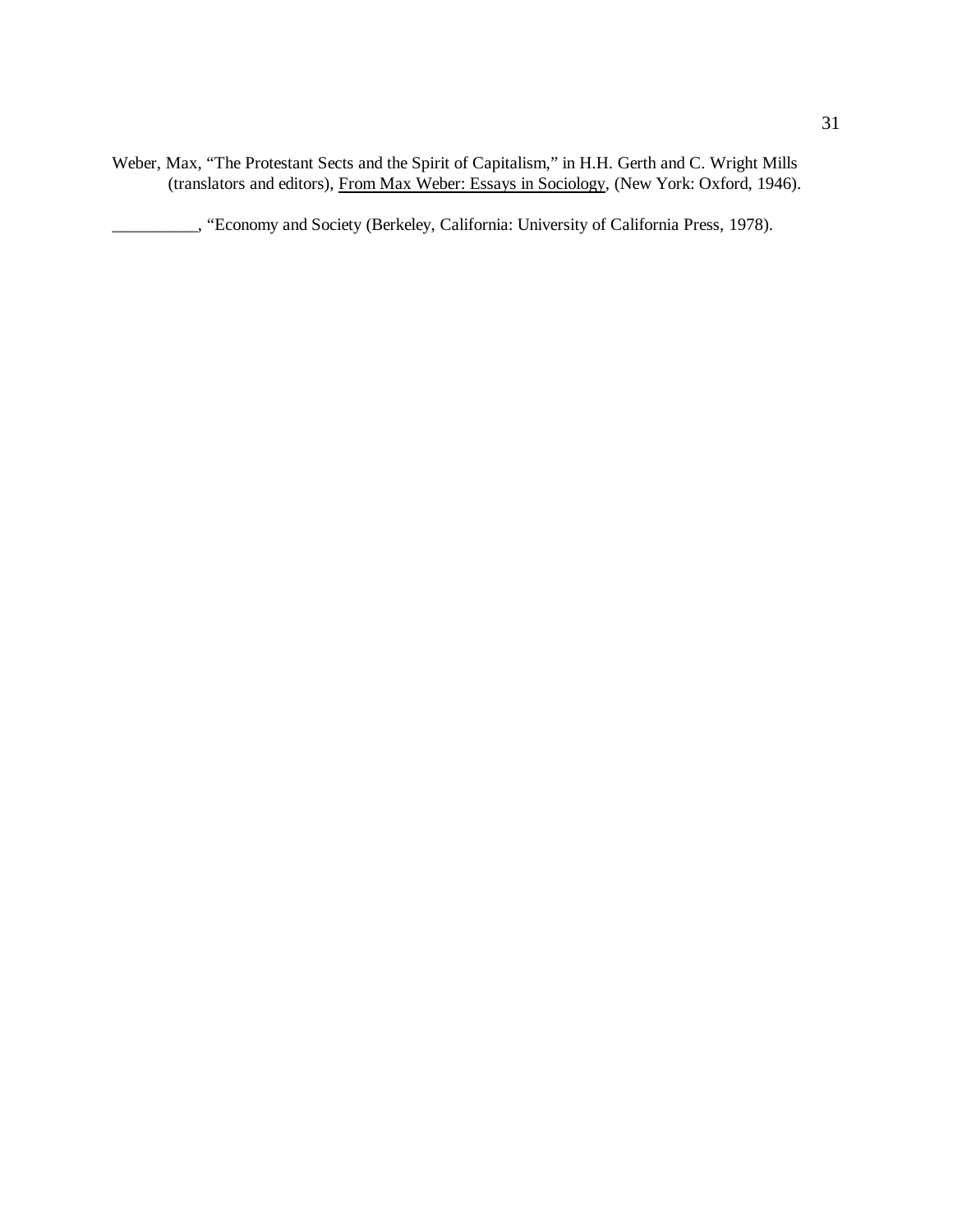|                                                                                                                           | Households headed by married                                                      |                                                                           |                               |  |
|---------------------------------------------------------------------------------------------------------------------------|-----------------------------------------------------------------------------------|---------------------------------------------------------------------------|-------------------------------|--|
| A. 1993-1996                                                                                                              | Ultra-Orthodox <sup>a</sup><br>prime-age male<br>LF nonparticipants<br>in yeshiva | Ultra-Orthodox <sup>a</sup><br>prime-age male Labor<br>Force participants | prime-age males               |  |
| Monthly household income (1995 NIS)<br>$(3NIS = $1 in 1995)$                                                              | 3,463<br>(86)                                                                     | 6,207<br>(231)                                                            | 8,240<br>(67)                 |  |
| Of which $(\% )$<br>Salary income<br>of which:<br>Husband's salary<br>Wife's salary                                       | 17.8<br>(1.4)<br>.02<br>17.2                                                      | 74.4<br>(1.7)<br>56.4<br>16.4                                             | 81.2<br>(0.3)<br>59.6<br>18.2 |  |
| Transfers from institutions (%)<br>Child allowance (%)<br>Other Sources <sup>b</sup> nec $(\% )$<br>Residual <sup>c</sup> | 38.9<br>31.8<br>3.5                                                               | 1.7<br>19.7<br>2.0                                                        | 2.8<br>7.4<br>3.5             |  |
| Children                                                                                                                  | 7.8<br>4.5                                                                        | 2.3<br>4.2                                                                | 5.1<br>2.1                    |  |
| <b>Household Members</b><br>Poverty Line in 1995 NIS<br>(based on household members)<br>Observations                      | 6.6<br>3,777<br>397                                                               | 6.5<br>3,735<br>174                                                       | 4.6<br>2,930<br>10,143        |  |
| B. 1979-1982<br>Monthly household income (1995NIS)<br>$(3NIS = $1 in 1995)$                                               | 1,787<br>(73)                                                                     | 3,747<br>(141)                                                            | 4,480<br>(27)                 |  |
| Of which (%)<br>Salary income<br>of which:<br>Husband's salary<br>Wife's salary                                           | 33.3<br>(2.7)<br>1.5<br>31.8                                                      | 83.1<br>(1.4)<br>65.7<br>13.7                                             | 88.2<br>(0.2)<br>70.4<br>15.6 |  |
| Transfers from institutions (%)<br>Child allowance (%)<br>Other Sources <sup>b</sup> nec $(\% )$<br>Residual <sup>c</sup> | 8.3<br>24.0<br>4.4<br>30.1                                                        | 0.8<br>12.1<br>1.7<br>2.4                                                 | 0.9<br>6.6<br>2.4<br>1.9      |  |
| <b>Household Members</b><br><b>Observations</b>                                                                           | 5.3<br>188                                                                        | 6.0<br>179                                                                | 4.5<br>10,014                 |  |

**TABLE I SOURCES OF INCOME FOR HOUSEHOLDS HEADED BY PRIME-AGED MALES, 1980S & 1990S**

a. Ultra-Othodox families are identified in the Labour Force Survey (LFS) as families in which at least one male reports his last school attended as yeshiva. b. "Other Sources" include income from pensions, transfers from abroad, social insurance programs and self employment income. c. Residual is the difference between gross income and income from all reported sources. Source: microdata from the CBS, Israel Income Survey, which excludes the self-employed. (3.4% of Ultra-Orthodox prime aged males were self-employed in LFS 1993-1996). Children and household members are calculated from LFS. Poverty line in 1995 was 830 NIS per month x number of standard persons per household as calculated by the National Insurance Institute formula.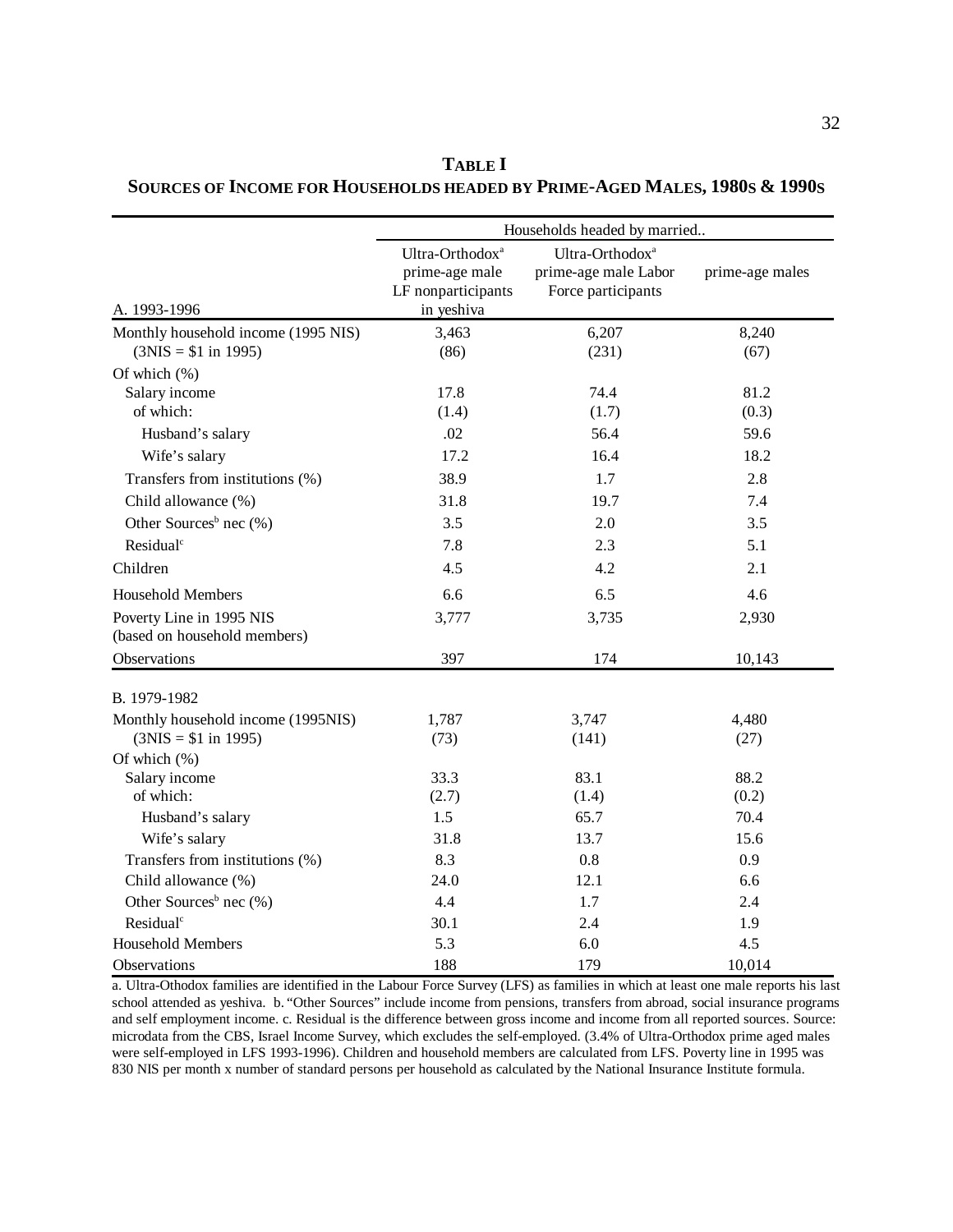## **TABLE II**

## **HUMAN CAPITAL WAGE REGRESSION**

#### LHS Variable: Log hourly wage

|                      |         | 1993-1996 |          |         | 1979-1982 |          |
|----------------------|---------|-----------|----------|---------|-----------|----------|
| Education            | 0.078   |           |          | 0.074   |           |          |
|                      | (0.003) |           |          | (0.002) |           |          |
| Regular education    |         | 0.094     | 0.094    |         | 0.078     | 0.078    |
|                      |         | (0.002)   | (0.002)  |         | (0.002)   | (0.002)  |
| yeshiva education    |         | 0.018     | 0.012    |         | 0.023     | 0.015    |
|                      |         | (0.005)   | (0.007)  |         | (0.015)   | (0.016)  |
| yeshiva              |         | 0.73      | 0.94     |         | 0.40      | 0.63     |
|                      |         | (0.12)    | (0.22)   |         | (0.22)    | (0.30)   |
| Experience           | 0.041   | 0.034     | 0.034    | 0.030   | 0.030     | 0.030    |
|                      | (0.003) | (0.002)   | (0.003)  | (0.003) | (0.003)   | (0.003)  |
| Experience x yeshiva |         |           | $-0.007$ |         |           | $-0.006$ |
|                      |         | ----      | (0.006)  |         |           | (0.006)  |
| Observations         | 9,401   | 9,401     | 9,401    | 7,713   | 7,713     | 7,713    |
| $R^2$                | 0.237   | 0.272     | 0.272    | 0.203   | 0.215     | 0.215    |

a. All specifications also include a quadratic term in experience, year indicators, an indicator for currently married and an indicator for Jewish.

b. The sample includes observations from micro data of the CBS Israel Income Surveys. 168 individuals report yeshiva as last school attended in the 1993-1996 sample and 142 do so in the 1979-1982 sample. Includes primeaged males who reported at least one hour worked in the previous week, were not recent immigrants, and reported years of schooling. Hourly wage is measured in 1995 NIS.

c. Experience was calculated as (age – education – 6) for yeshiva graduates and non-Jews and as (age – experience – 9) for Jews. To the extent that yeshiva graduates and non-Jews serve in the military their labor market experience will be overestimated.

d. See Table A2 for descriptive statistics and Berman [1998] for a full set of coefficients.

e. Source: microdata from the CBS, Israel Income Survey. The self-employed are excluded from the microdata..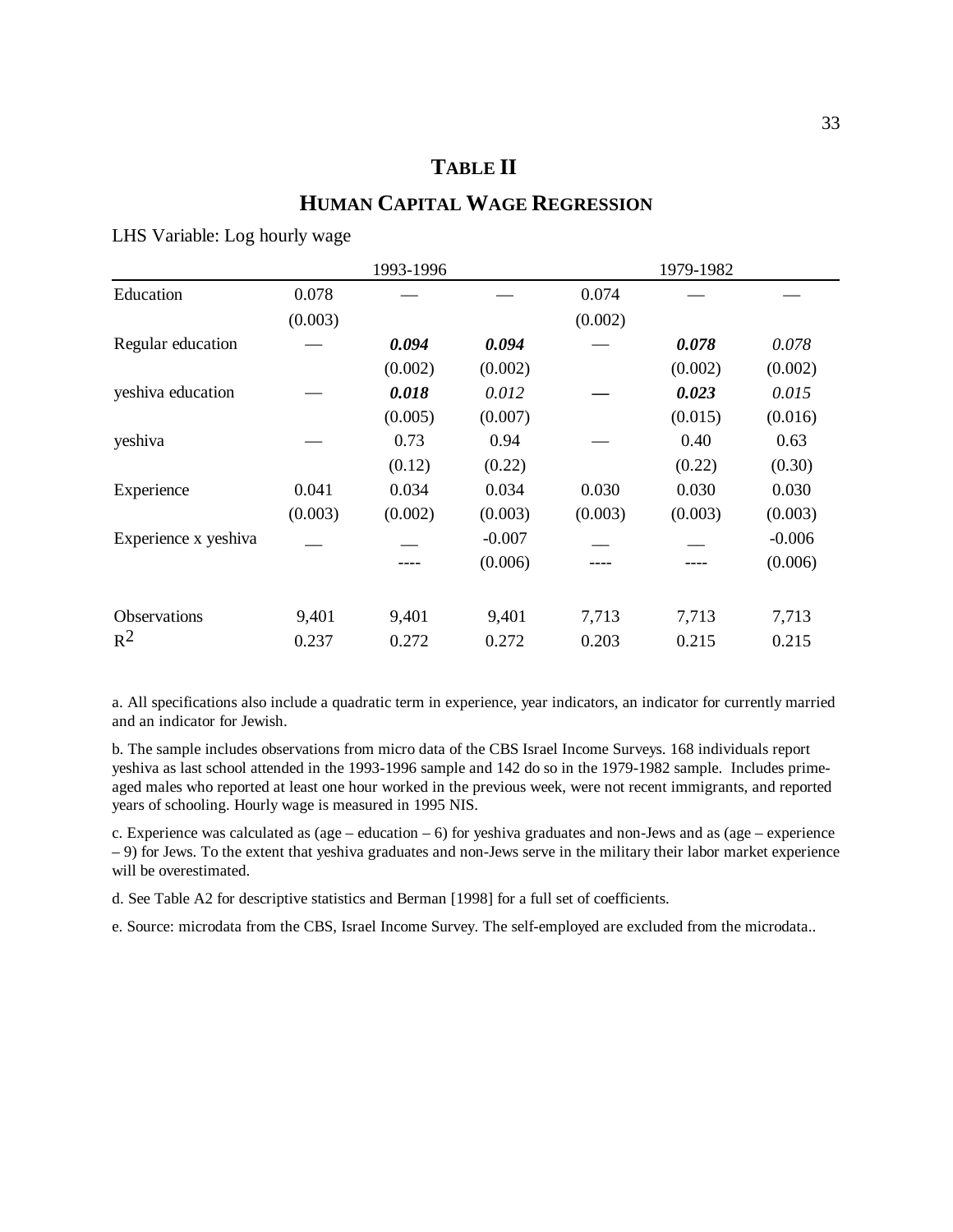## **TABLE III**

# **FULL TIME YESHIVA ATTENDANCE RATES OF ULTRA-ORTHODOX MEN 1993-1996**

| Age       | All Household Heads | of which: Household Heads with |
|-----------|---------------------|--------------------------------|
|           |                     | at least five children         |
| 25-29     | 77.4 %              |                                |
|           | (2.6)               |                                |
| 30-34     | 66.4                | 79.8%                          |
|           | (2.7)               | (3.6)                          |
| $35 - 40$ | 57.2                | 65.5                           |
|           | (3.0)               | (3.7)                          |
| 41-44     | 46.1                | 54.1                           |
|           | (4.2)               | (5.1)                          |
| 45-54     | 24.5                | 41.1                           |
|           | (3.3)               | (7.1)                          |
| $54+$     | 6.3                 |                                |
|           | (1.2)               |                                |

a. Standard errors in parentheses

b. Figures in bold italics are for draft exempt men.

c. Source: 1993/96 LFS sample.

d. See note to Figure 2 for a definition of full time yeshiva students.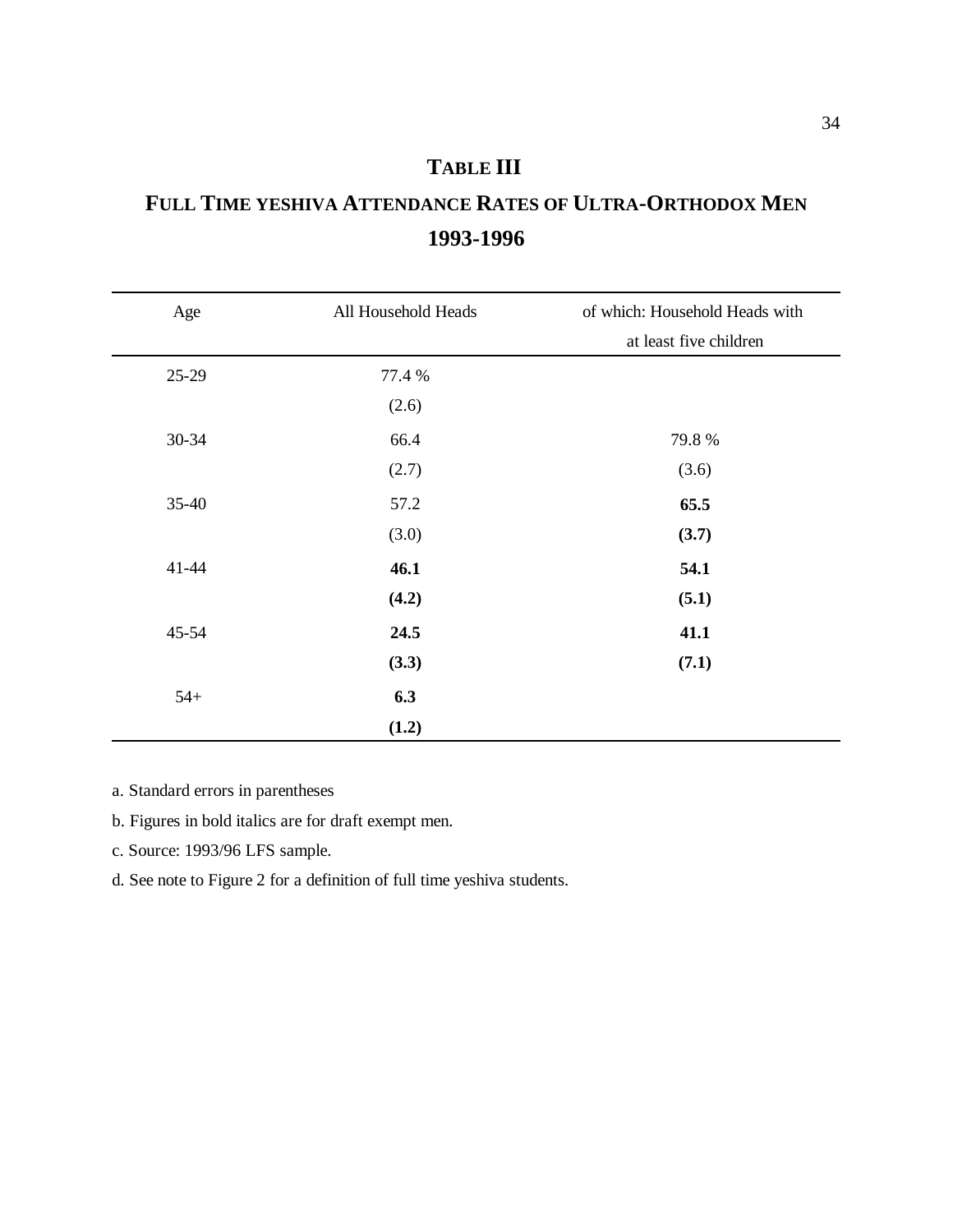### **TABLE IV**

#### **FULL-TIME YESHIVA ATTENDANCE RATES BY ORIGIN: 1980-1996**

| Period                    | Sephardi <sup>a</sup> | <b>Ashkenazi</b> <sup>a</sup> | Native Israeli       | All            |
|---------------------------|-----------------------|-------------------------------|----------------------|----------------|
|                           |                       |                               | Parents <sup>a</sup> | Ultra-Orthodox |
| 1980-1984                 | $38.0^{b}\%$          | 46.8                          | 55.1                 | 45.4           |
|                           | $(3.0)^{c}$           | (2.2)                         | (5.1)                | (1.7)          |
| obs.                      | 260                   | 520                           | 98                   | 880            |
| 1994-1996                 | 55.9                  | 54.4                          | 70.4                 | 57.8           |
|                           | (3.1)                 | (2.5)                         | (3.8)                | (1.8)          |
| obs.                      | 255                   | 386                           | 147                  | 796            |
| Change                    | 17.9                  | 7.6                           | 15.3                 | 12.4           |
|                           | (4.8)                 | (3.6)                         | (6.8)                | (2.6)          |
| Difference in difference: |                       |                               |                      |                |
| Sephardi/Ashken           |                       | 10.3                          |                      |                |
| <b>az</b>                 |                       |                               |                      |                |
|                           |                       | (6.0)                         |                      |                |
| Sephardi /                |                       |                               | 7.5                  |                |
| Ashkenazi & Native        |                       |                               | (5.7)                |                |

Men aged 25-54

Source: LFS, 1980-1984, 1994-1996.

a. "Sephardi"Jews are identified by own or fathers' birthplace in Africa or Asia. "Ashkenazi" Jews are identified by own or fathers' birthplace in Europe, America or Oceania. Native born parents are generally Ashkenazi, especially in the 1980s, since the majority of Sephardi Jews arrived in Israel after 1950. Origin is defined according to country of birth or the country of birth of parents. In 1980-1984, Ashkenazi Jews make up 59% of the sample, 29% are Sephardi and 11% cannot be classified as they have native Israeli parents. In the 1994-96 sample 44% are Ashkenazi, 30% Sephardi and 25% children of native Israelis. The latter are mostly Ashkenazi, especially in the early 1980s.

b. An attendance rate is the ratio of yeshiva nonparticipants (who list full time yeshiva study as their reason for nonparticipation) to Ultra-Orthodox Jews. Ultra-Orthodox Jews are identified in the survey as individuals living in a household in which at least one male declares his last school attended as yeshiva.

c. Heteroskedasticity-consistent standard errors in parentheses.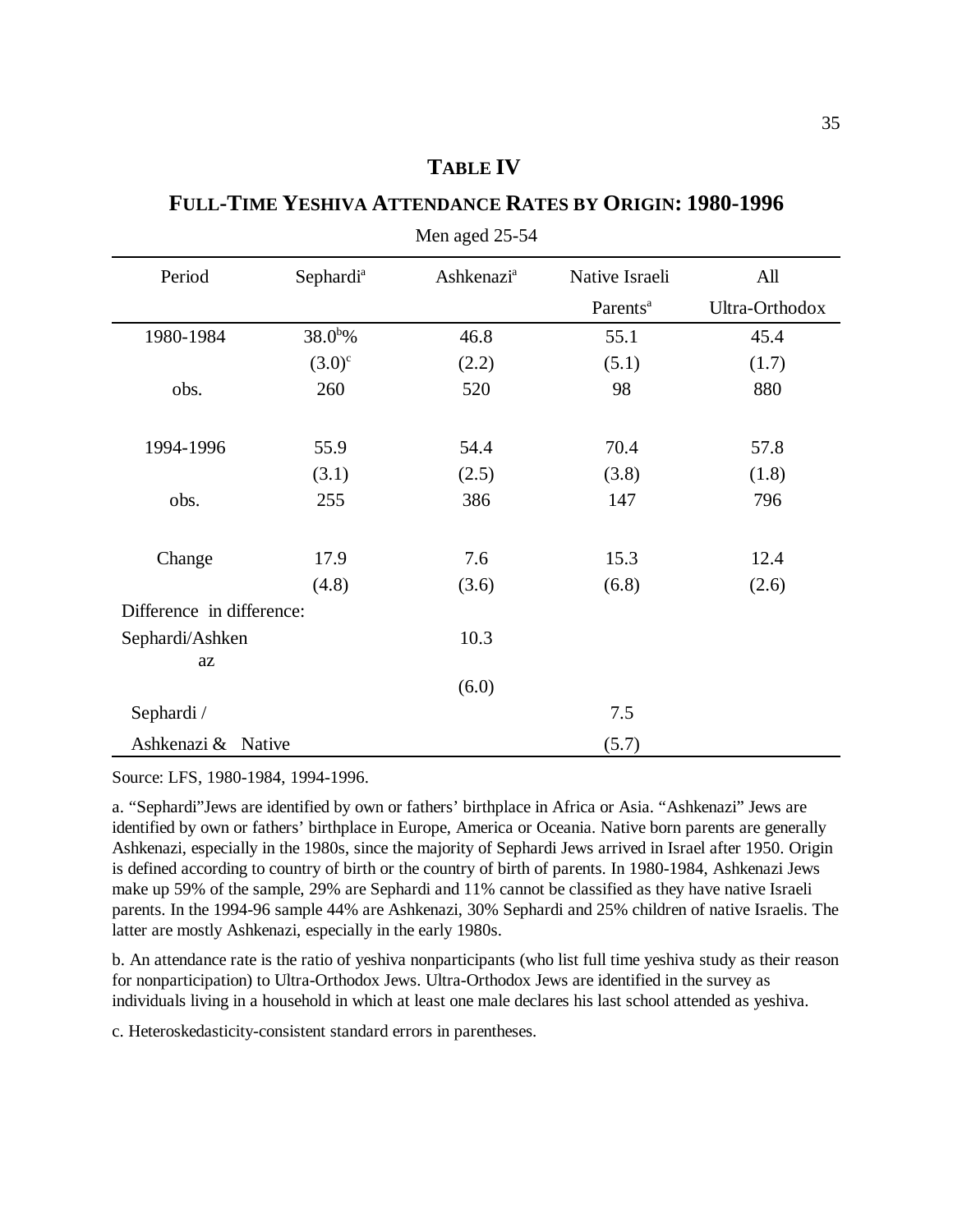| Period                                | <b>Full Population</b> | Jews              | Ultra-0rthodox<br>Jews <sup>c</sup> | All other Jews    |  |
|---------------------------------------|------------------------|-------------------|-------------------------------------|-------------------|--|
| 1980-1982                             | $2.99^{\rm a}$         | 2.76              | 6.49                                | 2.61              |  |
|                                       | $(0.04)^{b}$           | (0.04)            | (0.31)                              | (0.04)            |  |
| obs.                                  | 31347                  | 27635             | 1040                                | 26569             |  |
| 1995/96                               | 2.66                   | 2.53              | 7.61                                | 2.27              |  |
|                                       | (0.04)                 | (0.05)            | (0.30)                              | (0.05)            |  |
| obs.                                  | 27866                  | 22776             | 1021                                | 21755             |  |
| Change                                | $-0.33$<br>(0.06)      | $-0.23$<br>(0.06) | 1.13<br>(0.44)                      | $-0.34$<br>(0.06) |  |
| <b>B. Source: Population Registry</b> |                        |                   |                                     |                   |  |
| Period                                | <b>Full Population</b> | Jews              | Christians                          | <b>Muslims</b>    |  |
| 1980                                  | 3.14                   | 2.76              | 2.66                                | 5.98              |  |
| 1995/96                               | 2.90                   | 2.57              | 2.19                                | 4.65              |  |
| Change                                | $-0.24$                | $-0.19$           | $-0.47$                             | $-1.33$           |  |

## **TABLE V TOTAL FERTILITY RATES OF ISRAELI SUBPOPULATIONS** A. Source: Labour Force Survey

a. Total Fertility Rates in Panel A are calculated from micro data using the Israel Labour Force Survey (LFS) question "own children aged 0-1 at home." These may include a small number of adopted children. Age specific fertility rates are calculated for 6 age categories for women aged 18 through 54. Details are reported in Appendix Table A1.

b. Heteroskedasticity-consistent standard errors in parentheses.

c. Ultra-Orthodox Jews are identified in the survey as individuals living in a household in which at least one male declares his last school attended as yeshiva.

LFS samples include all unique rotation groups the first time they are observed. Population Registry figures are from the Statistical Abstract of Israel 1982 and 1997. The full population total fertility rate in the LFS is less than that of the Population Registry due to undersampling of the Muslim population in the LFS.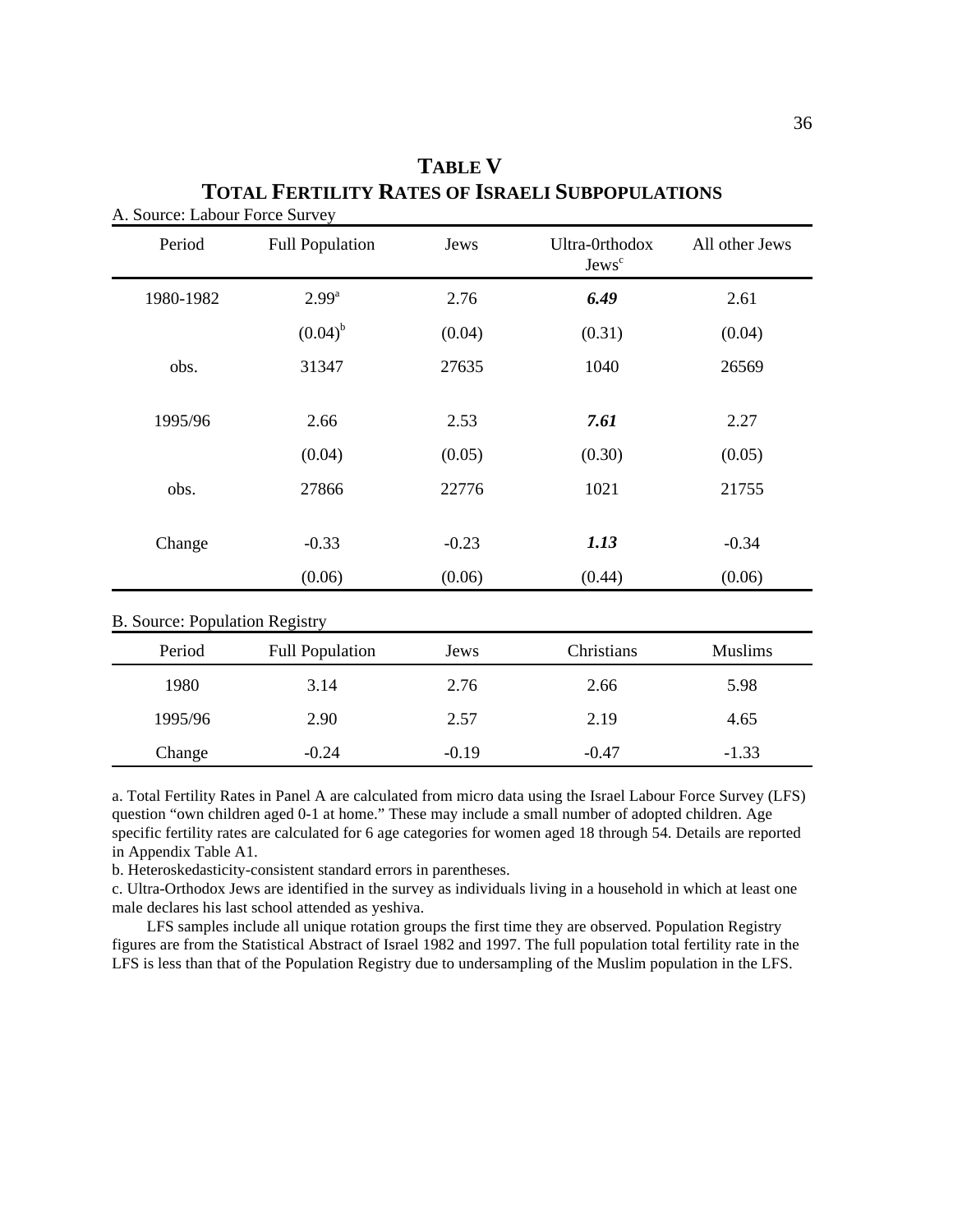| Period                    | Sephardi | Ashkenazi | Native Israeli<br>Parents | All Ultra-<br>Orthodox |
|---------------------------|----------|-----------|---------------------------|------------------------|
| 1980-1984                 | 4.57     | 6.91      | 8.70                      | 6.28                   |
|                           | (0.36)   | (0.32)    | (0.72)                    | (0.23)                 |
| obs.                      | 613      | 764       | 194                       | 1574                   |
| 1994-1996                 | 7.24     | 7.80      | 7.85                      | 7.57                   |
|                           | (0.50)   | (0.42)    | (0.54)                    | (0.27)                 |
| obs.                      | 417      | 560       | 321                       | 1310                   |
| Change                    | 2.67     | 0.89      | $-0.84$                   | 1.30                   |
|                           | (0.62)   | (0.53)    | (0.90)                    | (0.35)                 |
| Difference in difference: |          |           |                           |                        |
| Sephardi/Ashkenazi        |          | 1.78      |                           |                        |
|                           |          | (0.82)    |                           |                        |

## **TABLE VI FERTILITY BY RELIGIOUS AFFILIATION AND ETHNIC ORIGIN** A. Ultra-Orthodox Jews

#### B. Non-Ultra-Orthodox Jews

| Period    | Sephardi | Ashkenazi | Native Israeli<br>Parents | All non<br>Ultra-Orthodox |
|-----------|----------|-----------|---------------------------|---------------------------|
| 1980-1984 | 2.84     | 2.44      | 2.27                      | 2.63                      |
|           | (0.05)   | (0.05)    | (0.13)                    | (0.03)                    |
| obs.      | 19607    | 16570     | 2451                      | 38909                     |
|           |          |           |                           |                           |
| 1994-1996 | 2.50     | 2.09      | 2.17                      | 2.26                      |
|           | (0.06)   | (0.06)    | (0.12)                    | (0.04)                    |
| obs.      | 12557    | 11679     | 3333                      | 28133                     |
|           |          |           |                           |                           |
| Change    | $-0.34$  | $-0.35$   | $-0.10$                   | $-0.37$                   |
|           | (0.08)   | (0.08)    | (0.18)                    | (0.05)                    |

Total Fertility Rates are calculated from micro data using the Israel Labour Force Survey (LFS). See notes to Table V. Heteroskedasticity-consistent standard errors in parentheses. Ultra-Orthodox Jews are identified in the survey as individuals living in a household in which at least one male declares his last school attended as yeshiva. Definitions of ethnic groups are described in notes to Table IV.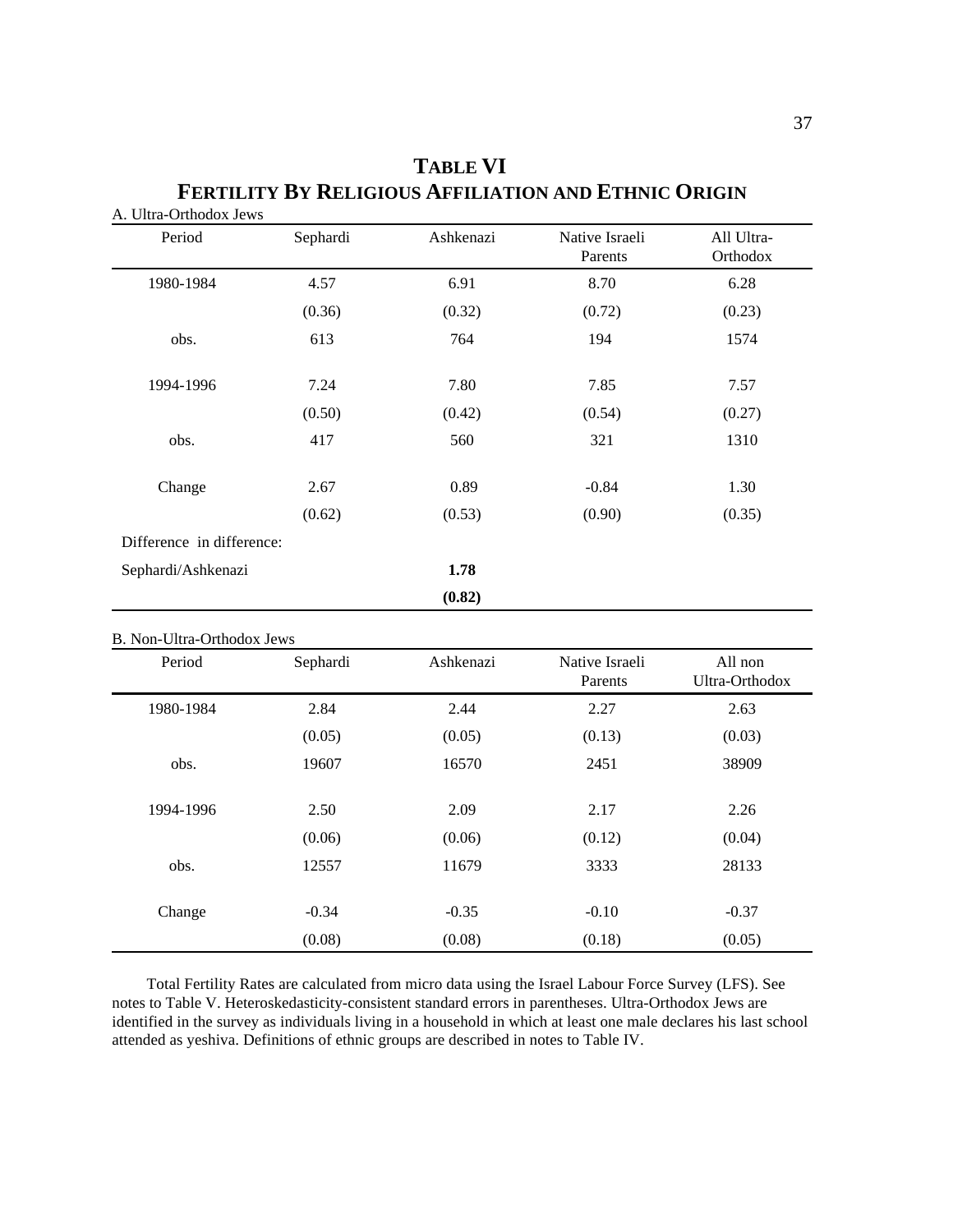## **TABLE VII POPULATION PROJECTIONS FOR ULTRA-ORTHODOX JEWS** (THOUSANDS)

|                |                    | All Ages     |                               |                    | Children (ages $0-17$ ) |                               |
|----------------|--------------------|--------------|-------------------------------|--------------------|-------------------------|-------------------------------|
| Period         | Ultra-<br>Orthodox | All Israelis | Percent<br>Ultra-<br>Orthodox | Ultra-<br>Orthodox | All Israelis            | Percent<br>Ultra-<br>Orthodox |
| $1995^{\circ}$ | 280                | 5370         | 5.2                           | 150                | 1860                    | 8.1                           |
| $2010^b$       | 510                | 6600         | 7.7                           | 280                | 2140                    | 13.1                          |
| $2025^{\rm b}$ | 990                | 7970         | 12.4                          | 570                | 2540                    | 22.5                          |

Based on 1995/96 LFS sample. Projections for 2010 and 2025 are calculated by iteratively applying fertility and death rates to the 1995/96 base populations of Ultra-Orthodox and all Israelis. For details see Appendix A.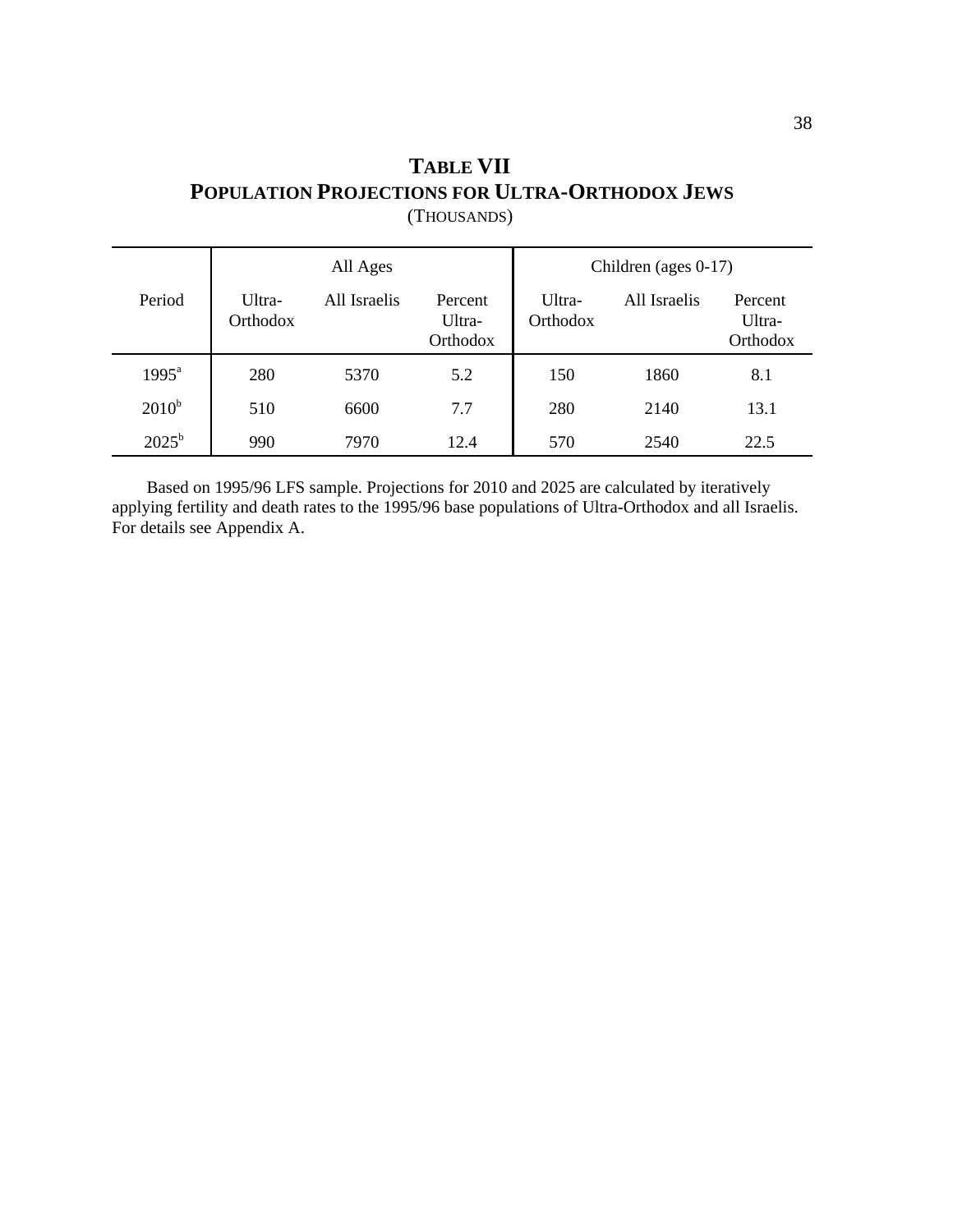#### **TABLE A1 AGE-SPECIFIC FERTILITY RATES BY SUBPOPULATION**

|              | Ultra-Orthodox Jews |                  | Non-Ultra-Orthodox Jews |          |
|--------------|---------------------|------------------|-------------------------|----------|
| Age Group    | 1980-1982           | 1995/96          | 1980-1982               | 1995/96  |
| 18-24        | 0.184               | 0.190            | 0.086                   | 0.036    |
|              | (0.017)             | (0.018)          | (0.003)                 | (0.002)  |
| $25-29$      | 0.426               | 0.413            | 0.183                   | 0.153    |
|              | (0.023)             | (0.026)          | (0.004)                 | (0.005)  |
| $30 - 34$    | 0.304               | 0.394            | 0.133                   | 0.147    |
|              | (0.027)             | (0.027)          | (0.004)                 | (0.005)  |
| 35-39        | 0.252               | 0.278            | 0.067                   | 0.079    |
|              | (0.041)             | (0.030)          | (0.003)                 | (0.004)  |
| 40-44        | 0.052               | 0.151            | 0.014                   | 0.021    |
|              | (0.019)             | (0.026)          | (0.002)                 | (0.002)  |
| 45-49        | 0.006               | 0.019            | 0.003                   | 0.002    |
|              | (0.004)             | (0.010)          | (0.001)                 | (0.001)  |
| 50-54        | $\overline{0}$      | $\boldsymbol{0}$ | 0.0004                  | 0.0006   |
|              | $(-)$               | $(-)$            | (0.0003)                | (0.0004) |
| observations | 1040                | 954              | 26595                   | 21755    |
| Root MSE     | 0.267               | 0.272            | 0.190                   | 0.168    |

A. Age groups (for Total Fertility Rate calculations in Tables V and VI)

B. Quartic Regression Predicting Births, 1995/96 (for projections, Figure VI & Table VII.)

| Variable                       | Ultra-Orthodox Jews | All Women  |
|--------------------------------|---------------------|------------|
| Age                            | 0.365               | 0.191      |
|                                | (0.043)             | (0.006)    |
| Age <sup>2</sup>               | $-0.0099$           | $-.0054$   |
|                                | (0.0014)            | (0.0002)   |
| Age <sup>3</sup>               | 0.000083            | 0.000047   |
|                                | (0.000014)          | (0.000002) |
| constant                       | $-3.85$             | $-2.01$    |
|                                | (0.427)             | (0.07)     |
| observations                   | 954                 | 24546      |
| <b>Root Mean Squared Error</b> | 0.270               | 0.194      |

Total Fertility Rates are calculated from micro data using the Israel Labour Force Survey (LFS) question "own children aged 0-1 at home." These may include a small number of adopted children. Heteroskedasticity-consistent standard errors in parentheses. Ultra-Orthodox Jews are identified in the survey as individuals living in a household in which at least one male declares his last school attended as yeshiva. LFS samples include all rotation groups in the first quarter of the year and only incoming rotations in the other four quarters.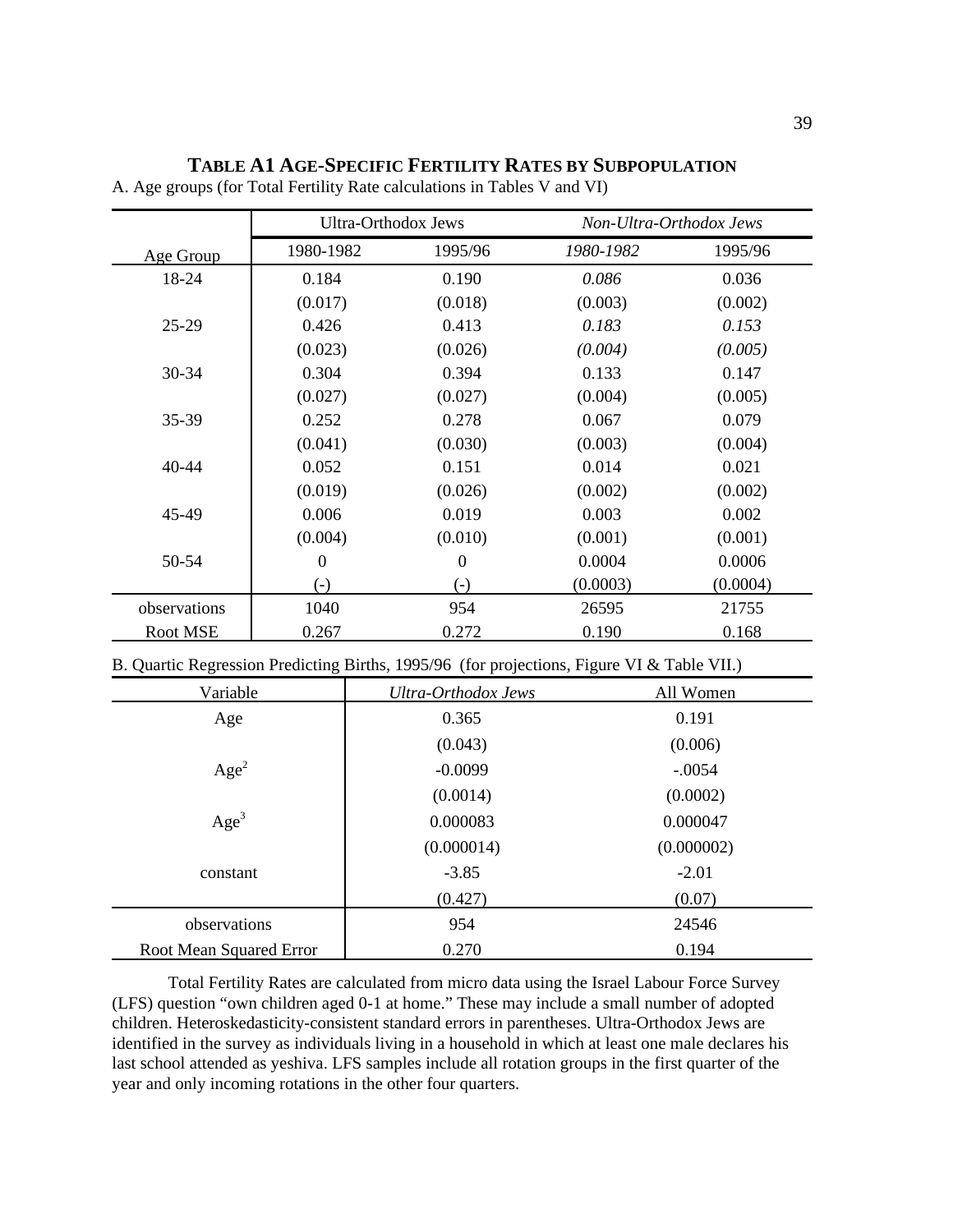|                    | 1993-1996          |           |       | 1979-1982          |
|--------------------|--------------------|-----------|-------|--------------------|
|                    | Mean               | Std. Dev. | Mean  | Std. Dev.          |
| Hourly wage        | 27.4               | 20.2      | 17.3  | 14.0               |
| Log hourly wage    | 3.11               | 0.64      | 2.65  | 0.64               |
| Years of education | 12.8               | 3.6       | 11.5  | 3.7                |
| of which: yeshiva  | 20.2               | 7.5       | 15.6  | 4.1                |
| Non-yeshiva        | 12.7               | 3.4       | 11.4  | 3.7                |
| yeshiva            | 0.019              | 0.135     | 0.019 | 0.135              |
| Experience         | 16.6               | 9.0       | 16.8  | 9.7                |
| of which: yeshiva  | 12.1               | 9.2       | 16.7  | 10.0               |
| Non-yeshiva        | 16.6               | 9.0       | 16.8  | 9.7                |
| Age                | 37.9               | 8.2       | 37.2  | 8.4                |
| of which: yeshiva  | 38.2               | 7.2       | 38.4  | 8.3                |
| Non-yeshiva        | 37.9               | 8.2       | 37.1  | 8.4                |
| Experience-squared | 354.9              | 330.6     | 376.4 | 381.2              |
| Currently married  | 0.82               | 0.39      | 0.91  | 0.29               |
| Jewish             | 0.88               | 0.32      | 0.96  | 0.21               |
|                    | 9,401 observations |           |       | 7,713 observations |

#### **APPENDIX 3: DESCRIPTIVE STATISTICS FOR EARNINGS EQUATIONS**

**SAMPLE OF EMPLOYED MALES AGED 25-54**

a. Micro data, Central Bureau of Statistics, Israel Income Surveys, 1979-1982, 1993-1996. Includes primeaged males who reported at least one hour worked in the previous week, were not recent immigrants, and reported years of schooling. Hourly wage is measured in 1995 NIS.

b.168 prime aged males report yeshiva as last school attended in 1993-1996 sample. 142 report yeshiva as last school attended in 1979-1982.

c. Experience was calculated as (age – education – 6) for yeshiva graduates and non-Jews and as (age – experience – 9) for Jews. To the extent that yeshiva graduates and non-Jews serve in the military their labor market experience will be overestimated.

d. Weighted using household sampling weights.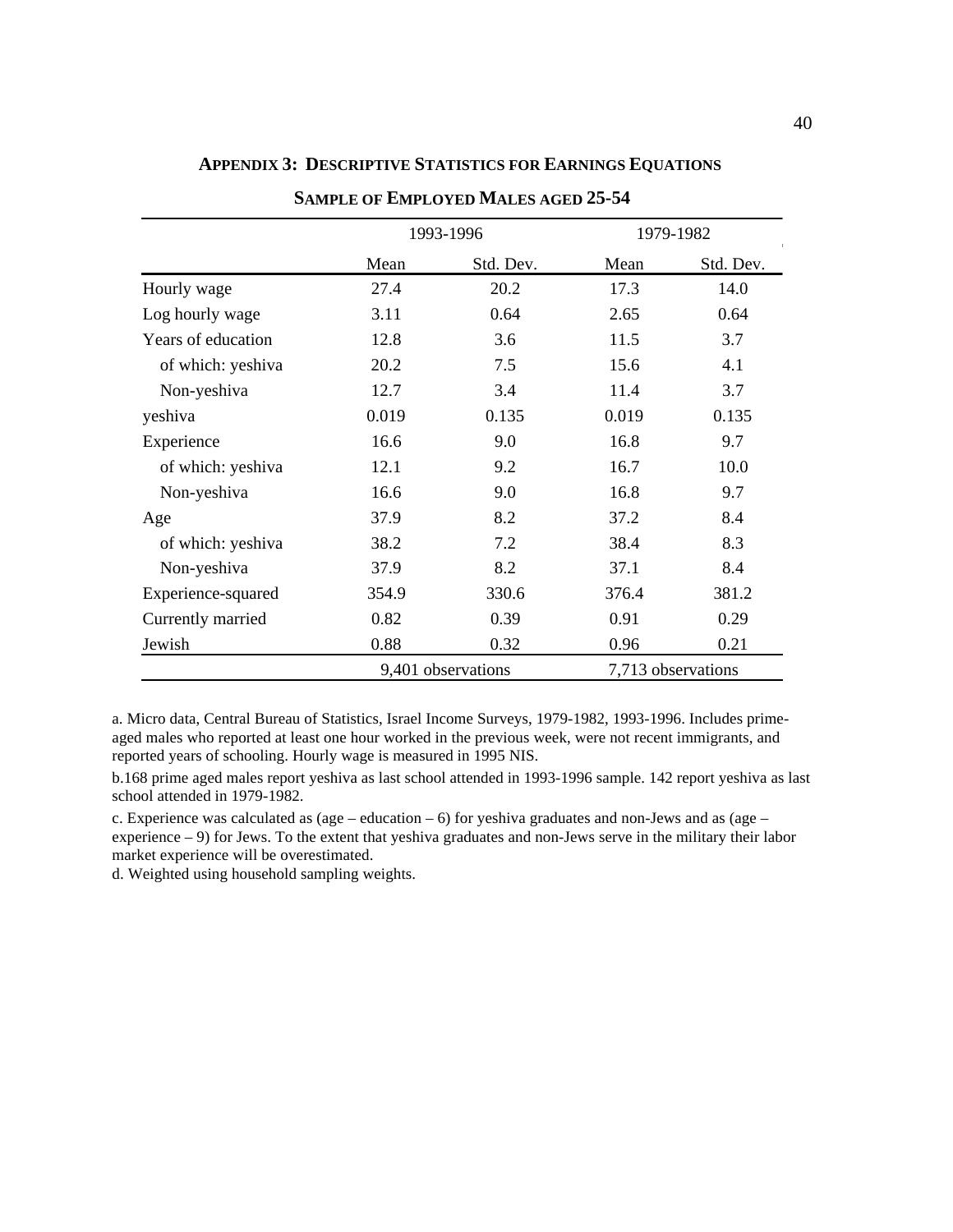

Men are classified as full time yeshiva students if they are labor force nonparticipants, report their reason for nonparticipation as studies and report their current school attended as yeshiva. The Ultra-Orthodox nonparticipation rate is higher. Between 90 and 99% of Ultra-Orthodox nonparticipants list studies as their reason for nonparticipation. Children are classified as "Father in yeshiva" if they reside in a household in which the head of household or her spouse is a full time yeshiva student. Source: LFS micro data. See Appendix for details of weighting procedure.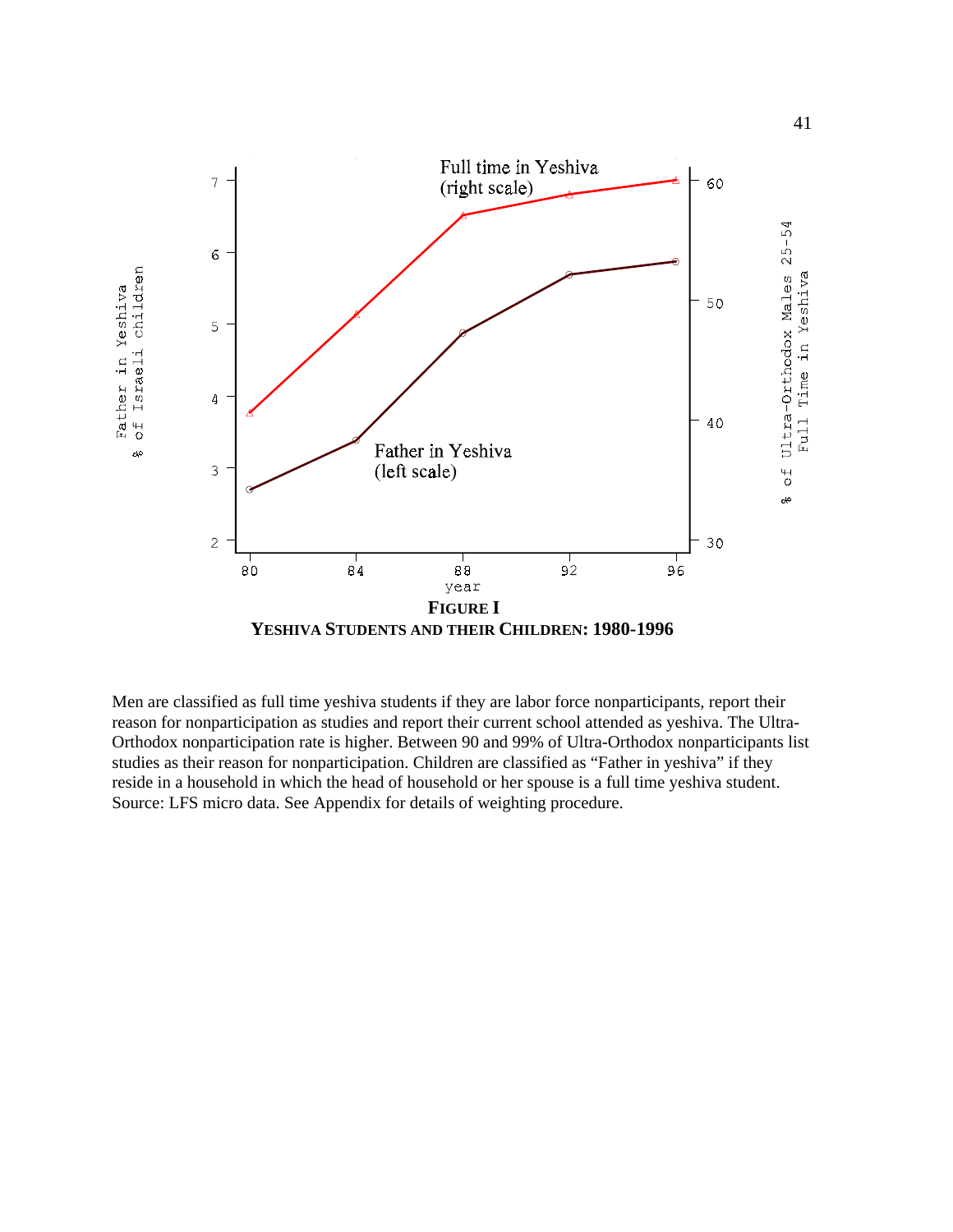

**FULL TIME YESHIVA ATTENDANCE AMONG ULTRA-ORTHODOX MEN**

See note to Figure I.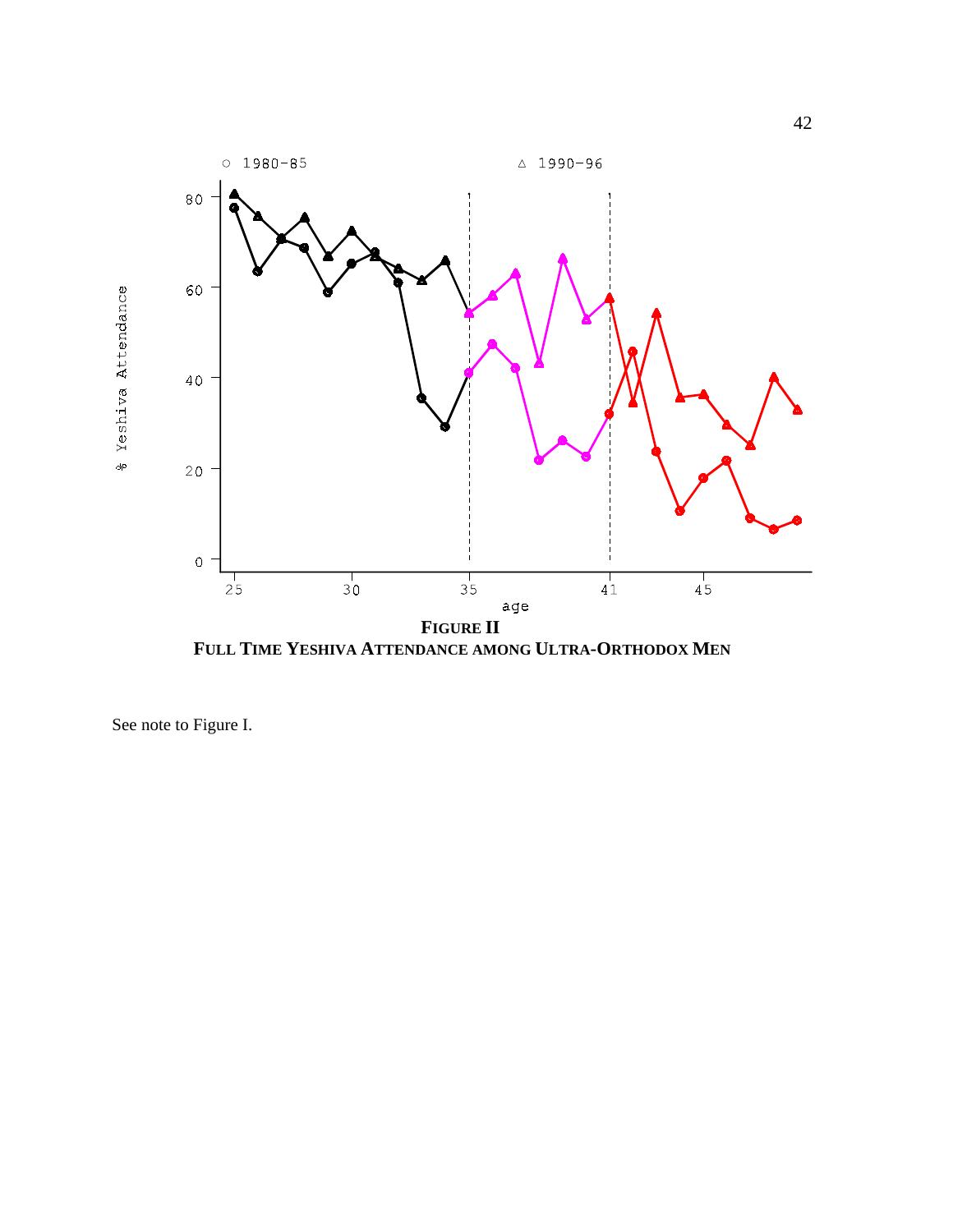

**FIGURE III OPTIMAL TAXATION THROUGH PROHIBITION**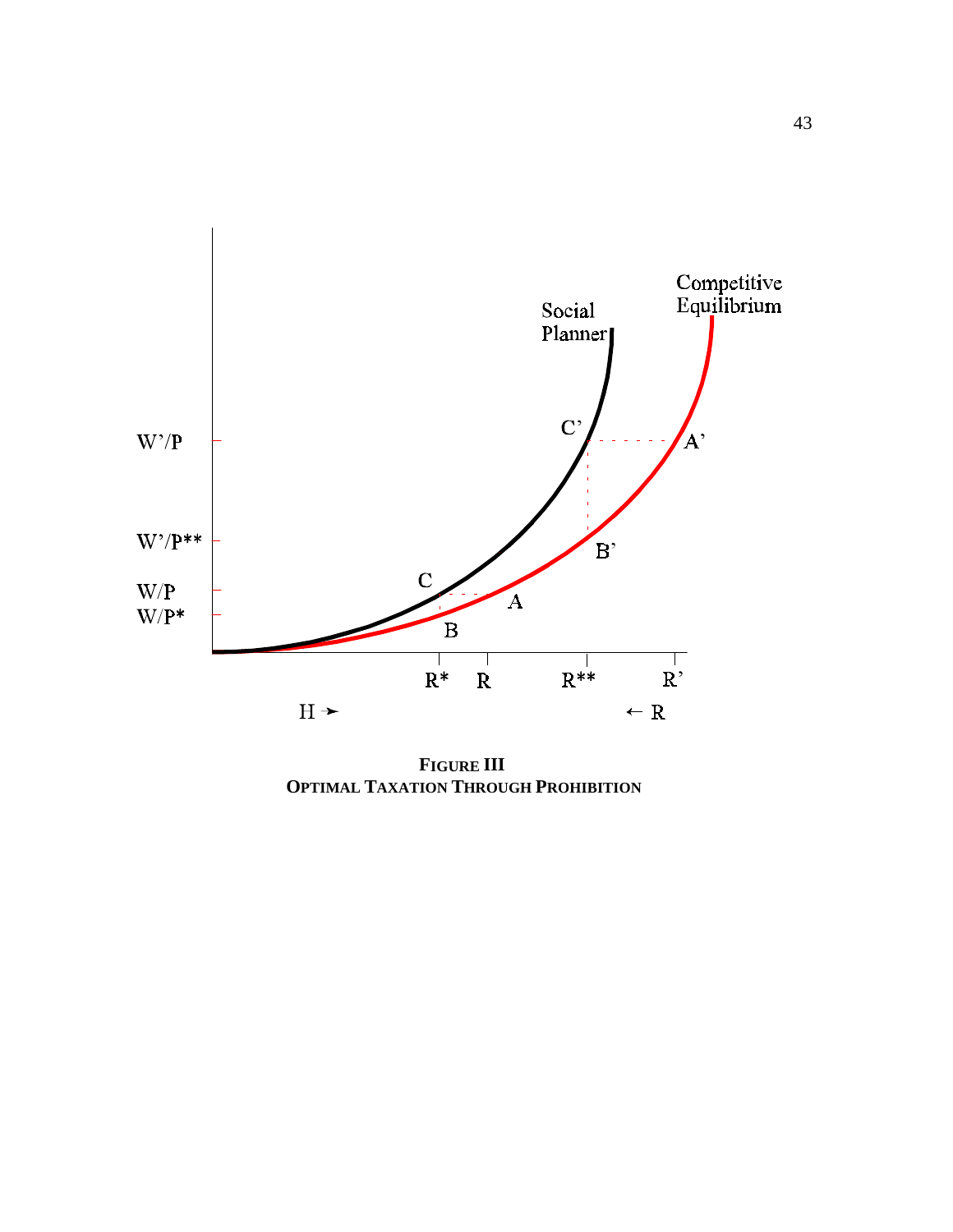

The figure illustrates the incentive of a low wage group to exclude members of a high wage group from their club. A nonselective club will have low quality and provide low wage members with low utility at A1. Imposing a required sacrifice of time  $\kappa^*$  on club members is sufficient to induce exclusion of of high wage individuals (who are indifferent between points B2 and A2) , allowing the establishment of an exclusive club for low wage individuals with higher utility at B1. The induced separating equilibrium is (B1, A2).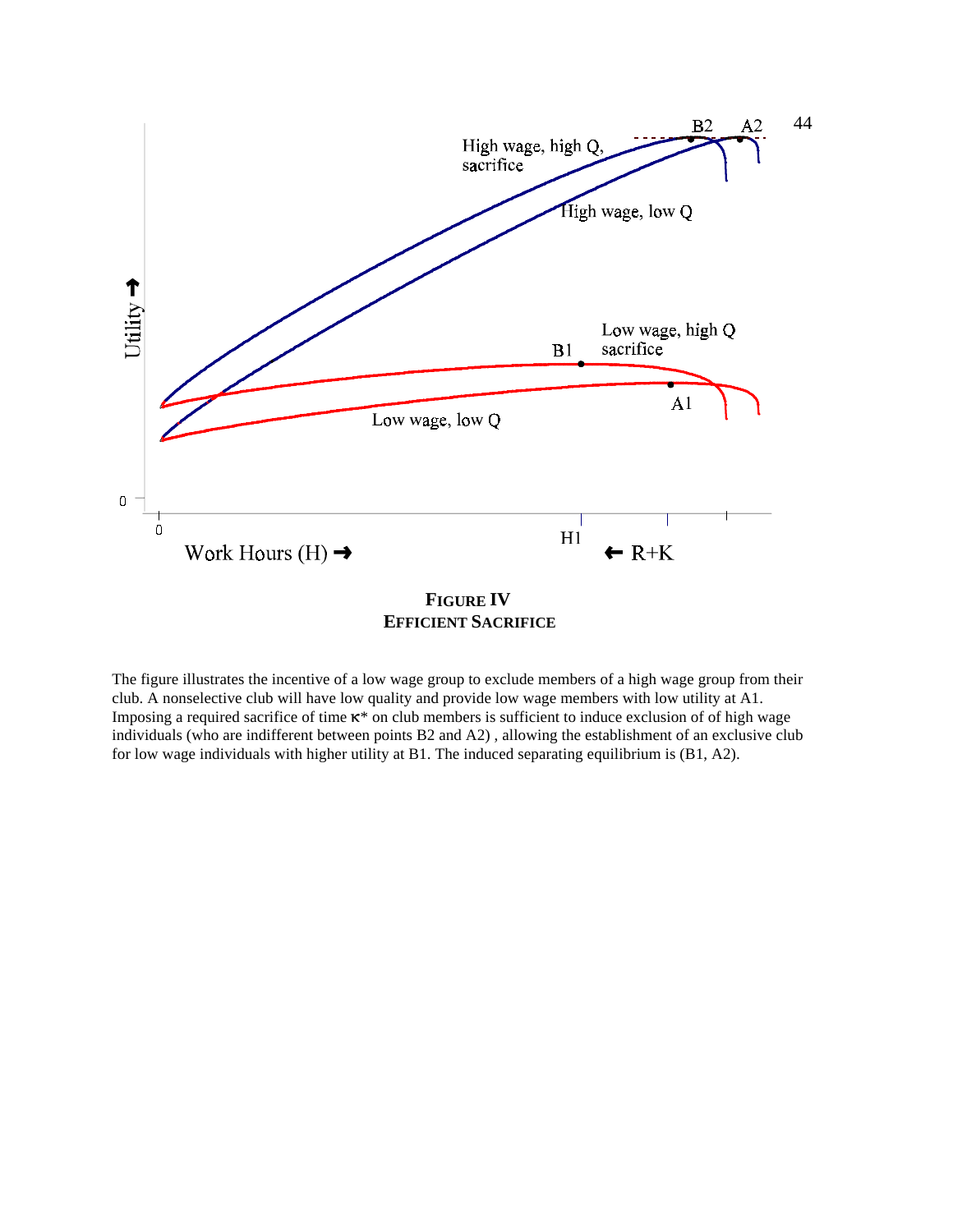

**FIGURE V SUBSIDY INDUCES INCREASED SACRIFICE**

The figure illustrates the effect of subsidy in the efficient sacrifice. B1 and A2 describe the equilibrium in Figure IV. The introduction of a subsidy to club members is reflected in the upward shift of the leftmost utility curves for both high and low wage types. To exclude high wage members the low wage club must compensate for the increased attractiveness of the club by raising  $\kappa^*$  to  $\kappa^*$ , which preserves the indifference of high wage types between joining and remaining outside (comparing C2 to A2). The new separating equilibrium is (C1, A2).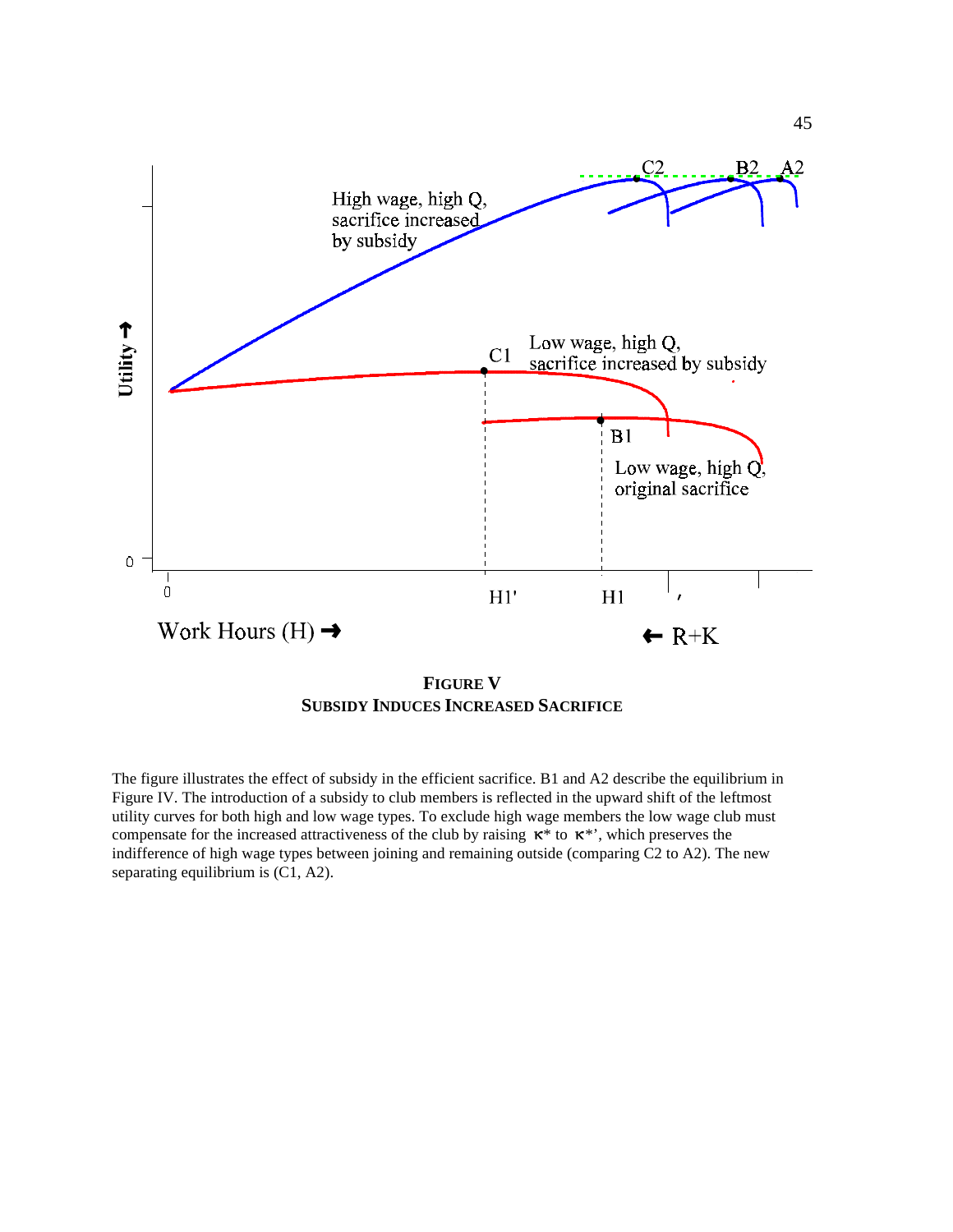

a. Measured population (1979-1995) is based on all individuals in families with at least one adult male who reports last school attended as yeshiva, in the Israel Labour Force Survey (LFS). b. Projected population (1996-2025) is calculated by iteratively forecasting age and gender specific cells using 1995/96 LFS averages as a base. Age-gender specific mortality rates are from the population register, 1992. Age-specific fertility is predicted using a regression of births on women's age in the 1995/96 LFS. See Appendix 2 for details.

c. Upper and lower bounds for population projections are calculated using the upper and lower bounds of 95% confidence intervals for predicted age-specific fertility rates to predict births. While this is likely to be the major component in variance of a projection, these bounds are smaller than the true 95% confidence interval for population as they do not reflect: sampling variance in age-specific populations for women of childbearing age in the base year; projection variance in age-specific populations of women of childbearing age; variance in actual mortality; and variance in actual fertility.